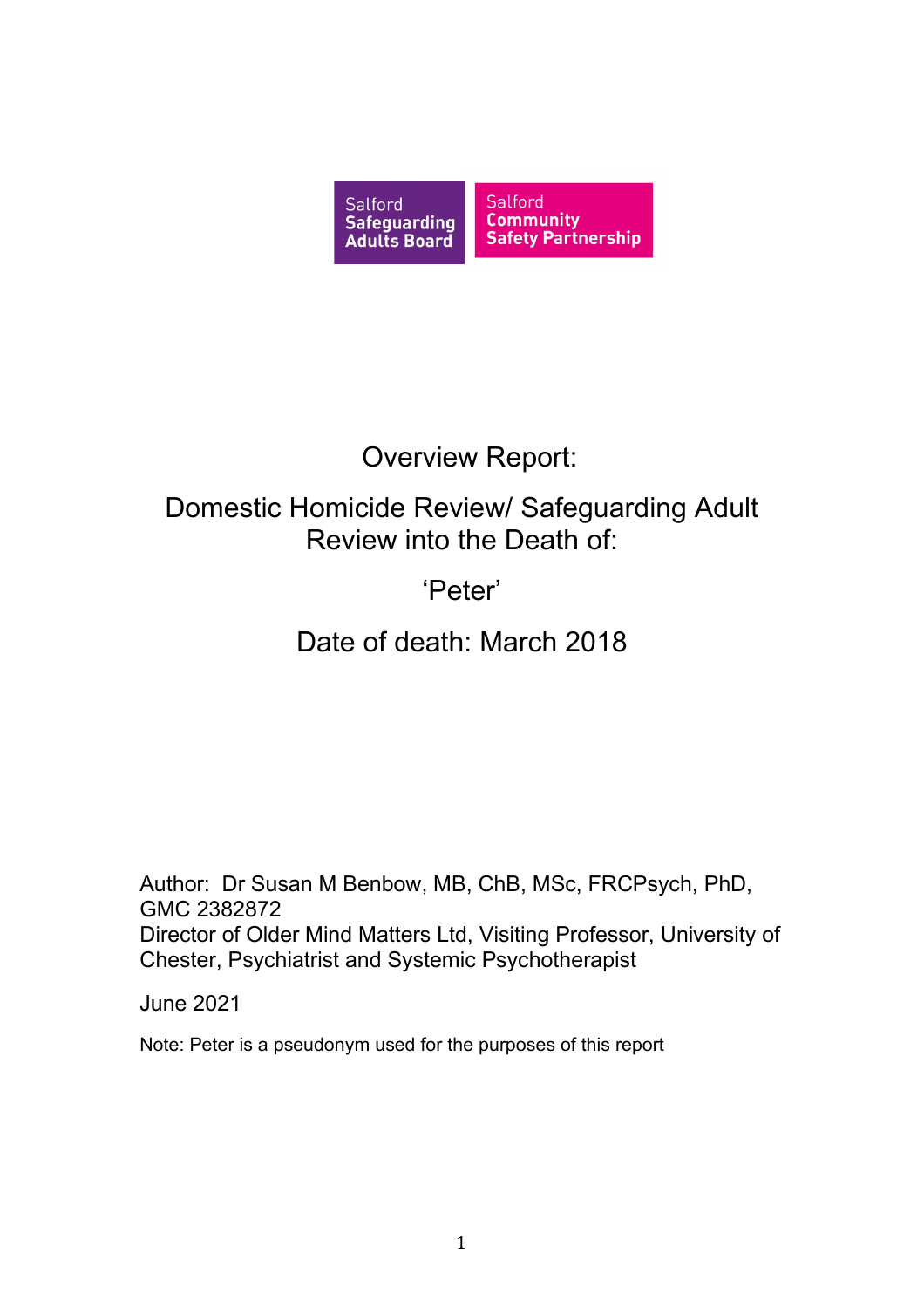# **Contents**

| 1.1   |                                                            |  |
|-------|------------------------------------------------------------|--|
| 1.1.1 |                                                            |  |
| 1.1.2 |                                                            |  |
| 1.1.3 |                                                            |  |
| 1.1.4 |                                                            |  |
| 1.2   |                                                            |  |
| 1.2.1 |                                                            |  |
| 1.2.2 |                                                            |  |
| 1.2.3 |                                                            |  |
| 1.2.4 |                                                            |  |
| 1.2.5 |                                                            |  |
| 1.3   |                                                            |  |
| 1.3.1 |                                                            |  |
| 1.3.2 | Involvement of family members, friends, and other relevant |  |
| 1.3.3 |                                                            |  |
| 1.3.4 |                                                            |  |
| 1.3.5 | Independent Reviewer/ Author of the Overview Report 15     |  |
| 1.3.6 |                                                            |  |
| 1.3.7 |                                                            |  |
| 1.3.8 |                                                            |  |
|       |                                                            |  |
|       |                                                            |  |
|       |                                                            |  |
|       |                                                            |  |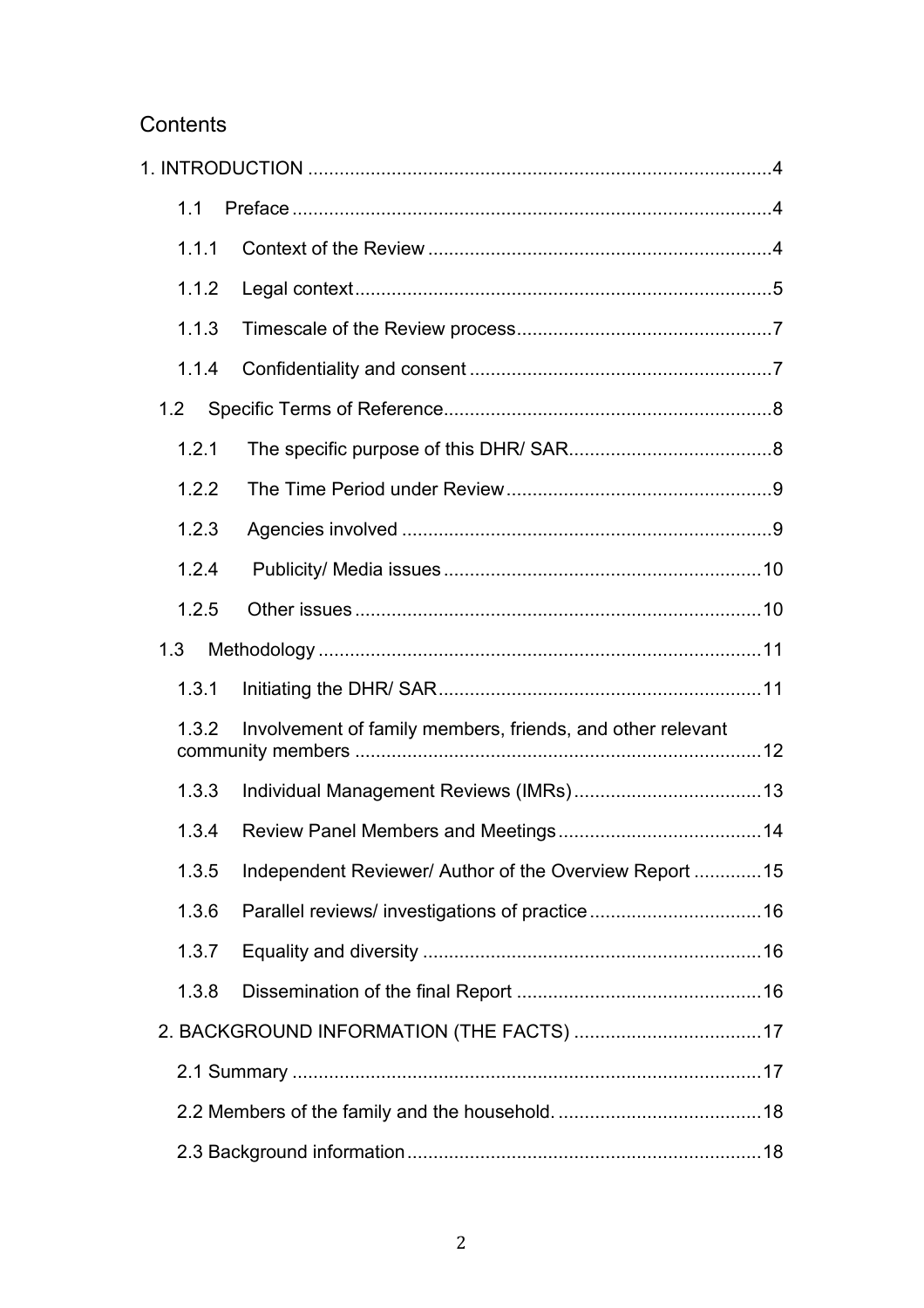| $2.4^{\circ}$ |                                                            |  |
|---------------|------------------------------------------------------------|--|
|               |                                                            |  |
|               |                                                            |  |
|               |                                                            |  |
|               |                                                            |  |
|               | 3.2.1 Checks and balances in relation to the Perpetrator51 |  |
|               |                                                            |  |
|               |                                                            |  |
|               |                                                            |  |
|               |                                                            |  |
|               |                                                            |  |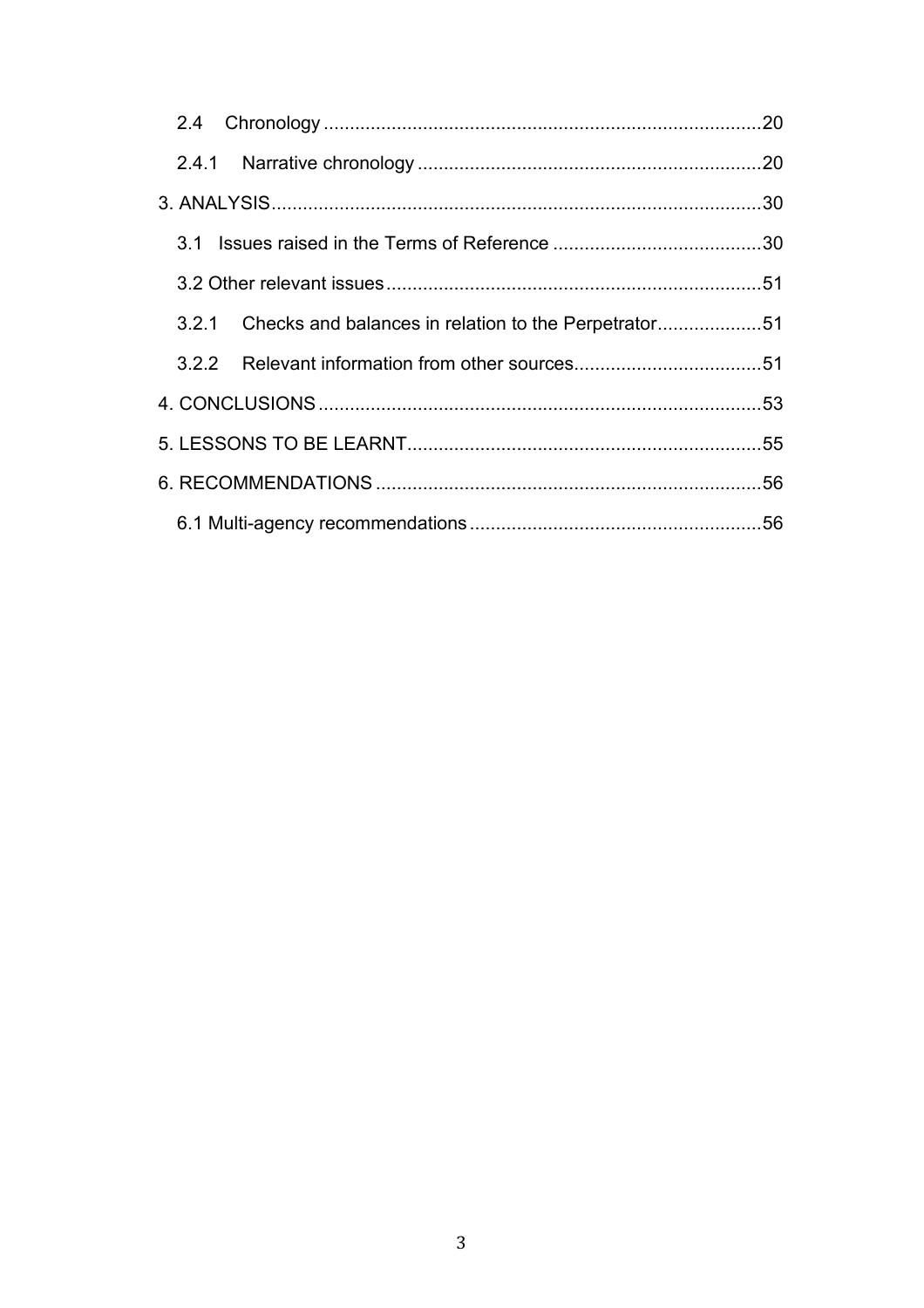# <span id="page-3-0"></span>1. INTRODUCTION

# <span id="page-3-1"></span>**1.1 Preface**

# <span id="page-3-2"></span>**1.1.1 Context of the Review**

This report of a joint domestic homicide review (DHR) and safeguarding adult review (SAR) examines agency responses and support given to Peter, a resident of Salford, prior to his death in March 2018.

In addition to agency involvement the review will also examine the past to identify any relevant background or trail of abuse before the homicide, whether support was accessed within the community and whether there were any barriers to accessing support.

By taking a holistic approach the review seeks to identify appropriate solutions to make the future safer for vulnerable adults in Salford.

Peter was aged 55 when he died. He had been dependent on alcohol for some years. In the months leading up to his death, there were concerns about self-neglect and that he was being abused/ exploited by others who were taking money from him. He was found dead at his home address by an associate. Internal injuries consistent with assault were discovered at postmortem examination, and subsequently a suspect was identified and charged with murder.

This review considers agencies' contact/ involvement with Peter and the Perpetrator during the 12 months leading up to  $26<sup>th</sup>$  March 2018, plus any relevant information falling outside this time frame. The time frame was selected to cover the period following the Perpetrator's release from prison and establish the context prior to that date.

The key purpose for undertaking DHRs is to enable lessons to be learned from homicides where a person is killed as a result of domestic violence and abuse. In order for these lessons to be learned as widely and thoroughly as possible, professionals need to be able to understand fully what happened in each homicide, and, most importantly, what needs to change in order to

reduce the risk of such tragedies happening in the future. The aim of SARs is to promote learning and improvement action in order to prevent future incidents involving death or serious harm.

*The Panel and all those involved in this Review would like to acknowledge how distressing these events have been for the family and to send our sincere condolences. We would also like to thank all those who have contributed in any way to the review process for their time, patience, commitment and cooperation.*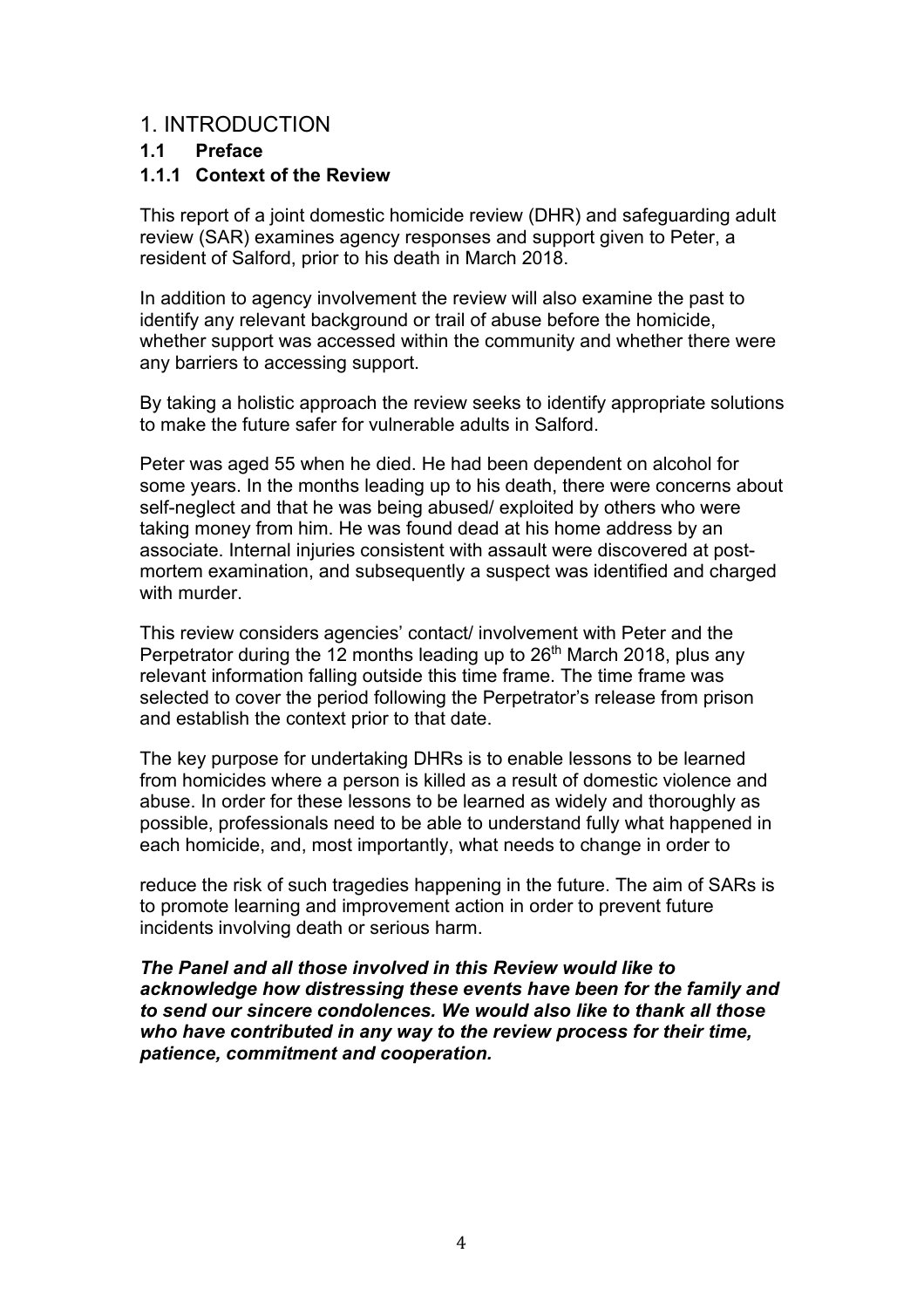# <span id="page-4-0"></span>**1.1.2 Legal context**

Initially the Salford Safeguarding Adult Review (SAR) Panel agreed that a SAR should be conducted in relation to the case of Peter in April 2019.

At the first meeting of the SAR Peter Review Team, the Greater Manchester Police (GMP) representative brought new information that the perpetrator had been living at Peter's home prior to the murder and this raised the question of whether the case met the criteria for a DHR, since the criteria for a DHR include un-related members of the same household who are not in an intimate relationship with the victim.

The Review was conducted as a combined DHR/ SAR and the legal contexts of both are set out below.

### *Domestic Homicide Reviews*

The Domestic Violence, Crime and Victims Act 2004<sup>[1](#page-4-1)</sup> states that:

*"domestic homicide review" means a review of the circumstances in which the death of a person aged 16 or over has, or appears to have, resulted from violence, abuse or neglect by—*

- *(a) a person to whom he was related or with whom he was or had been in an intimate personal relationship, or*
- *(b) a member of the same household as himself,*

*held with a view to identifying the lessons to be learnt from the death.*

The purpose of a DHR is to:

- *a) establish what lessons are to be learned from the domestic homicide regarding the way in which local professionals and organisations work individually and together to safeguard victims;*
- *b) identify clearly what those lessons are both within and between agencies, how and within what timescales they will be acted on, and what is expected to change as a result;*
- *c) apply these lessons to service responses including changes to inform national and local policies and procedures as appropriate;*
- *d) prevent domestic violence and homicide and improve service responses for all domestic violence and abuse victims and their*

<span id="page-4-1"></span><sup>1</sup> See Multi-agency Statutory Guidance for the Conduct of Domestic Homicide Reviews 2016 at:

[https://assets.publishing.service.gov.uk/government/uploads/system/uploads/attachment\\_dat](https://assets.publishing.service.gov.uk/government/uploads/system/uploads/attachment_data/file/575273/DHR-Statutory-Guidance-161206.pdf) [a/file/575273/DHR-Statutory-Guidance-161206.pdf](https://assets.publishing.service.gov.uk/government/uploads/system/uploads/attachment_data/file/575273/DHR-Statutory-Guidance-161206.pdf)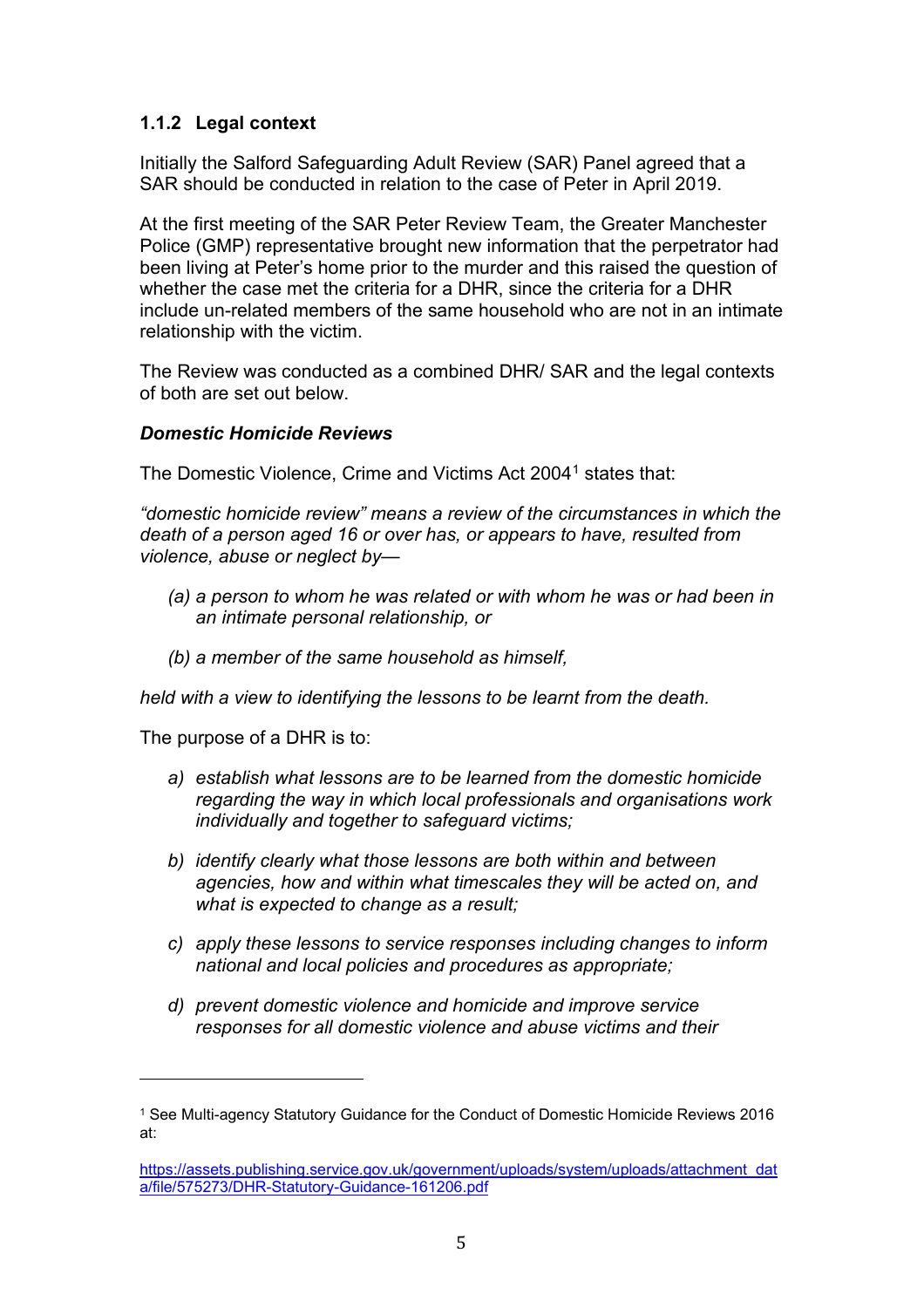*children by developing a co-ordinated multi-agency approach to ensure that domestic abuse is identified and responded to effectively at the earliest opportunity;*

- *e) contribute to a better understanding of the nature of domestic violence and abuse; and*
- *f) highlight good practice*

### *Definition of Household*

Household is defined in the Domestic Violence, Crime and Victims Act 2004[2](#page-5-0) s5 (4) and the criterion applicable to this case is:

*(a) A person is to be regarded as a "member" of a particular household, even if he does not live in that household, if he visits it so often and for such periods of time that it is reasonable to regard him as a member of it* (page 3).

### *Safeguarding Adult Reviews*

The Care Act 2014<sup>[3](#page-5-1)</sup> states the following:

*(1) An[4](#page-5-2) SAB must arrange for there to be a review of a case involving an adult in its area with needs for care and support (whether or not the local authority has been meeting any of those needs) if—*

*(a) there is reasonable cause for concern about how the SAB, members of it or other persons with relevant functions worked together to safeguard the adult, and*

- *(b) condition 1 or 2 is met.*
- *(2) Condition 1 is met if—*
	- *(a) the adult has died, and*

*(b) the SAB knows or suspects that the death resulted from abuse or neglect (whether or not it knew about or suspected the abuse or neglect before the adult died).*

*(3) Condition 2 is met if—*

*(a) the adult is still alive, and*

<span id="page-5-0"></span><sup>&</sup>lt;sup>2</sup> Se[e http://www.legislation.gov.uk/ukpga/2004/28/pdfs/ukpga\\_20040028\\_en.pdf](http://www.legislation.gov.uk/ukpga/2004/28/pdfs/ukpga_20040028_en.pdf)

<span id="page-5-1"></span><sup>3</sup> Se[e http://www.legislation.gov.uk/ukpga/2014/23/contents/enacted](http://www.legislation.gov.uk/ukpga/2014/23/contents/enacted)

<span id="page-5-2"></span><sup>4</sup> This is a direct quotation from the Care Act see 44. Safeguarding Adult Reviews at <http://www.legislation.gov.uk/ukpga/2014/23/contents/enacted>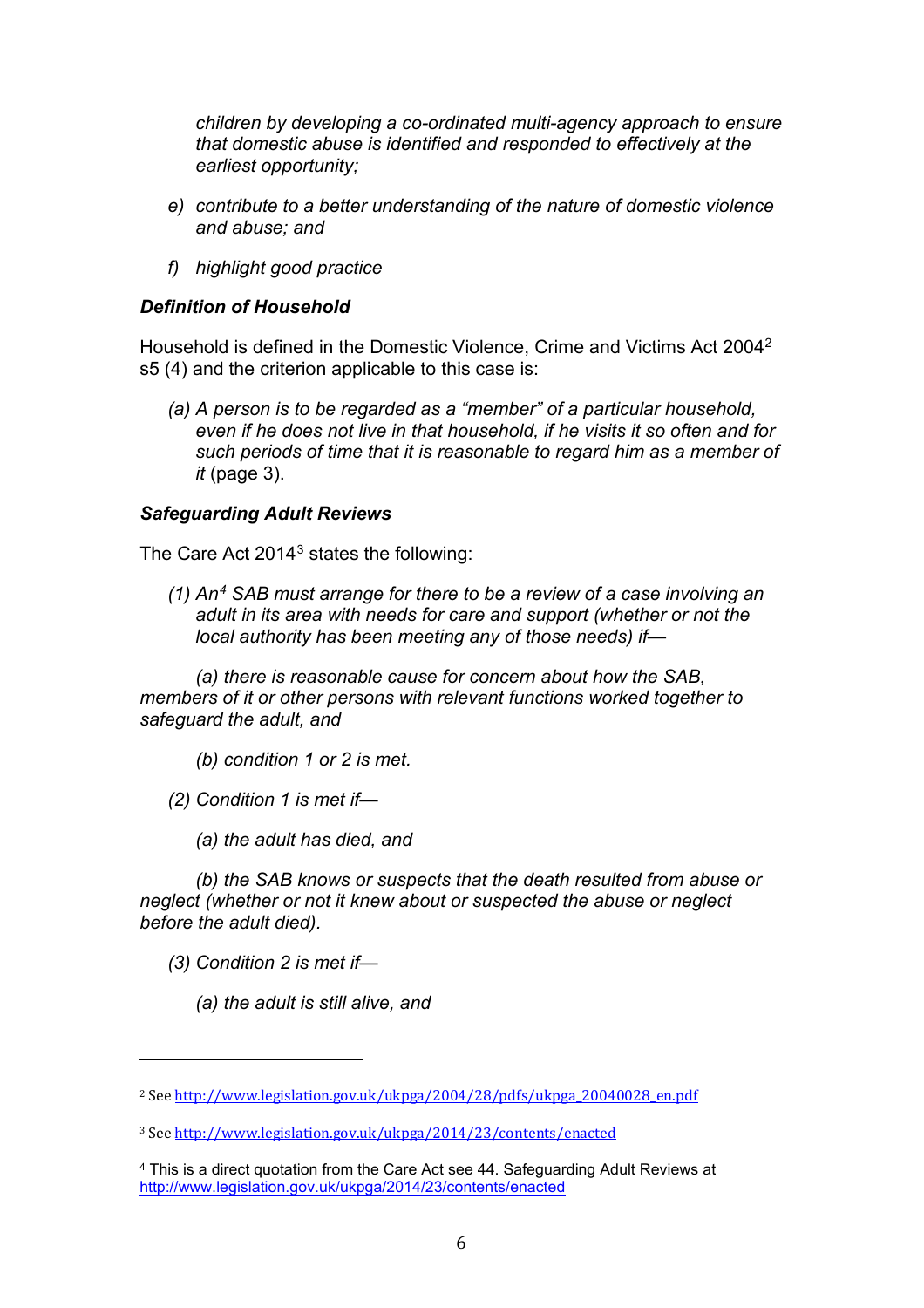*(b) the SAB knows or suspects that the adult has experienced serious abuse or neglect.*

*(4) An[5](#page-6-2) SAB may arrange for there to be a review of any other case involving an adult in its area with needs for care and support (whether or not the local authority has been meeting any of those needs).*

### <span id="page-6-0"></span>**1.1.3 Timescale of the Review process**

This combined DHR/ SAR began on 9 July 2019 and was concluded on 3rd September 2020.

The Review timescale was extended in order that every effort could be made to address the complexity of combining a DHR and a SAR, and to involve family members, should they wish to be involved. It was then further extended due to the COVID-19 pandemic and associated restrictions.

# <span id="page-6-1"></span>**1.1.4 Confidentiality and consent**

The detailed findings of this review are confidential and only available to participating officers/ professionals and their line managers. For this reason, the names of victim and perpetrator have been anonymised. The Overview Report or Executive Summary will be published after sharing it with the family, if they so wish.

Consent was sought from family members for their involvement in the Review and they agreed to contribute.

After discussion with Panel members it was agreed not to approach the Perpetrator.

<span id="page-6-2"></span><sup>5</sup> See footnote 4 page 6.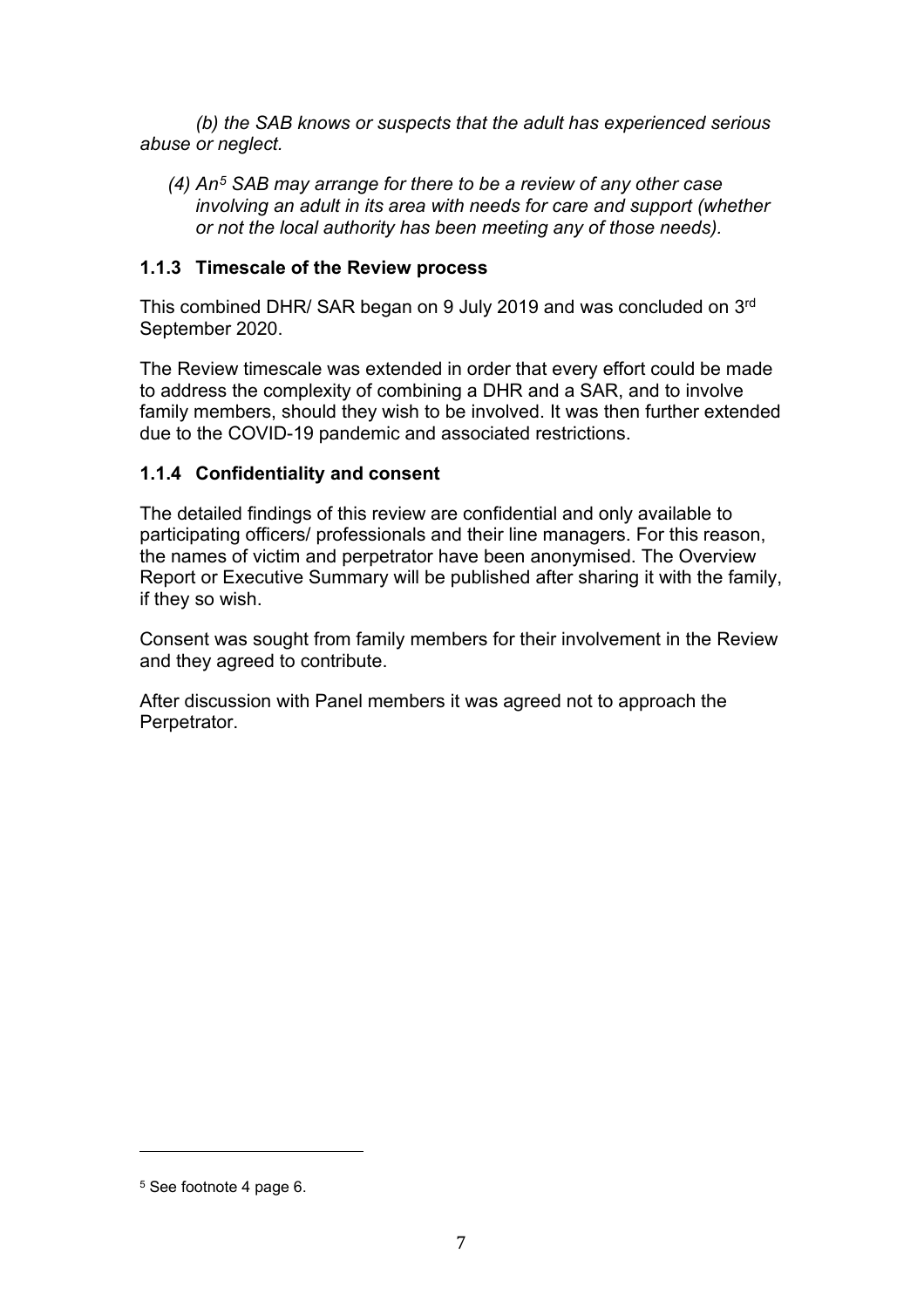# <span id="page-7-0"></span>1.2 Specific Terms of Reference

# <span id="page-7-1"></span>**1.2.1 The specific purpose of this DHR/ SAR**

The purpose of this DHR/ SAR is to:

Establish what lessons are to be learned from the case about the way in which local professionals and organisations work individually and together to safeguard and support victims of domestic abuse.

Identify clearly what those lessons are, both within and between agencies; how those lessons will be acted on, within what timescales and what is expected to change as a result.

• Apply these lessons to service responses including changes to policies and procedures as appropriate; and

Assist in the prevention of future domestic homicides through improved intra and inter-agency working to domestic abuse victims and their children.

• Determine what agencies could have done differently that could have prevented harm or death and that might prevent similar harm in future.

In addition, the following areas were to be addressed in the Internal Management Reviews and the Overview Report:

- 1. The victim had no known contact with any specialist domestic abuse agencies or services. Could more have been done to inform local residents about services available to victims of domestic abuse?
- 2. Whether family or friends of either the victim or the perpetrator were aware of any abusive behaviour prior to the homicide from the alleged perpetrator to the victim.
- 3. Whether there were any barriers experienced by the victim or family/ friends/ in reporting any abuse including whether the victim knew how to report domestic abuse should he have wanted to.
- 4. Whether there were any warning signs and whether opportunities for triggered or routine enquiry and therefore early identification of domestic abuse were missed.
- 5. Whether there were opportunities for agency intervention in relation to domestic abuse regarding the victim or the alleged perpetrator that were missed
- 6. Give appropriate consideration to any equality and diversity issues that appear pertinent to the victim or perpetrator.
- 7. Consider the potential role of safeguarding processes and section 42.
- 8. Consider assessment and risk management/ responsiveness after Peter had raised concerns.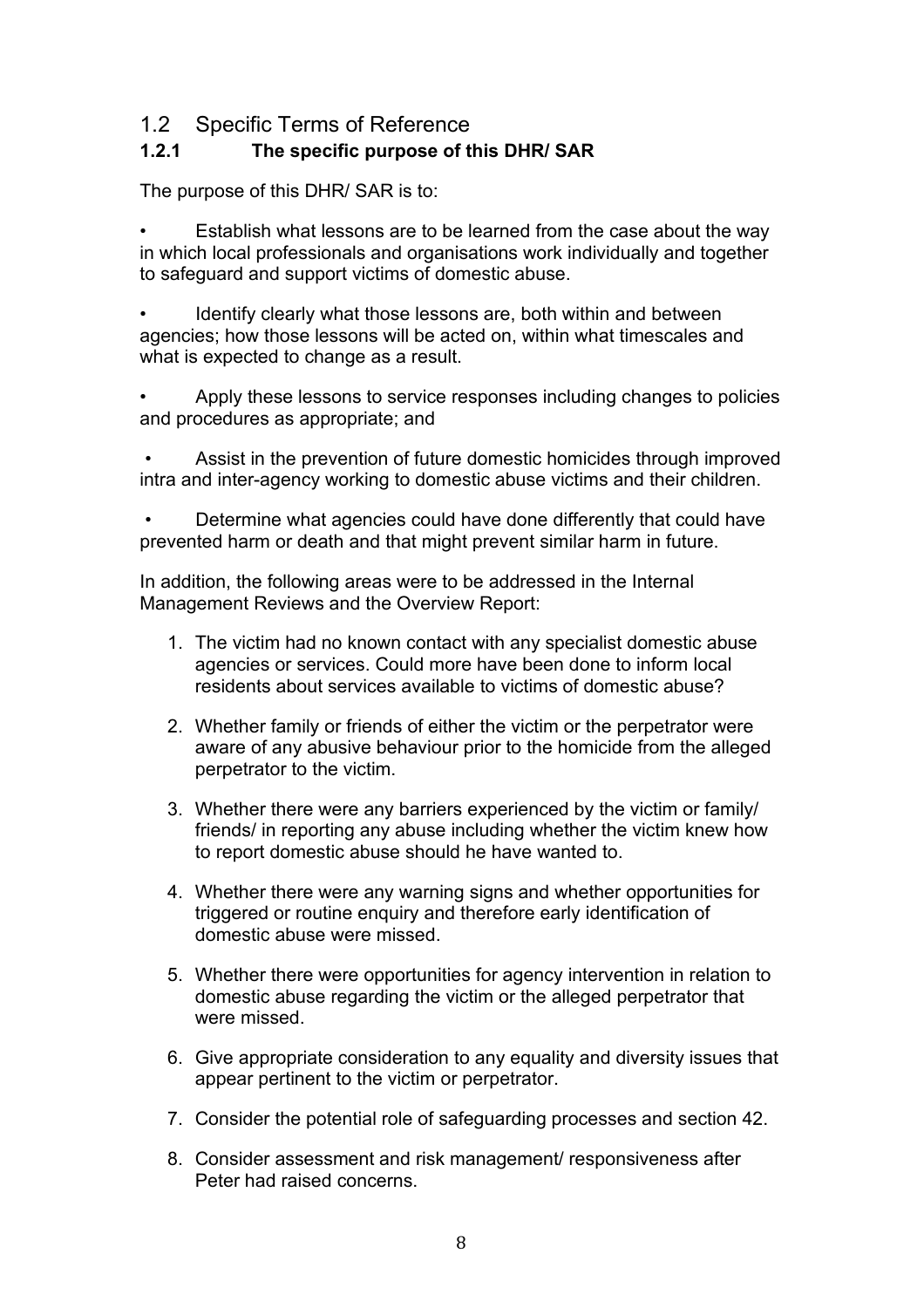- 9. Consider the possible role of coercion and control.
- 10.Consider how well coordinated were the services that were working with Peter and how might services have been better coordinated.
- 11.Consider financial abuse and how services addressed potential risks.
- 12.How was the Mental Capacity Act relevant and applied in practice.
- 13.Identify any good practice.
- 14.Consider any other information that is found to be relevant.
- 15.Consider whether there was evidence that Peter was self-neglecting, the response by agencies and the impact of this.

### <span id="page-8-0"></span>**1.2.2 The Time Period under Review**

The time period under Review was agreed as the 12 months leading up to Peter's death in March 2018 plus any relevant information falling outside this time frame.

# <span id="page-8-1"></span>**1.2.3 Agencies involved**

- Adult Social Care Salford Royal Foundation Trust (ASC)
- Cheshire and Greater Manchester Community Rehabilitation Company (provider of probation services) (CGM CRC)
- ForHousing (formerly City West Housing)
- Client Affairs Salford City Council
- Greater Manchester Fire & Rescue Service
- Greater Manchester Mental Health NHS Foundation Trust Substance Misuse Services/ Achieve (GMMH-SM)
- Greater Manchester Mental Health NHS Foundation Trust Mental Health Services (GMMH-MH)
- Greater Manchester Police (GMP)
- NHS Salford Clinical Commissioning Group (CCG)/ Primary Care
- North West Ambulance Service (NWAS)
- Salford Royal Hospitals NHS Foundation Trust (SRFT)
- Community Safety Partnership (CSP)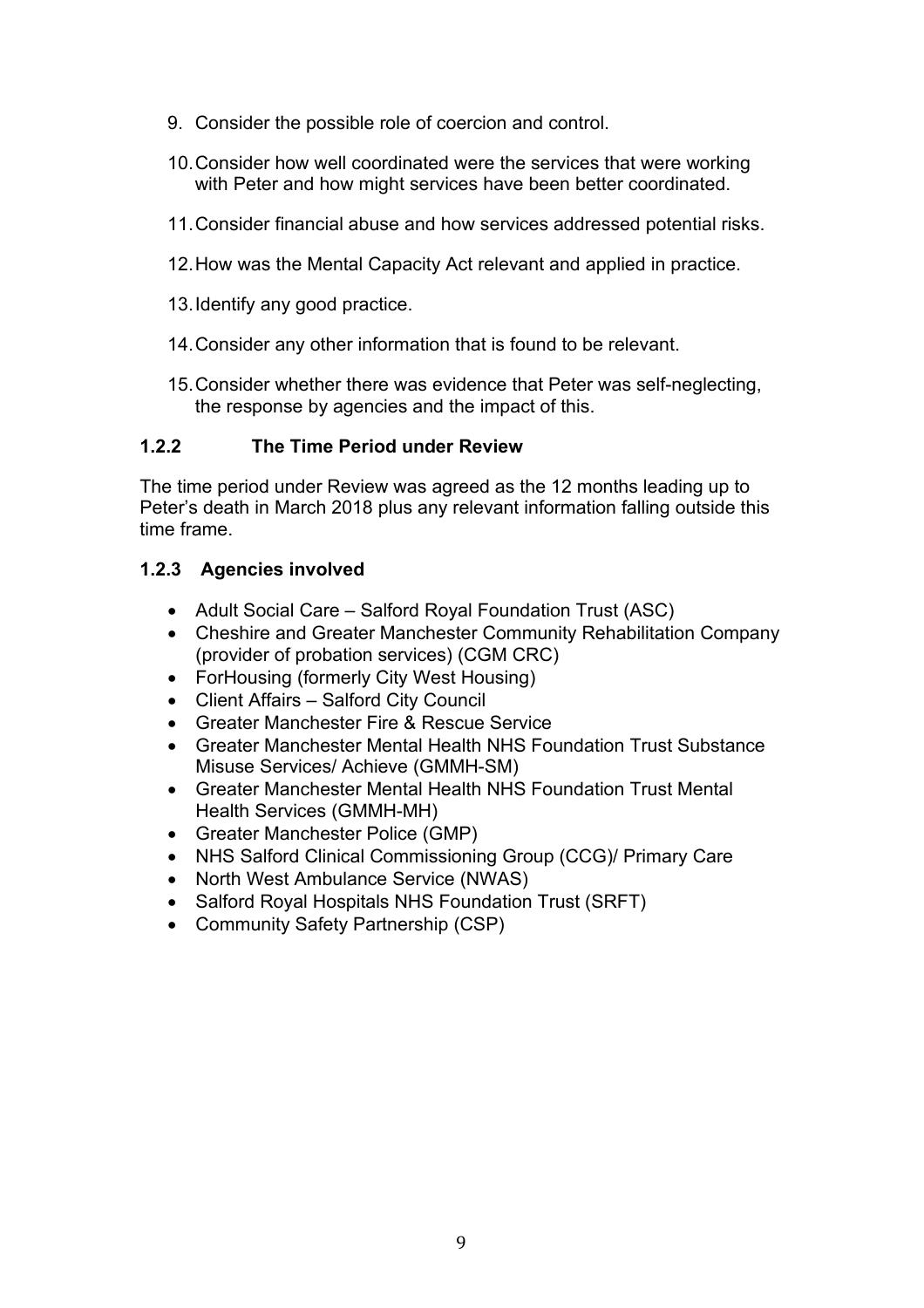# <span id="page-9-0"></span>**1.2.4 Publicity/ Media issues**

- Media and publicity meetings were to be held as necessary.<sup>[6](#page-9-2)</sup>
- All requests for information were to be dealt with by Salford Council's Marketing and Communications Team.
- Any materials published and their contents were to take proper account of privacy/confidentiality considerations and be subject to advice.

# <span id="page-9-1"></span>**1.2.5 Other issues**

- Legal Issues Individual agencies were free to seek legal advice in relation to their agency's IMR however this was not to hinder agreed timescales.
- Timescale The Home Office was informed of the intention to conduct a DHR in this case. The guidance requires that the first review panel must be held within a month of this date and that the whole process should be completed within 6 months.
- Anonymisation of Family Names For the purpose of the Overview Report, it was agreed that the victim would be referred to as Peter and the perpetrator as the Perpetrator.
- Anonymisation of Staff Staff were anonymised in IMRs and the Overview Report.

<span id="page-9-2"></span><sup>6</sup> Media and publicity meetings were not deemed necessary during the Review process.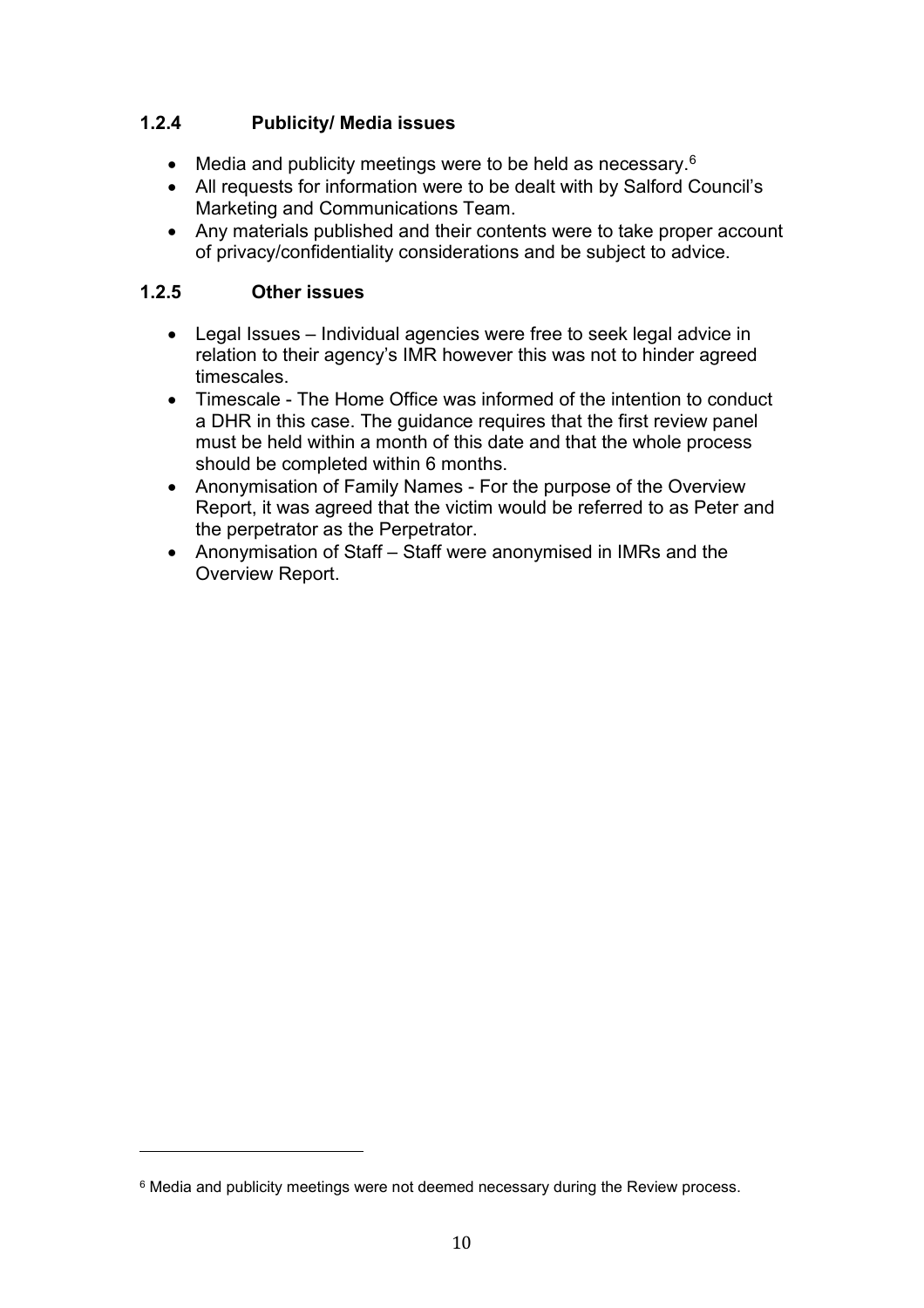# <span id="page-10-0"></span>1.3 Methodology

# <span id="page-10-1"></span>**1.3.1 Initiating the DHR/ SAR**

The Salford Safeguarding Adult SAR Panel agreed that a SAR should be conducted in April 2019, and this was agreed by the Salford Safeguarding Adult Board (SSAB) Independent Chair in line with Salford SAR procedures. A review group was established made up of the Salford SAR panel and additional members from core agencies and those most involved with Peter's care. Expressions of interest were sought for the role of Independent Chair/ Author and an Independent Chair/ Author for the proposed SAR was commissioned in May 2019.

At the first Panel meeting in June 2019, it emerged that the Perpetrator had been living with Peter following the Perpetrator 's release from prison in December 2017 and was therefore a member of the same household as the victim so that the incident potentially met the criteria for a Domestic Homicide Review. This was referred to the Community Safety Partnership (CSP) for them to review under the DHR criteria.

The CSP agreed that the incident met the criteria for a DHR and notified the Home Office on 9 July 2019. The Home Office acknowledged receipt of this notification and an update needed to be sent to them within 6 months of the aforementioned date.

The terms of reference were amended to reflect the fact that the review was to be conducted as a joint DHR/ SAR. They were sent to the Home Office DHR Team, and circulated to Independent Management Review (IMR) authors within a week. Membership of the review panel was also reviewed: it was agreed that the Council's Strategic Lead for Domestic Abuse would focus on domestic abuse issues and that no additional alcohol misuse input was required in view of the broad representation on the Panel.

Following the first Panel meeting, Review Panel members were asked to take steps to ensure that their agency's IMR and chronology were completed within agreed timescales. They were also asked to read all the circulated management reports and chronologies prior to the next Panel meeting and consider what additional information may be required.

Advice on how to complete IMRs/ chronologies was issued to all IMR authors, and all relevant workers were to be interviewed as part of the IMRs. Timescales were required to be kept and organisations were required to commit adequate resources to ensure this happens. A date for return of Individual Management Reviews (IMRs) was agreed.

As part of the Review process a Practitioners event was held on 15 October 2019.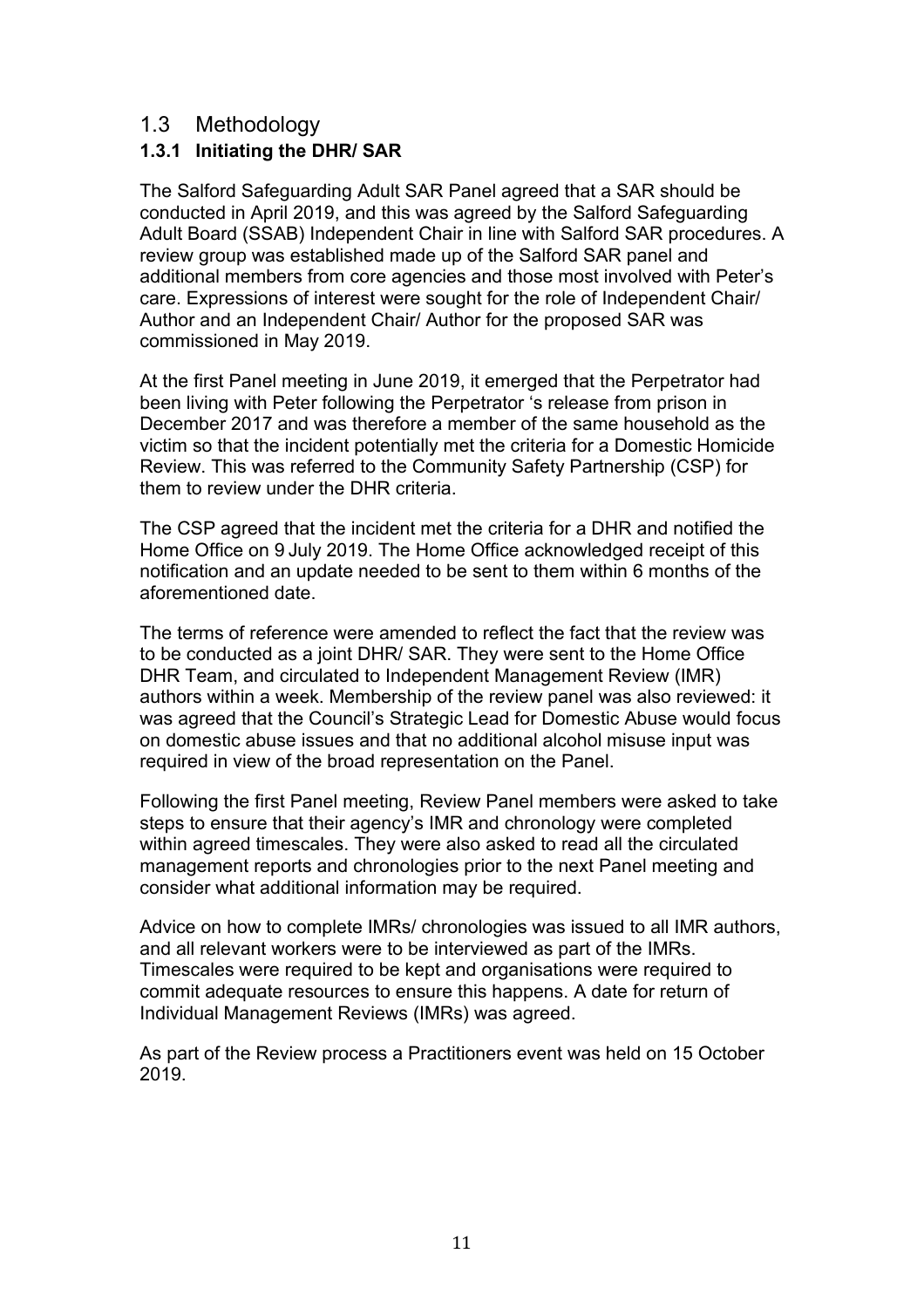### <span id="page-11-0"></span>**1.3.2 Involvement of family members, friends, and other relevant community members**

It was agreed that family members and friends were to be given the opportunity to participate in the review, and that any interviews would be undertaken by the Independent Reviewer/ Author and a member of the Safeguarding team.

A letter was sent to Peter's brother in May 2019 (at the stage that the review was following the process of a SAR) to invite his contribution to the Review.

After the decision was made that the review would be a joint DHR/ SAR, family members were sent letters with a link to the Home Office website and a copy of the Domestic Homicide Review Information Leaflet for Family Members<sup>7</sup>. They were offered a range of different ways to be involved (including meeting with the Review Panel) and were given contact details for Victim Support and Advocacy after Fatal Domestic Abuse. Letters were handdelivered to two of Peter's brothers by a representative of the Safeguarding Adults Board accompanied by a representative of Housing: they introduced themselves and explained what the letters were about. Family members responded positively to the approach but did not take contact further at that stage.

Subsequently the family was contacted and a meeting arranged but it was cancelled on the day for reasons related to the coronavirus pandemic. Since restrictions were put in place in view of the COVID-19 pandemic, it was not possible to rearrange the meeting as planned, so the Independent Reviewer spoke with a member of the family by phone, and that person agreed that background information contributed by the family could be included in the Report.

The family was asked about choosing a pseudonym, however they decided to leave the decision to the Independent Reviewer who chose a name at random. Peter's brother (on behalf of the family) was provided with a copy of the final draft report, along with a covering letter welcoming and inviting further comments or feedback, and the letter included the Independent Reviewer's contact details with her offer to answer any queries and talk through the recommendations. The Independent Reviewer contacted Peter's brother to enquire about further comments and to ensure that family views were incorporated. Peter's brother confirmed that he had nothing further to add and that he was satisfied with the report.

<span id="page-11-1"></span><sup>7</sup> See

[https://assets.publishing.service.gov.uk/government/uploads/system/uploads/attachment\\_dat](https://assets.publishing.service.gov.uk/government/uploads/system/uploads/attachment_data/file/601398/Leaflet_for_Family_English.pdf) a/file/601398/Leaflet for Family English.pdf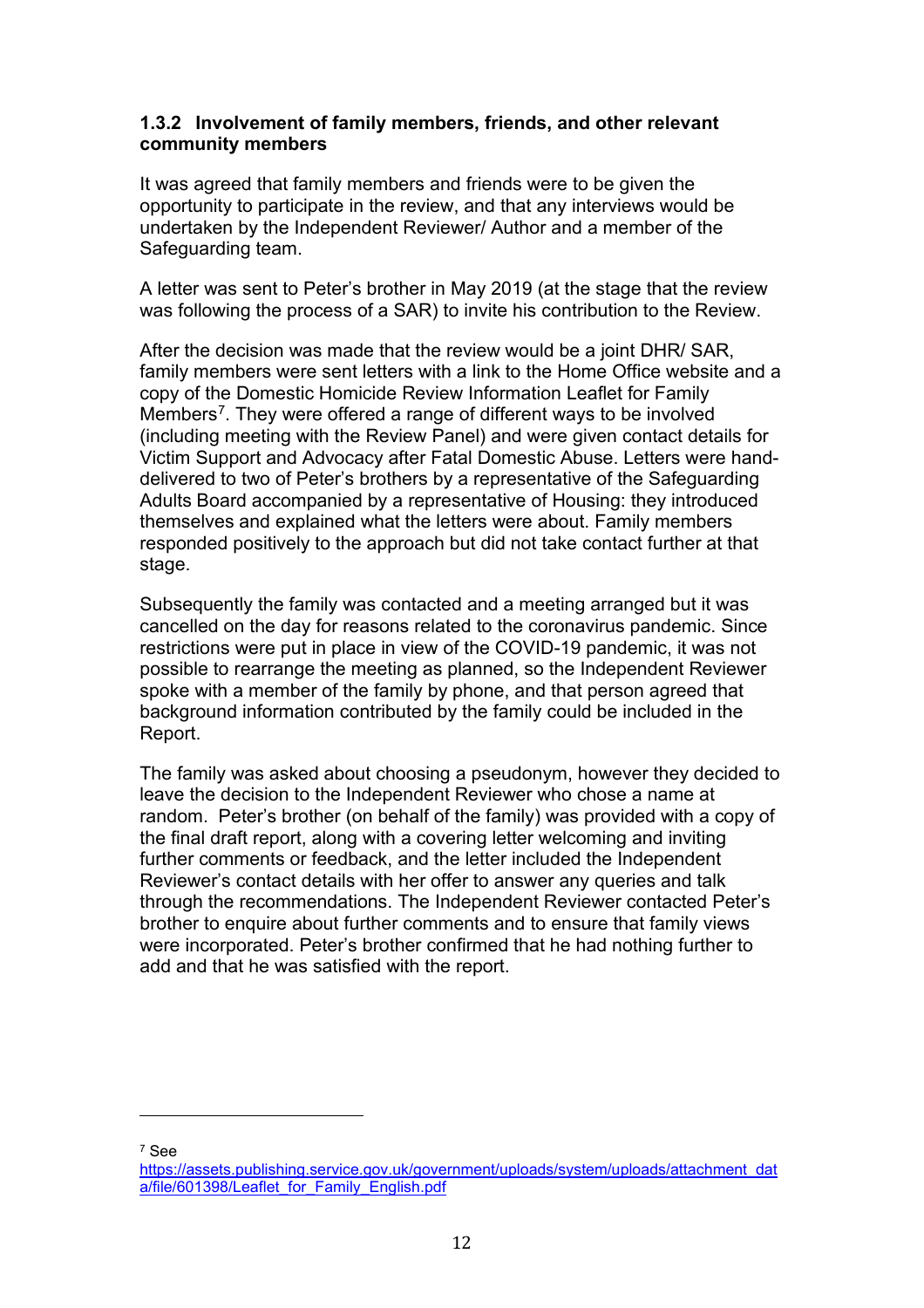# <span id="page-12-0"></span>**1.3.3 Individual Management Reviews (IMRs)**

Fifteen agencies were contacted and asked about contact with victim and/ or perpetrator. Twelve agencies reported contact, secured their files, and provided information to the Review. IMRs provided are detailed in Table 1.

| <b>Agency</b>                                                                                 | <b>Abbreviated</b><br>as            | <b>IMR</b> in<br>respect<br><b>of</b><br><b>Peter</b> | <b>IMR</b> in<br>respect<br><b>of</b><br>Perp. | <b>Author (by</b><br>role)                                                   | <b>Quality</b><br>assured by                                                    |
|-----------------------------------------------------------------------------------------------|-------------------------------------|-------------------------------------------------------|------------------------------------------------|------------------------------------------------------------------------------|---------------------------------------------------------------------------------|
| Cheshire and<br>Greater<br>Manchester<br>Community<br>Rehabilitation<br>Company <sup>8</sup>  | <b>CGM CRC</b>                      | $\blacksquare$                                        | $\sqrt{}$                                      | Interchange<br>Manager, Risk<br>and Public<br>Protection<br>Operational lead | Community<br><b>Director Risk</b><br>and Public<br>Protection<br>Strategic lead |
| Greater<br><b>Manchester Mental</b><br>Health<br>Incorporating<br>information from<br>Achieve | <b>GMMH</b>                         | $\sqrt{ }$                                            | $\sqrt{}$                                      | Professional<br><b>Lead for Social</b><br>Care                               | Safeguarding<br>Adult Lead -<br><b>GMMH NHS</b><br><b>FT</b>                    |
| Greater<br><b>Manchester Police</b>                                                           | <b>GMP</b>                          | $\sqrt{}$                                             | $\sqrt{ }$                                     | <b>Detective</b><br>Sergeant                                                 | <b>Detective</b><br>Inspector                                                   |
| <b>North West</b><br><b>Ambulance Service</b>                                                 | <b>NWAS</b>                         | $\sqrt{}$                                             | $\sqrt{}$                                      | Safeguarding<br>Practitioner                                                 | Head of<br><b>Clinical Safety</b>                                               |
| <b>Salford City Council</b><br><b>Client Affairs</b>                                          | <b>SCC Client</b><br><b>Affairs</b> | $\sqrt{ }$                                            |                                                | <b>Senior Finance</b><br>Officer                                             | Finance<br>Manager,<br><b>Adult Social</b><br>Care                              |
| <b>Salford Clinical</b><br>Commissioning<br>Group                                             | CCG                                 | $\sqrt{}$                                             | $\sqrt{}$                                      | Named GP<br>Safeguarding<br><b>Adults</b>                                    | Specialist<br><b>Nurse</b><br>Safeguarding<br><b>Adults</b>                     |
| Salford Royal<br>Hospitals<br><b>Foundation Trust</b>                                         | <b>SRFT</b>                         | $\sqrt{ }$                                            | $\sqrt{}$                                      | <b>Assistant Director</b><br>of Nursing -<br>Safeguarding<br><b>Adults</b>   | Associate<br>Director of<br>Corporate<br>Nursing and<br>Governance              |

# **Table 1: Details of IMRs produced for the Review**

<span id="page-12-1"></span><sup>&</sup>lt;sup>8</sup> CGM CRC is a provider of probation services to adult offenders and operates under contract to the Ministry of Justice.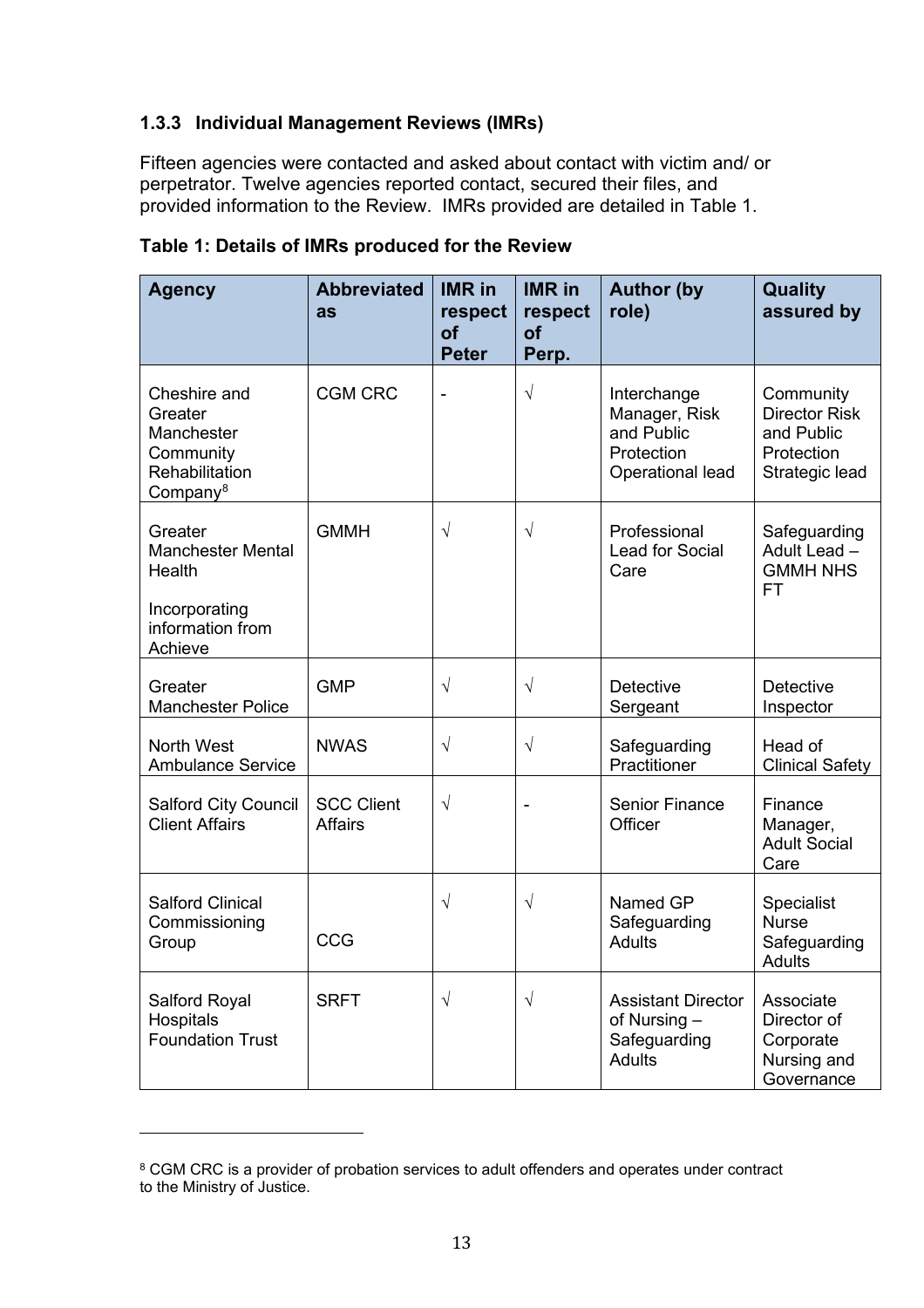All IMR authors were independent of direct involvement in the case.

Additional information was sought from:

Adult Social Care – single agency summary

ForHousing (formerly City West) - summary information regarding Peter

Greater Manchester Fire & Rescue Service

**Pharmacy** 

Housing Options Service (Homelessness)

# <span id="page-13-0"></span>**1.3.4 Review Panel Members and Meetings**

The Review Panel met on the following dates:

13 June 2019 (as a SAR Panel, then expanded once the review became a DHR)

- 24 September 2019
- 12 December 2019

25 February 2020

6 May 2020 (by Microsoft Teams)

23 June 2020 (by Microsoft Teams)

A Practitioners' Learning Event was held on 15 October 2019.

Table 2 lists Review Panel members including their role and the organisation they represented.

Review Panel members were all independent of involvement in the case.

| Name                 | Organisation | <b>Job Title</b>                   |
|----------------------|--------------|------------------------------------|
| <b>Alison Troisi</b> | <b>GMP</b>   | <b>DS Serious Case Review Unit</b> |
| <b>Carol Marsh</b>   | GMMH         | <b>Operational Manager Achieve</b> |
| David<br>Chambers    | <b>GMMH</b>  | <b>Operational Manager</b>         |

# **Table 2: Review Panel Members**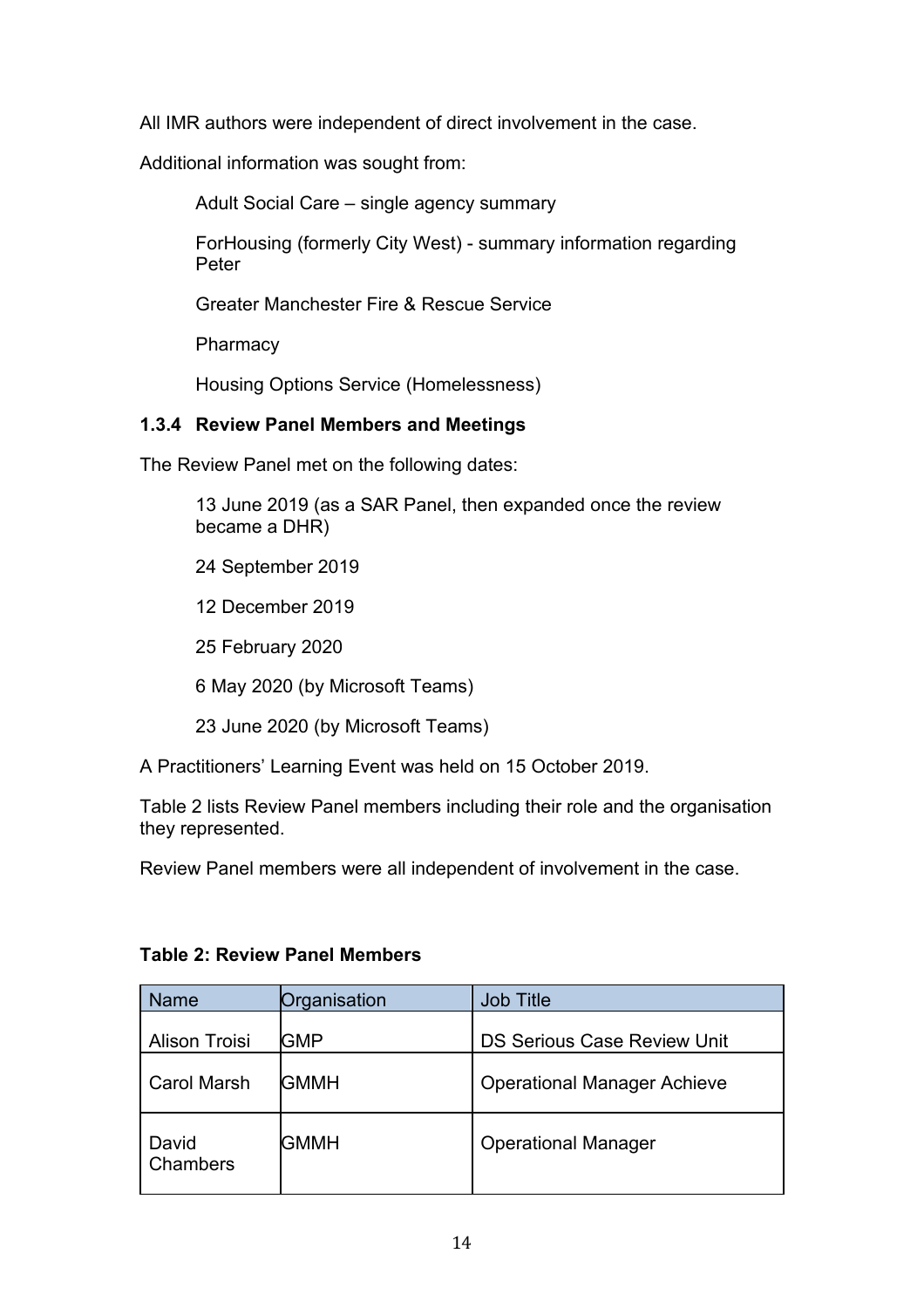| Emma<br>Hinchliffe                 | GMMH                                        | Service Manager                                                                 |
|------------------------------------|---------------------------------------------|---------------------------------------------------------------------------------|
| John Fenby                         | <b>GMMH</b>                                 | <b>Professional Lead for Social Care</b>                                        |
| <b>Judd Skelton</b>                | Salford Council/CCG                         | <b>Assistant Director Integrated</b><br>commissioning                           |
| Laura<br>Forsythe                  | CCG                                         | <b>Specialist Nurse</b>                                                         |
| Elizabeth<br>Walton                | CCG                                         | <b>Designated Nurse Adult</b><br>Safeguarding                                   |
| <b>Janine Mellor</b>               | <b>Adult Social Care</b>                    | <b>Principal Manager</b>                                                        |
| Rebecca<br><b>Flynn</b>            | Salford CRC                                 | <b>Risk &amp; Public Protection</b><br><b>Operational Lead</b>                  |
| <b>Michelle</b><br>Hulme           | Salford Safeguarding<br><b>Adults Board</b> | <b>Training and Development Officer</b>                                         |
| Rob<br>Grigorjevs                  | ForHousing                                  | <b>Tenancy Support &amp; Sustainment</b><br>Manager                             |
|                                    | Roselyn Baker Salford Council               | <b>Principal Policy Officer and</b><br><b>Strategic Lead for Domestic Abuse</b> |
| Stephanie<br>Whitelaw              | <b>SRFT</b>                                 | <b>Assistant Director of Nursing</b>                                            |
| <b>Susan Mary</b><br><b>Benbow</b> |                                             | Older Mind Matters Ltd Independent Reviewer / Author                            |

# <span id="page-14-0"></span>**1.3.5 Independent Reviewer/ Author of the Overview Report**

Susan Mary Benbow was appointed to the role of Lead Independent Reviewer/ Author on behalf of Older Mind Matters Ltd. She is by professional background a psychiatrist and systemic therapist specialising in work with older adults. She has broad clinical and multi-agency experience in the North West and West Midlands and undertook consultant roles in Manchester and then Wolverhampton until 2009 when she retired early from her NHS roles and started to develop a portfolio career in independent practice.

She has acted as Chair and/or Author, and expert medical adviser/ consultant to Domestic Homicide Reviews, Serious Case Reviews, Safeguarding Adult Reviews, and Local Case Reviews in the past.

She has no connections or ties of a personal or professional nature with the family, with the Community Safety Partnership, or with any other agency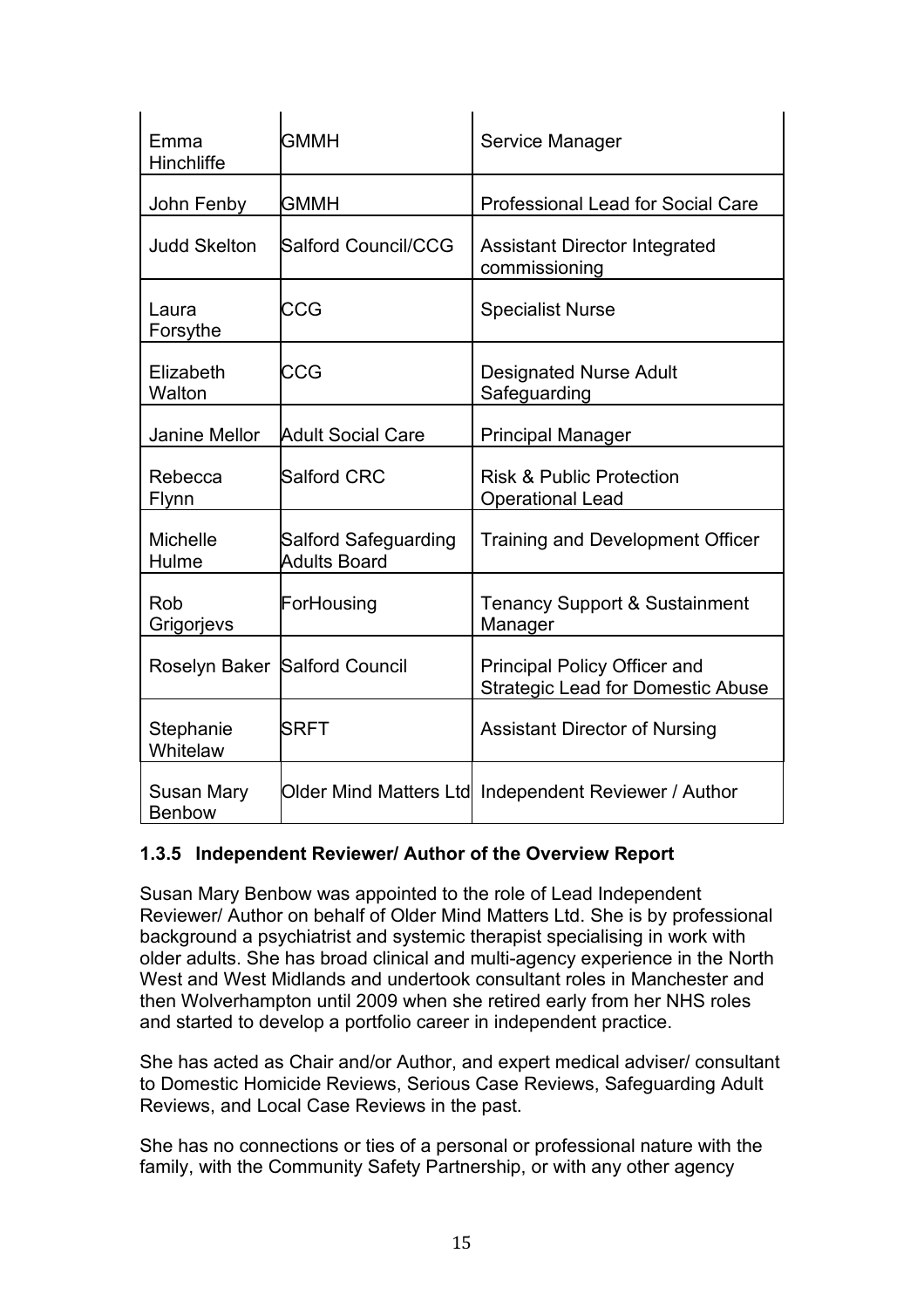participating in this review. She has an ongoing interest in reviews involving older adults and in 2018 published, with colleagues, an analysis of domestic homicide reviews in England involving adults over 60 years of age.

# <span id="page-15-0"></span>**1.3.6 Parallel reviews/ investigations of practice**

Any misconduct issues raised during this review were to be addressed to ascertain what action, if any, was required. The Review started after the criminal justice process had been concluded. The perpetrator was convicted of murder and given a sentence of Life, to serve a minimum of 15 years.

A Serious Incident Review had been carried out by Greater Manchester Mental Health and concluded before this Review commenced. This Report was shared with the Reviewer.

A Serious Further Offence Review had been conducted by Cheshire and Greater Manchester Community Rehabilitation Company and concluded before this Review commenced. This Report was shared with the Reviewer.

# <span id="page-15-1"></span>**1.3.7 Equality and diversity**

Peter was a man of white British ethnicity. The perpetrator is described as Irish.

Of the protected characteristics age, sex and disability are potentially relevant and have been considered where appropriate during the review process. Age is relevant in respect of the age of the victim (55). Disability is relevant in respect of the victim who had been diagnosed historically with schizophrenia (this diagnosis was later changed) and alcohol related brain damage/ dementia, and was regarded as physically frail with impaired mobility.

It is generally accepted that male victims of abuse in comparison with female victims often face additional barriers to reporting abuse / seeking help for a range of possible reasons, including the 'shame' of being abused as a man. A report by the ManKind Initiative in 2017[9](#page-15-3) found that men as victims of partner abuse are over three times less likely than women to **not** tell anyone about the partner abuse they are suffering. Although Peter was not subjected to intimate partner abuse, similar barriers may well have been relevant to his situation.

# <span id="page-15-2"></span>**1.3.8 Dissemination of the final Report**

The final Report and/ or the Executive Summary will be disseminated to all involved agencies and also published. The Panel offered to share the Report with the family prior to publication and the Independent Reviewer shared the recommendations with a member of the family by telephone.

<span id="page-15-3"></span><sup>9</sup> Se[e http://new.mankind.org.uk/wp-content/uploads/2015/05/30-Key-Facts-Male-Victims-](http://new.mankind.org.uk/wp-content/uploads/2015/05/30-Key-Facts-Male-Victims-February-2017-1.pdf)[February-2017-1.pdf](http://new.mankind.org.uk/wp-content/uploads/2015/05/30-Key-Facts-Male-Victims-February-2017-1.pdf)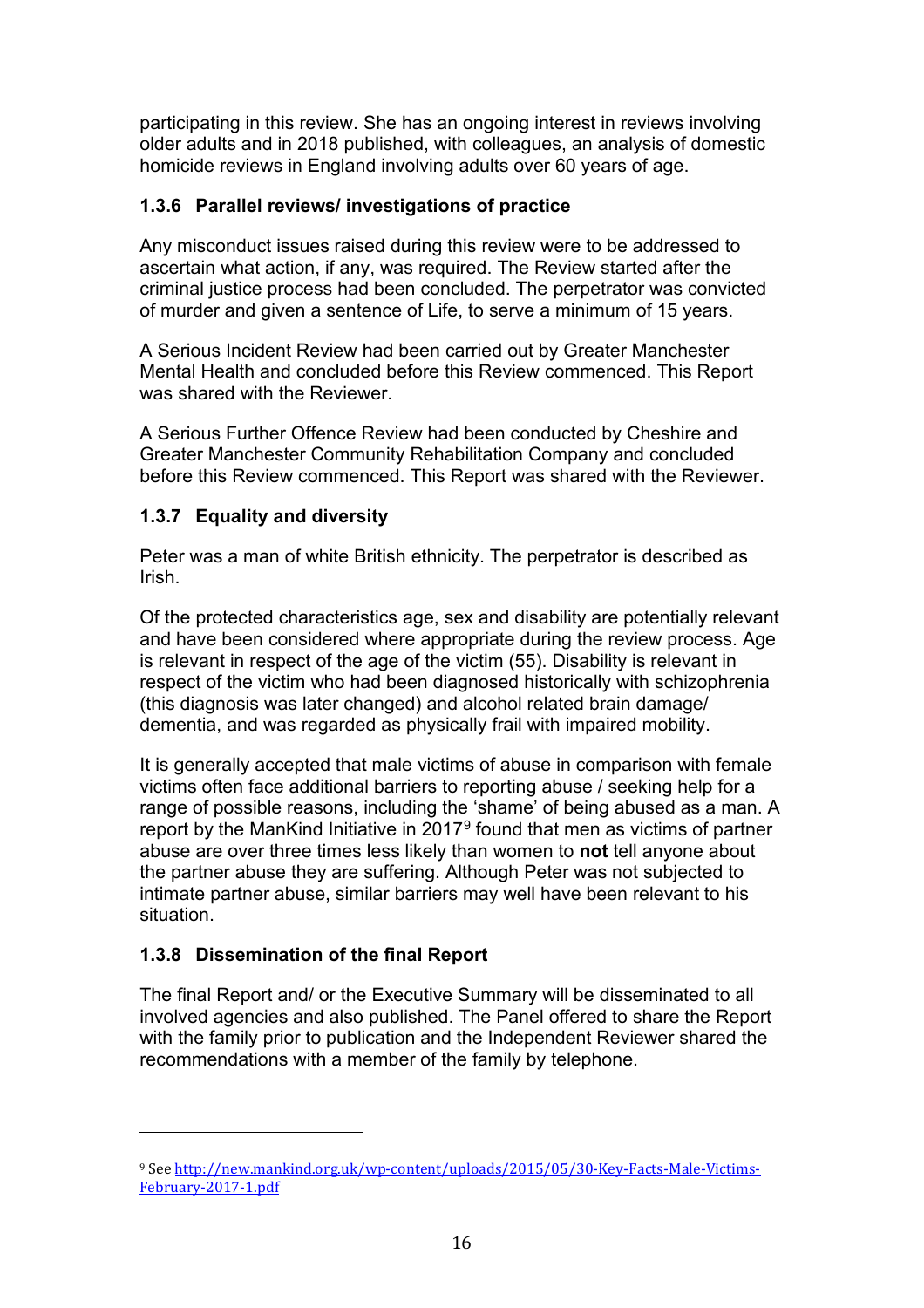# <span id="page-16-0"></span>2. BACKGROUND INFORMATION (THE FACTS)

# <span id="page-16-1"></span>**2.1 Summary**

Peter was a single white British man, aged 55 when he died in 2018. He had been dependent on alcohol since early adulthood. He had six psychiatric admissions since 2006 thought to be related to alcohol misuse, the latest being in April 2017, and he had been given a historic diagnosis of schizophrenia. The diagnosis of schizophrenia was later revised, as the psychotic illnesses were thought to be secondary to alcohol use. In May 2010 neuropsychological assessment showed cognitive difficulties thought to be related to alcohol misuse which affected his ability to retain verbal information and to make some decisions. In April 2016 there was a safeguarding enquiry following allegations of possible financial abuse. Peter was assessed as lacking capacity to manage his finances and Salford Council became his appointee.

Following this he continued to drink heavily. Community Mental Health Team (CMHT) professionals were involved and professionals' meetings were held. In the months leading up to Peter's death there were concerns that he was being abused/ exploited by others who were taking money from him and taking advantage of him in other ways. There were also concerns about selfneglect. On his last contact with his care coordinator, Peter referred to a man staying at his flat that he did not want to be there (possible 'cuckooing' [10\)](#page-16-2), but refused to agree that the care coordinator could contact the Police. He agreed that the locks could be changed.

In March 2018 (three days after agreeing that the locks could be changed but before this was done) a 999 call to Police reported that Peter had been found dead at his home address. A Home Office Post Mortem was carried out and the conclusion of the examination was that Peter had died as a consequence of internal bleeding caused by severe internal abdominal injuries caused by blunt force trauma. Subsequently a suspect was identified and charged with murder. The suspect was the man staying at Peter's flat and referred to during the care coordinator's visit.

The Perpetrator was convicted of murder following a trial in October 2018 and sentenced to Life, to serve a minimum of 15 years.

It later emerged that the Perpetrator had been living at Peter's address for 2-3 months prior to the murder. At times practitioners visiting the address had been aware of other people being in the flat, with or without Peter being present, but it had not been clear what their status was.

<span id="page-16-2"></span><sup>10</sup> Se[e https://www.nationalcrimeagency.gov.uk/what-we-do/crime-threats/drug](https://www.nationalcrimeagency.gov.uk/what-we-do/crime-threats/drug-trafficking/county-lines)[trafficking/county-lines](https://www.nationalcrimeagency.gov.uk/what-we-do/crime-threats/drug-trafficking/county-lines) for more information about properties used for cuckooing and the link to vulnerable adults.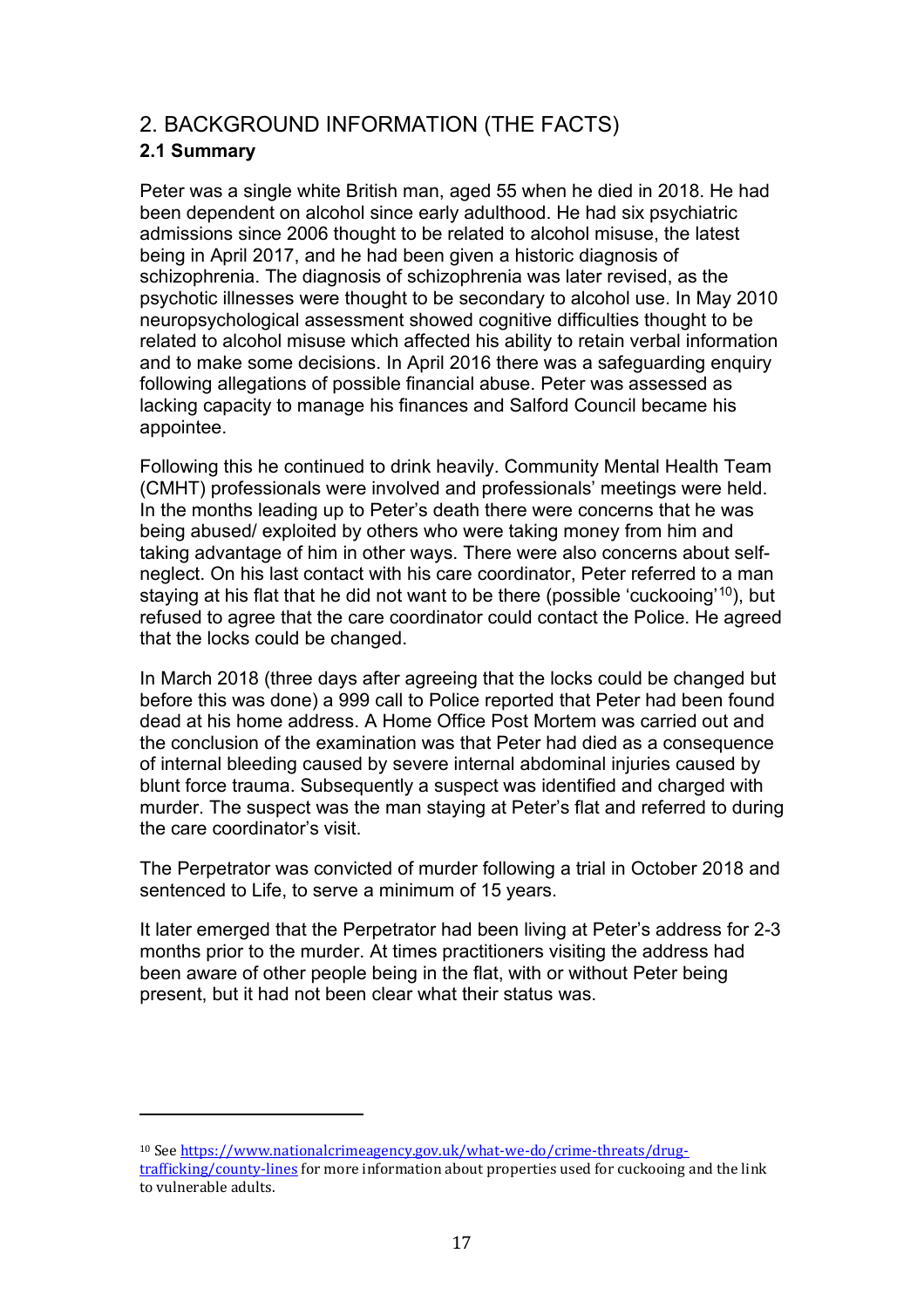### <span id="page-17-0"></span>**2.2 Members of the family and the household.**

| <b>Name</b>        | Age at time of<br>Peter's death | <b>Relationship</b>          | <b>Address</b>                     |
|--------------------|---------------------------------|------------------------------|------------------------------------|
| Peter              | 55                              | Victim                       | Salford                            |
| <b>Matthew</b>     | n/a                             | Peter's brother              | Salford                            |
| Daniel             | n/a                             | Peter's brother<br>and carer | Salford                            |
| The<br>Perpetrator | 45                              | Perpetrator                  | Same address as<br>Peter - Salford |

### **Table 3: Pseudonyms used for people in this Review**

Practitioners are referred to in the Report by role.

### <span id="page-17-1"></span>**2.3 Background information**

*The information below is taken from a statement made by one of his brothers and is included with his consent.*

Peter was one of eight brothers and the second youngest. His parents met in their early 20s and stayed together until Peter's father died. They had their sons over a period of 10 years while living in a council house in the area. At that time Peter's father was a labourer and his mother a housewife. The boys' childhood is described as a happy one. The brothers all completed their education with no major problems. At school Peter was said to be popular and to have lots of friends. The brothers were brought up Catholics, attended church every Sunday and all completed their Holy Communions. They were brought up as a close-knit family and remained close as adults.

When he left school at the age of 13, Peter got a job in an appliance shop where he learned how to fix washing machines and various other appliances. He worked there for a few years and, whilst there, made two good friends with whom he remained friends until he died. After this job he did various labouring jobs, but engaged in no long-term periods of employment.

Peter is described as popular with the girls from an early age. After having a few short-term girlfriends, he met the woman who became mother to his two children in his early 20s. They were in a relationship for around 6 or 7 years, and broke up when their younger child was around 4 years of age. Peter then moved back to live with his mother, but had contact with his children for a couple of years after the breakup, taking them round to his mother's house at the weekend. About a year after the relationship ended, he started drinking and, as his drinking increased, he stopped contact with his children, and had not seen them for some years prior to his death.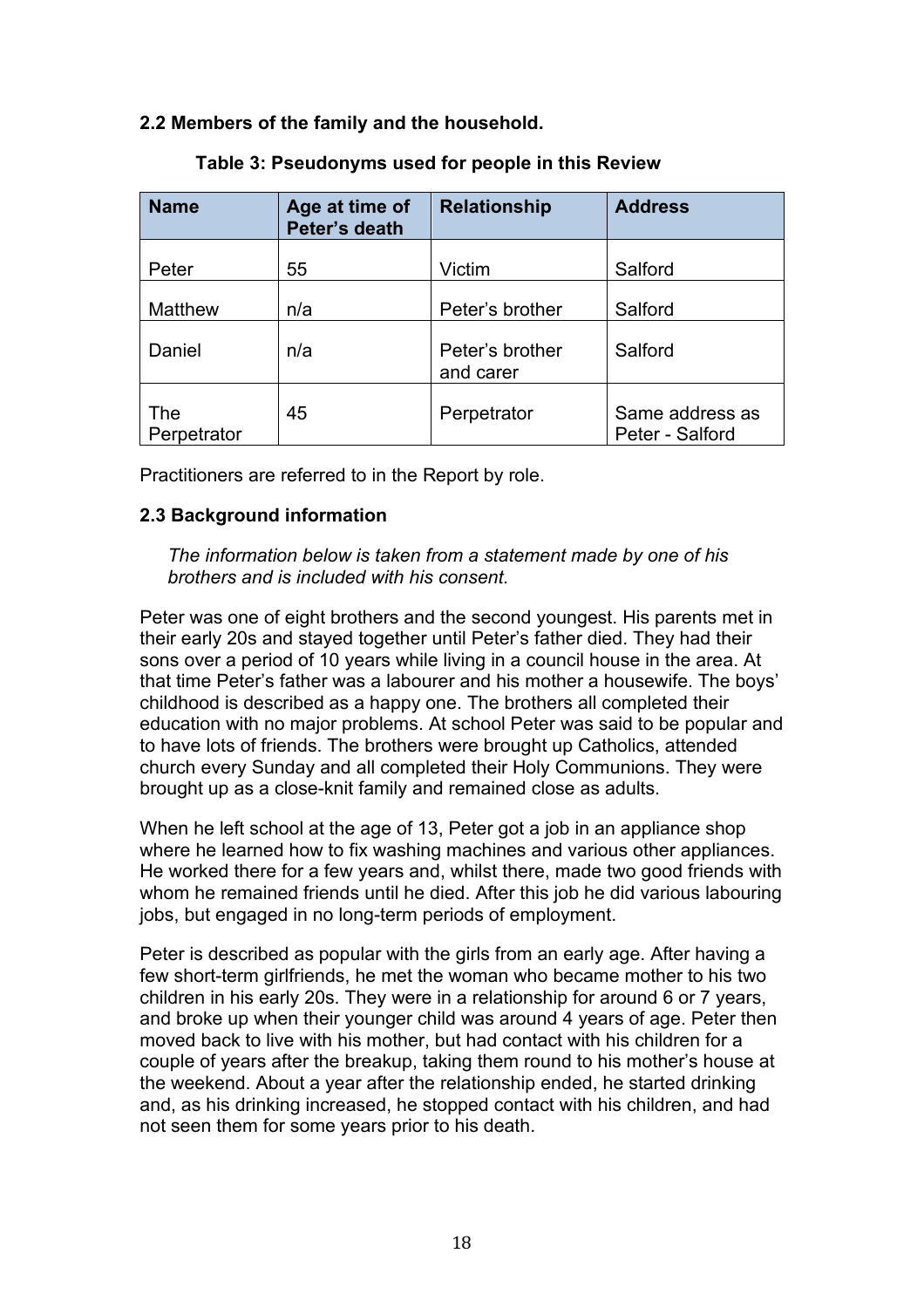Peter is described by family as gradually becoming an alcoholic and, alongside that, developing other medical issues, including a psychotic illness and dementia. His mother was a strong woman and she managed to keep him from drinking for around 10 years. She managed his money and ensured he took his medication at the right times as he was unable to do this himself. Eventually she had a stroke and needed care. She died in January 2014. At that time both Peter and another brother (Matthew) were living with her, and both were re-housed after her death.

Once he had control of his own finances, Peter started drinking again. One of his brothers (Daniel) asked the council to re-home him close by, so that he could care for Peter. Daniel became Peter's carer, managed his money, tried to supervise his medication, took him to appointments, clothes shopping, on a weekly shop, made sure he had food in, would get his tobacco, and left him spending money. It is reported that Peter would forget to buy food if it wasn't bought for him and it got to the point where he would forget what day it was. He would call at Daniel's house a couple of days a week, have his tea, and would always ask what day it was: he lost track of time and days. He would sometimes knock on Daniel's door in the early hours of the morning for money, not realising what time it was. Daniel bought him a few mobile phones which he would always end up selling to feed his drinking habit, so for the few years prior to his death he didn't have a mobile.

Around four years ago Peter was referred to a Community Mental Health Team (CMHT) by his doctor and was allocated a mental health worker. He would attend the CMHT base regularly to collect his money and meet the worker. Salford City Council took over management of Peter's finances and Daniel reports that he found this a great help, though he felt that Peter was given too much money per week for his alcohol.

Peter is described by family as a quiet man with a big heart who would do anything for anyone, but this left him open to manipulation by people he considered friends. These so-called friends would go to his flat when he got his money and sit and drink beer with him and, when he didn't have money, they would buy him alcohol. He could never remember who he had borrowed from, so he was an easy target to extract money from.

Peter's family say that he led a simple life and liked nothing more than sit in his flat with a cider and listen to Smooth FM radio: they say that everyone in the community knew him to be a harmless human being. Sometimes he would let people stay at his place if they were struggling for somewhere to stay, including his friend who became the perpetrator of his murder. The family had known this man (the Perpetrator) for many years, as he used to live near Peter's mother's house with his girlfriend.

#### **Peter in the service context**

*This information is taken from a telephone conversation with Peter's care coordinator and is included with his consent.*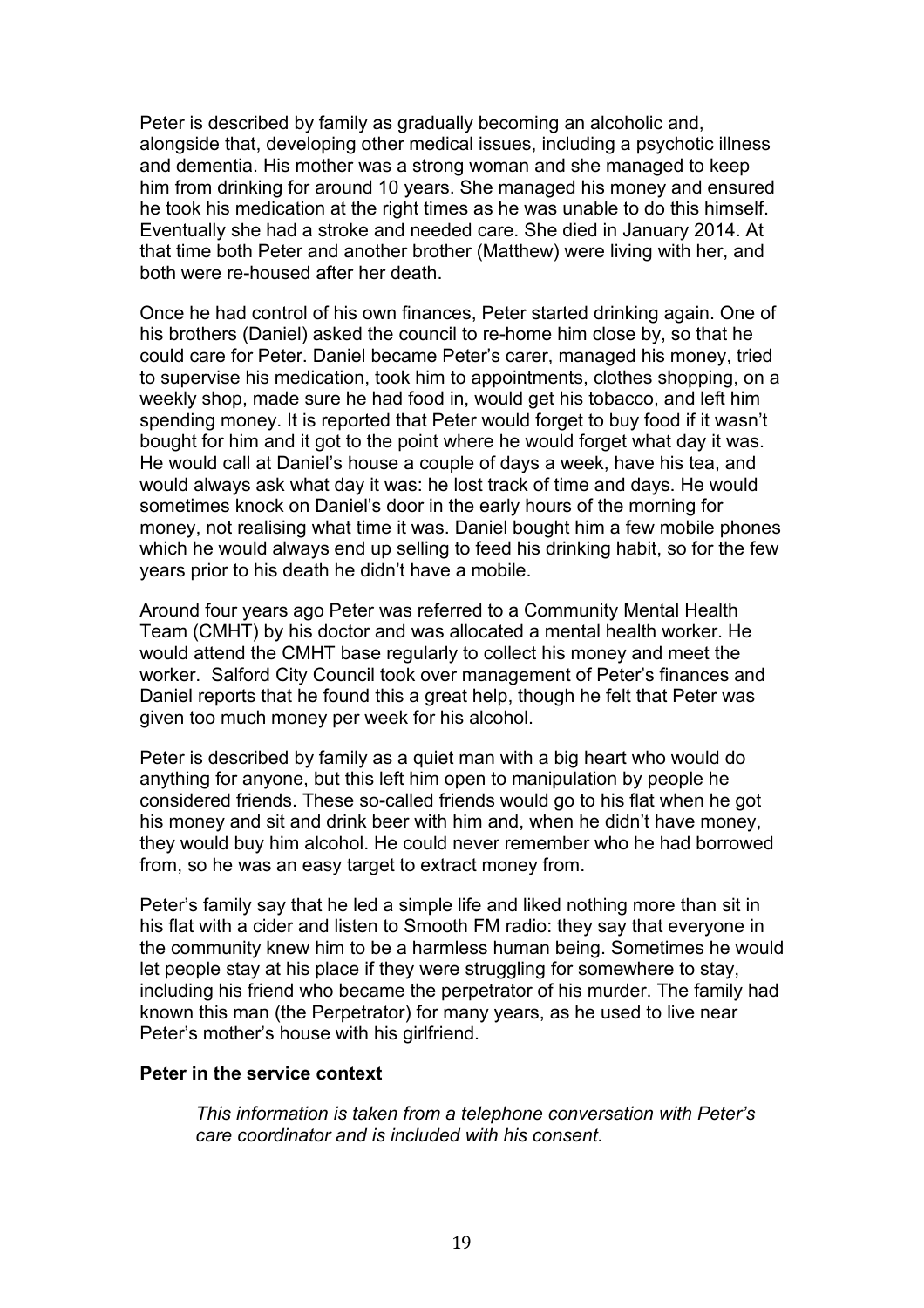Peter was a man with a long history of alcohol dependence together with withdrawal hallucinations and seizures. He also had a long history of selfharm, almost all in the context of alcohol intoxication or withdrawal. A deterioration in his memory had been noted and following investigations he was said to have brain atrophy/ dementia. His mobility was poor, and this was thought to be the result of a fall in the flat. At times Peter took pride in himself and liked to be clean and to wear sportswear. He had little in the way of interests, apart perhaps from football. Sometimes he reflected with sadness on his past life.

Peter's flat was cold and had few belongings in it. He slept on a sofa and latterly the door to the flat was hanging off, leaving him at the mercy of anyone passing by.

The care coordinator knew Peter for the last couple of years of his life and regarded Peter's main problem as alcohol addiction. His brother, Daniel, was his main carer, did food shopping for him and gave him money but Peter often asked for more cash. Later Salford City Council took on appointeeship and bills were paid directly: this seemed to work reasonably well. The care coordinator was aware that Peter would have people with him when he was seen, and that they did not always have his best interests at heart, but, when Peter was asked about it, he would give different accounts. If he had a detox and returned to his flat, the concern was that he would continue to be accessed by the same circle of people and would relapse back into his former lifestyle. Nevertheless, a referral was made for sheltered accommodation but this did not progress.

<span id="page-19-0"></span>It seems now that the Perpetrator had been staying with Peter for 2-3 months and that Peter had no control over his comings and goings.

# **2.4 Chronology**

# <span id="page-19-1"></span>**2.4.1 Narrative chronology**

### *Context*

Peter died as the result of an assault at the age of 55. He had been known to local alcohol services since 2000 and to a local CMHT from 2005. He had a historic diagnosis of schizophrenia (but psychotic symptoms were increasingly thought to be secondary to alcohol misuse) and a diagnosis of brain atrophy/ dementia, again thought to be related to alcohol misuse: this latter condition affected his ability to retain verbal information and to make some decisions. He was regarded as frail for his age with impaired mobility that was believed to have followed a fracture incurred in a fall. Salford City Council acted as his appointee from 2016, as he had been assessed as lacking the capacity to make decisions about his finances.

Whilst his mother was alive Peter lived with her and it appears that she managed his finances and therefore his drinking. After she died in January 2014, Peter was rehoused in a flat and drank more heavily. By the time the detailed chronology (see below for an abbreviated and edited chronology) starts in March 2017 he was regarded as addicted to alcohol and was living in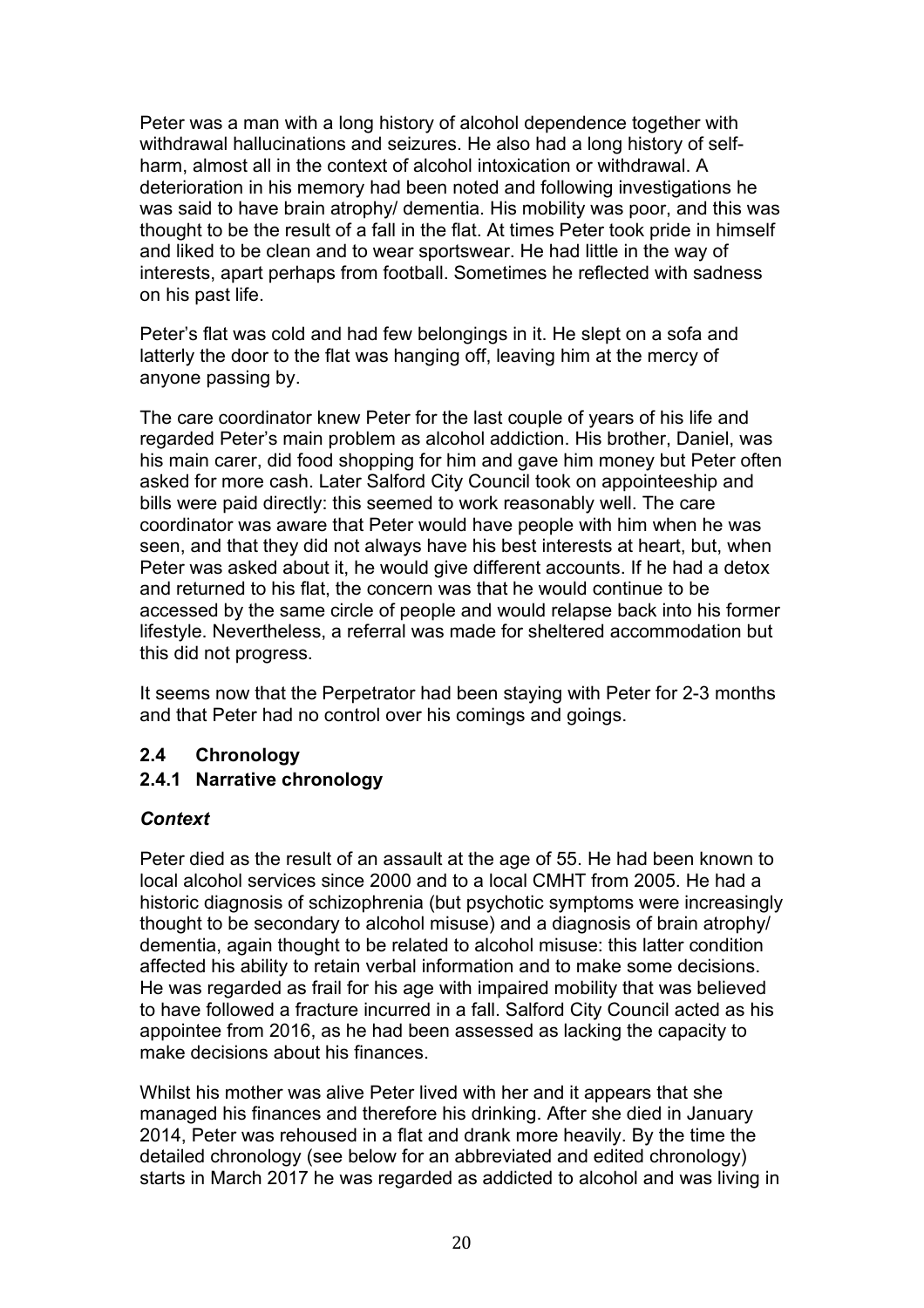a flat with poor self-care, few belongings and attending a local Emergency Department frequently in relation to alcohol use and incidents of self-harm. The flat was noted not to be heated, yet the property had gas central heating and a boiler had been installed in 2012. There had been ongoing issues with no access to the property to check the boiler which on one occasion resulted a warrant to gain access. In addition, sometimes the question of whether Peter had ingested other substances was raised. He collected his "spends" from the CMHT base weekly.

### *March 2017-December 2017*

By April 2017 the flat was noted to be dirty, untidy and "odorous". On 16 April Peter presented at an Emergency Department after cutting both wrists with a razor blade. He was agitated, voicing suicidal ideas, and complaining of auditory hallucinations, and was admitted as a voluntary patient to a psychiatric unit from which he was discharged on 26 April. At an assessment by the Mental Health Liaison Team in May 2017 a pattern was noted: he would use alcohol for 3-4 days after obtaining his money, then withdraw from alcohol before feeling low in mood and hopeless, often culminating in suicidal behaviour. He disclosed to his care coordinator and the Mental Health Liaison Team that his house had been burgled three times since the start of the year and while he was in hospital.

A professionals' meeting took place on 8 June 2017, and agreed the following: six months support from the Achieve Salford High Impact Substance Misuse Team (HISMT) (previously known as Alcohol Assertive Outreach Team, employed by SRFT, and sub-contracted by GMMH Achieve Treatment and Recovery Service) and referral for sheltered accommodation. On 25 August the senior nurse from the HISMT liaised with the consultant from the in-patient drug and alcohol unit and agreed that a referral for a detoxification admission would be made once Peter was in new accommodation.

A further professionals meeting took place on 1 September 2017 and it was noted that Peter appeared to have a group of people around him on the day he collected his money and that he was unable to assert himself against people using his flat. A move to new accommodation was regarded as the best way to address these concerns and the HISMT took the lead on this, but Peter needed to obtain formal identification in order to complete the application process for sheltered accommodation. Information from the Housing Options Service<sup>[11](#page-20-0)</sup> is that the application was never made active as Peter failed to provide the necessary documents – identification, proof of address, etc. At the meeting it was also agreed to request community visits to the flat from the police in order to deter unwanted visitors: this request was

<span id="page-20-0"></span><sup>11</sup> The Housing Options Service manages Salford Home Search, a web-based housing register. People are encouraged to self-register which means that for many people registered there is no face to face contact, as they are also encouraged to search and bid for properties on-line.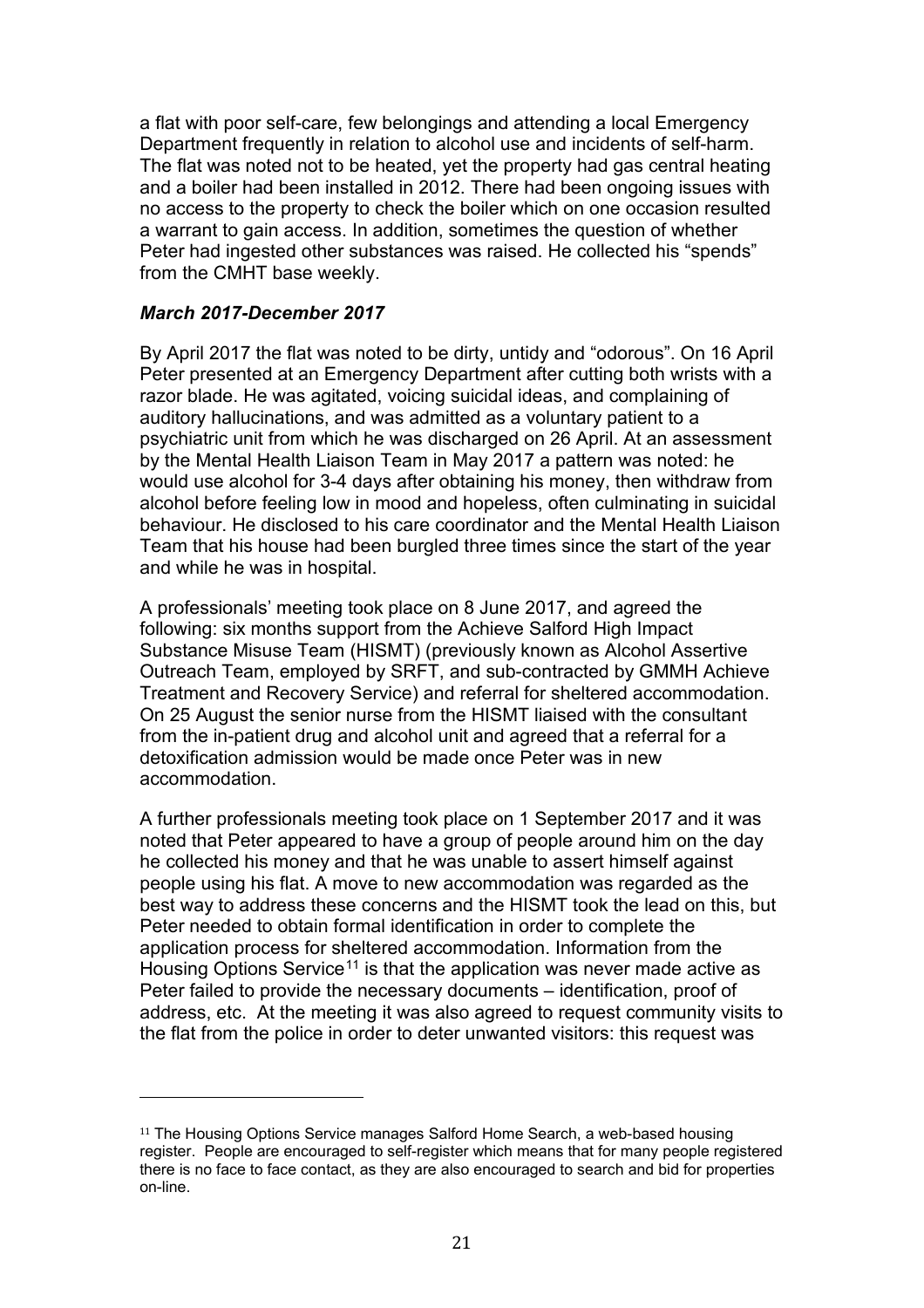made by the care coordinator on the same day and the plan was for community support officers to 'doorstep' Peter.

At a home visit on 22 December 2017, Peter reported poor dietary / fluid intake and struggling to walk relatively short distances. He was low in mood and reported frustrations with people coming to his house asking for money, food and cigarettes. The front door was described as covered with foot prints. Following this visit, it was planned to arrange a review with the consultant psychiatrist and the senior nurse from the HISMT.

### *January to March 2018*

Peter was visited 5 times by his care coordinator between January 2018 and his death at his home address in the early hours one day in late March 2018. Until the end of February 2018, the plan was for him to be seen weekly at home by the HISMT, however this was dependent on him being there and letting them in. He was also seen weekly at the CMHT and pharmacy when he picked up his money and medication respectively (from March 2018 he collected his medication from the pharmacy daily).

At home visits on 5 January 2018 and 11 January 2018 the care coordinator noted the flat to be very untidy and dirty. A sign saying 'free cash withdrawals and note machine' was seen in the flat: it is unclear whether this was a joke or whether it referred to people taking advantage of Peter. Concerns that Peter had begun using substances were also raised (as he had reportedly disclosed this at the pharmacy), but he denied using substances when asked by the care coordinator. There were continuing concerns in relation to financial abuse. At the first visit, despite collecting £150 two days earlier, Peter had no money. At the second visit, Peter's relations with an associate were discussed: she had been at his flat at 9am for the past four money collection days and Peter reported that she was only interested in him for money, cigarettes and alcohol. When he gave her money for his shopping, he said that she would just take the money. Peter said he did not know how to stop this and felt low in mood as a result. It was agreed that a referral should be made for supported accommodation. (The GP had recently sent a letter to the care coordinator asking that supported accommodation be considered.)

After this, the care coordinator did not see Peter on a home visit until 12 March 2018: there was no answer on 31 January (although people were thought to be in the flat), on 12 February and 26 February. The GMMH IMR notes that there will have been brief weekly contacts at the CMHT when Peter collected his money, but the system is that clients sign for their money when they collect it in a book held in reception: nothing is recorded on Paris, the electronic patient record and case management system. On 7 February the care coordinator and the senior nurse from the HISMT met, and the latter noted that it was often difficult to talk to Peter at home as there were associates there. He reported that the HISMT would be closing Peter's case at the end of the month because of poor engagement. The plan was for the care coordinator to refer Peter for supported accommodation. On 12 March poor self-care was observed and Peter had no money, no food, and had needed to borrow tobacco from his brother. Despite this, Peter reported he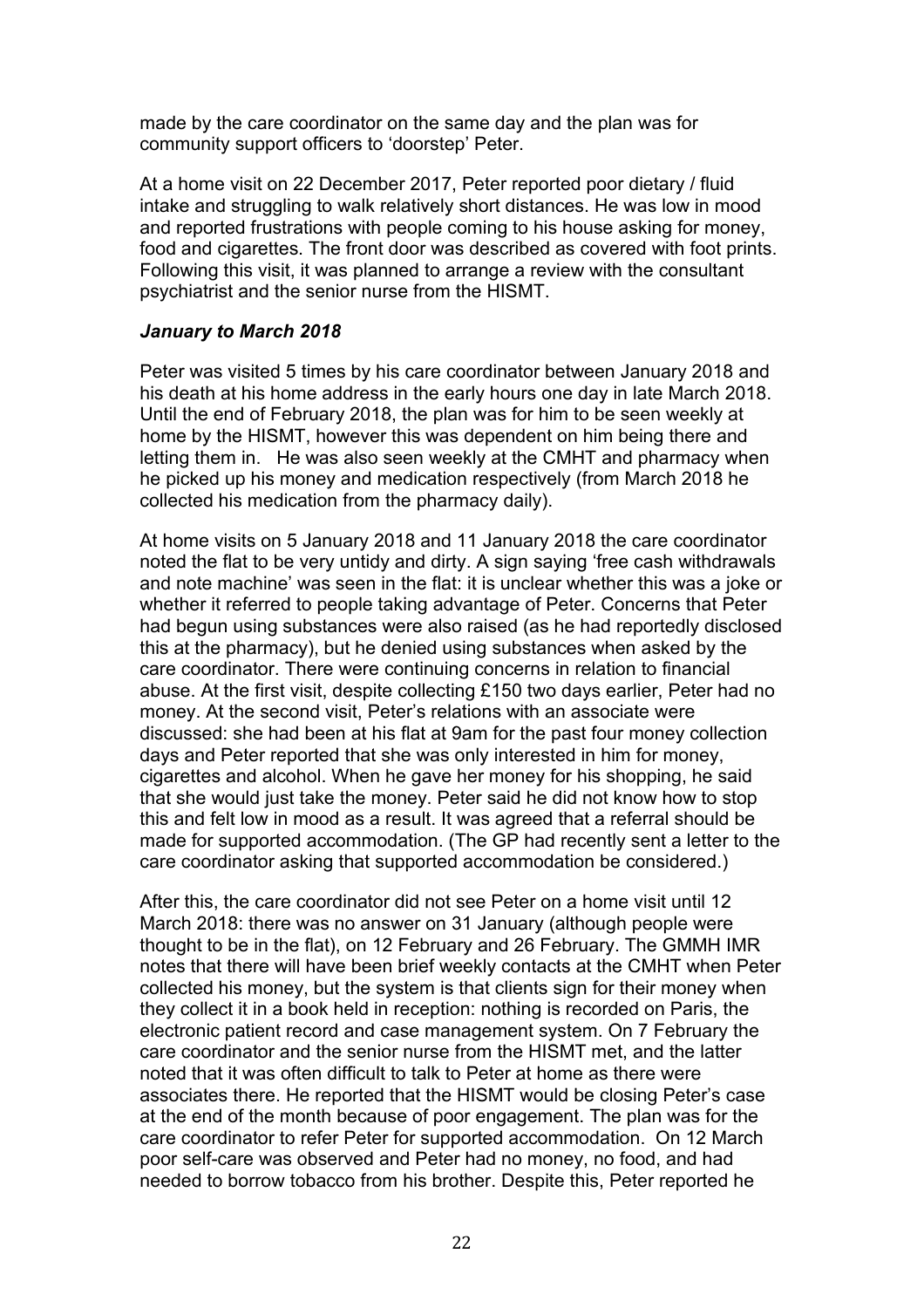had stopped buying alcohol for others and felt less harassed. Accommodation options were discussed and Peter said that he would take supported accommodation if offered.

Late March 2018, Peter was seen again by the care coordinator at a routine home visit. He was intoxicated and reported that a man had been staying at his flat for the past two months, that this man (later identified as the Perpetrator) kept the only front door key around his neck, was coming and going as he pleased, and was sleeping in the only bedroom. This man appeared to be taking Peter's money each week, buying alcohol for them both and taking any remaining money. Peter had no money or food despite picking up his money two days earlier. Peter was clear he did not want this man at his flat but said he felt unable to challenge him as he was physically intimidating. Peter declined getting the police involved, but agreed that the care coordinator could request that the locks be changed. The care coordinator planned to visit again in a week and to discuss the situation with the CMHT safeguarding lead.

Three days later, a 999 call to Police reported that Peter had been found dead at his home address. Internal injuries consistent with assault were discovered at post-mortem examination and subsequently a suspect was identified and charged with murder. The suspect was the man referred to during the care coordinator's visit. He had been released from prison 3 months before the murder and had been known to Peter in the past. This man was later convicted of Peter's murder.

# **2.4.2 Abbreviated and edited chronology**

Unshaded events refer to the victim

Shaded events refer to the perpetrator

| <b>Date</b> | <b>Source</b>         | <b>Detail</b>                                                                                               |
|-------------|-----------------------|-------------------------------------------------------------------------------------------------------------|
| 6/6/2016    | <b>Client Affairs</b> | Received confirmation appointeeship had been<br>granted.                                                    |
| 7/6/2016    | <b>NWAS</b>           | Peter taken to Emergency Department intoxicated,<br>abusive and violent - NWAS flagged his home<br>address. |
| 26/10/2016  | GP <sup>12</sup>      | Letter received regarding financial concerns.                                                               |
|             | <b>GMMH-MH</b>        |                                                                                                             |

<span id="page-22-0"></span><sup>&</sup>lt;sup>12</sup> Information included in chronology from GP records – attributed to GMMH-MH.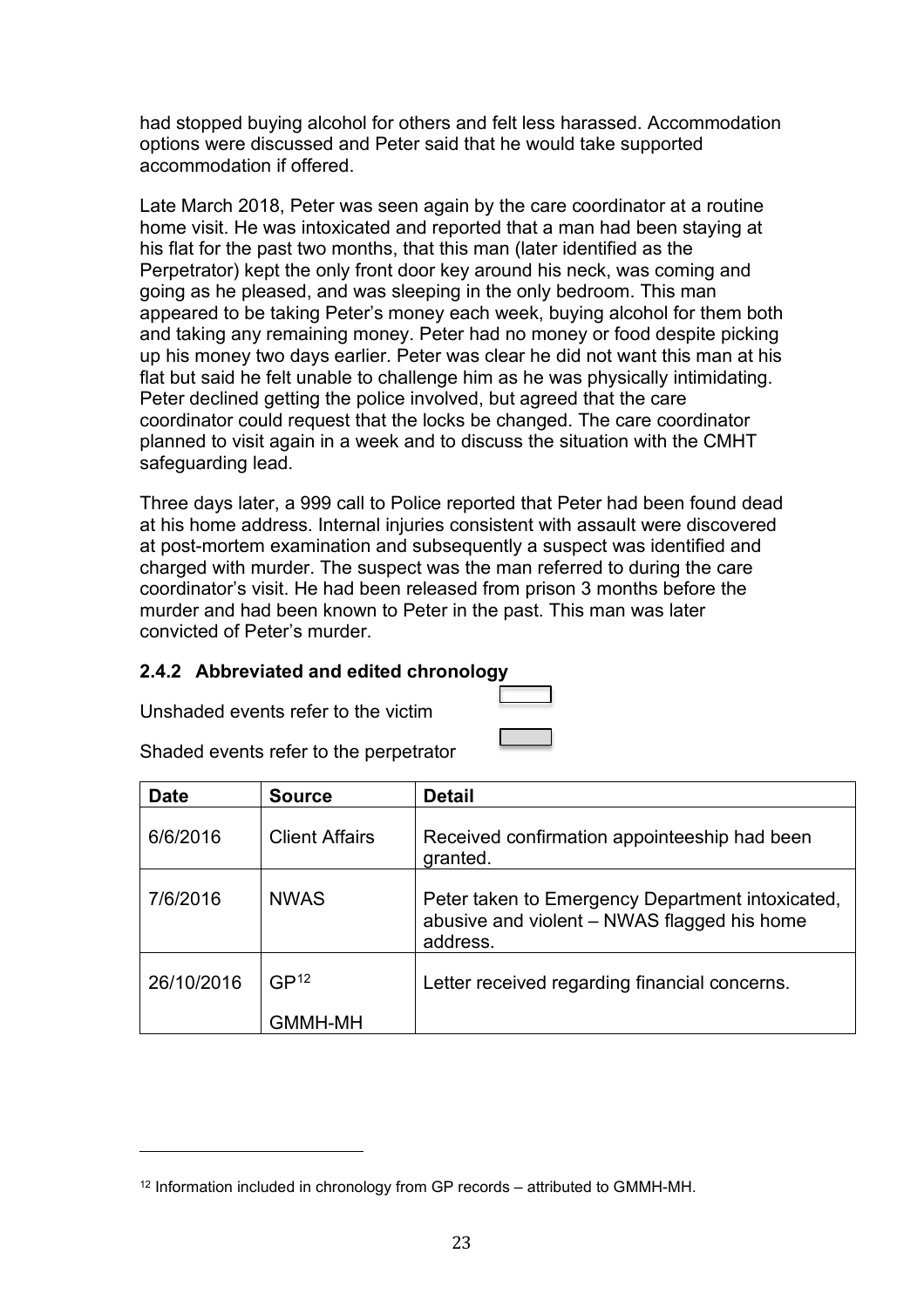| 9/11/2016 | GP <sup>13</sup><br><b>SRFT</b> | Seen in Emergency Department – stating he was<br>going to die and requested detoxification.                                                                                   |
|-----------|---------------------------------|-------------------------------------------------------------------------------------------------------------------------------------------------------------------------------|
| 1/2/2017  | <b>GMMH-MH</b><br><b>SRFT</b>   | Taken to Emergency Department - found<br>intoxicated in the street and had taken crack<br>cocaine. Seen by Mental Health Liaison Team<br>(MHLT). Aggressive. Self-discharged. |
| 3/2/2017  | <b>GMMH-MH</b>                  | Seen by MHLT. Took tablets while intoxicated -<br>frustrated with constant cycle of alcohol abuse.<br>Self discharged.                                                        |
| 10/2/2017 | <b>GMMH-MH</b>                  | Home visit by care co-ordinator and a doctor from<br>the Mental Health service. Poor self-care. No<br>heating in use.                                                         |
| 17/2/2017 | <b>GMMH-MH</b>                  | Seen by MHLT. Alcohol related seizure. Had been<br>assessed as having capacity to refuse support.                                                                             |
| 4/3/2017  | <b>GMMH-MH</b>                  | Seen in Emergency Department, then EAU. Seen<br>by MHLT. Collapse - ? had taken cocaine and<br>heroin. Later denied taking drugs.                                             |
| 5/3/2017  | <b>GMMH-MH</b>                  | Agreed to engage with alcohol services.                                                                                                                                       |
| 6/4/2017  | <b>GMMH-MH</b><br><b>SRFT</b>   | Went to Hospital by ambulance. Seen by MHLT.<br>Suicidal thoughts, voices.                                                                                                    |
| 10/4/2017 | <b>GMMH-MH</b>                  | Home visit by care coordinator. Withdrawing.<br>Continuing self-neglect. Flat more dirty, untidy,<br>"odorous".                                                               |
| 15/4/2017 | <b>GMP</b><br><b>SRFT</b>       | Cut wrists with blade, police called, then<br>ambulance. Seen in Emergency Department.                                                                                        |
| 16/4/2017 | <b>GMMH-MH</b>                  | Seen by MHLT. Diagnosis (historic) of<br>schizophrenia. Low mood. In patient admission,<br>expressing suicidal intent. Arranging a<br>professionals' meeting.                 |
| 26/4/2017 | <b>GMMH-MH</b>                  | Seen by MHLT. Discharge date.                                                                                                                                                 |
| 5/5/2017  | <b>GMMH-MH</b>                  | Attended Emergency Department - took overdose<br>when intoxicated.                                                                                                            |

<span id="page-23-0"></span><sup>13</sup> Information included in chronology from GP records – attributed to SRFT.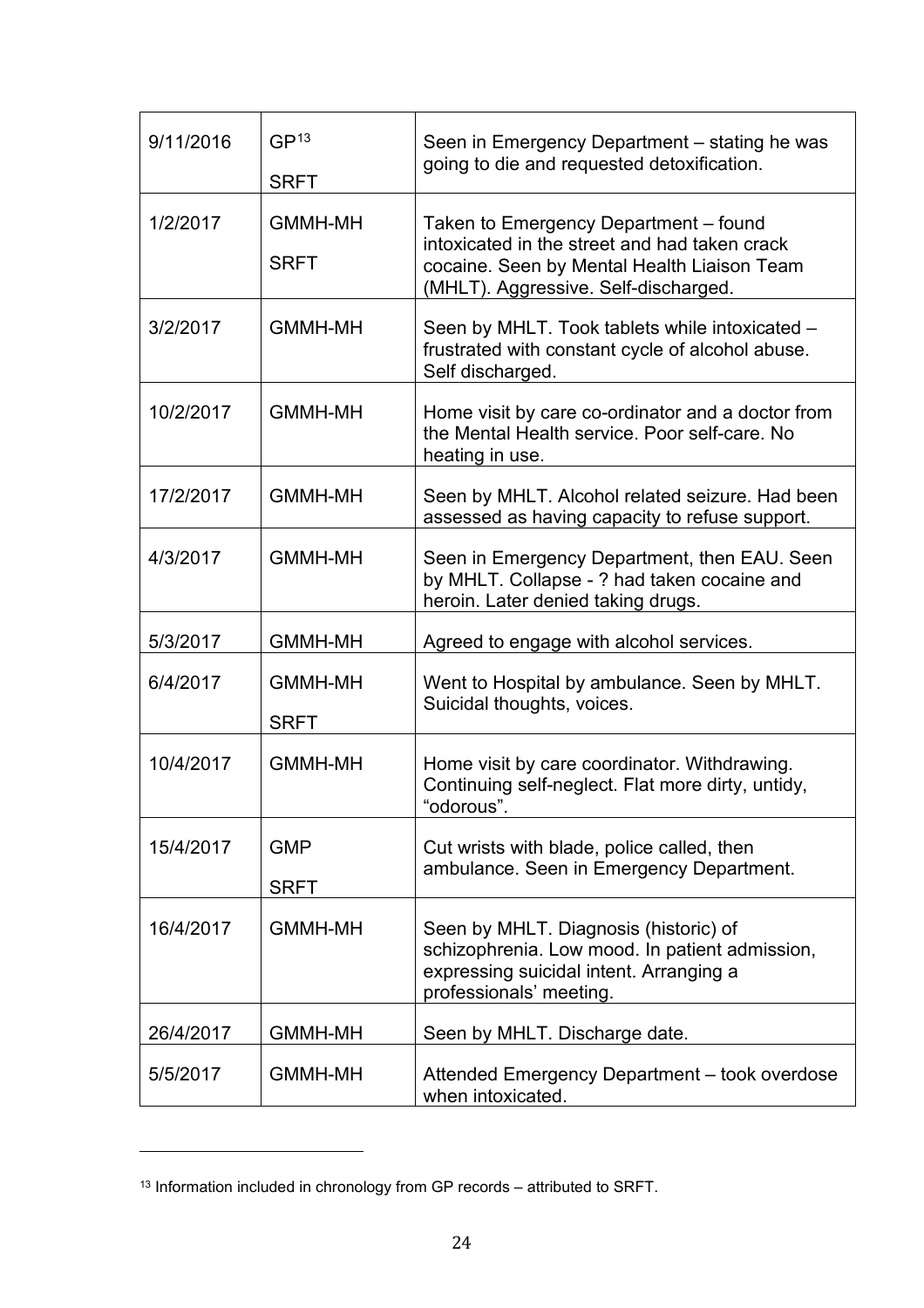|           | <b>SRFT</b>                                                |                                                                                                                                                                                                                                                                                                                                                                                                                                                                                                                                                                                                                                                                                                                                                                                                                                                                                                      |
|-----------|------------------------------------------------------------|------------------------------------------------------------------------------------------------------------------------------------------------------------------------------------------------------------------------------------------------------------------------------------------------------------------------------------------------------------------------------------------------------------------------------------------------------------------------------------------------------------------------------------------------------------------------------------------------------------------------------------------------------------------------------------------------------------------------------------------------------------------------------------------------------------------------------------------------------------------------------------------------------|
| 8/5/2017  | <b>GMMH-MH</b><br><b>SRFT</b>                              | MHLT seen and expressed wish to remain<br>abstinent.                                                                                                                                                                                                                                                                                                                                                                                                                                                                                                                                                                                                                                                                                                                                                                                                                                                 |
| 13/5/2017 | <b>NWAS</b><br><b>GMP</b><br><b>GMMH-MH</b><br><b>SRFT</b> | Told by-passers that he had taken overdose and<br>ambulance called. Reference to burgled 3 times<br>this year, self-neglect, not eating. Police officer<br>described him as a "frail alcoholic". Taken to<br>Emergency Department and seen by MHLT.                                                                                                                                                                                                                                                                                                                                                                                                                                                                                                                                                                                                                                                  |
| 14/5/2017 | <b>GMMH-MH</b><br><b>SRFT</b>                              | Seen again by MHLT in Emergency Department<br>and discharged.                                                                                                                                                                                                                                                                                                                                                                                                                                                                                                                                                                                                                                                                                                                                                                                                                                        |
| 16/5/2017 | <b>GMMH-MH</b><br><b>GMMH-SM</b><br><b>SRFT</b>            | Professionals' meeting. Attended by Care<br>Coordinator, Dual diagnosis practitioner, and<br><b>Substance Misuse Practitioner.</b><br>Reviewed the history of Peter's interventions. In-<br>patient admission from 11 April until 26 April 2017,<br>partly because of increased risk of self-harm and<br>partly for alcohol detox.<br>Since discharge, 2 weekends admitted to general<br>wards at SRFT: he had presented with suicidal<br>thoughts and intoxication.<br>Flat had been burgled 3 times this year: he is<br>clearly a vulnerable adult.<br>Accommodation identified as a major factor in the<br>maintaining factors that keep Peter using alcohol.<br>He also identified unwanted visitors using his flat to<br>drink.<br>Spoke to Peter about options: needs to show he is<br>motivated. Support with housing from Great<br>Places. He is at the CMHT base weekly to collect<br>cash. |
| 21/5/2017 | <b>SRFT</b>                                                | Seen in Emergency Department - intoxicated.                                                                                                                                                                                                                                                                                                                                                                                                                                                                                                                                                                                                                                                                                                                                                                                                                                                          |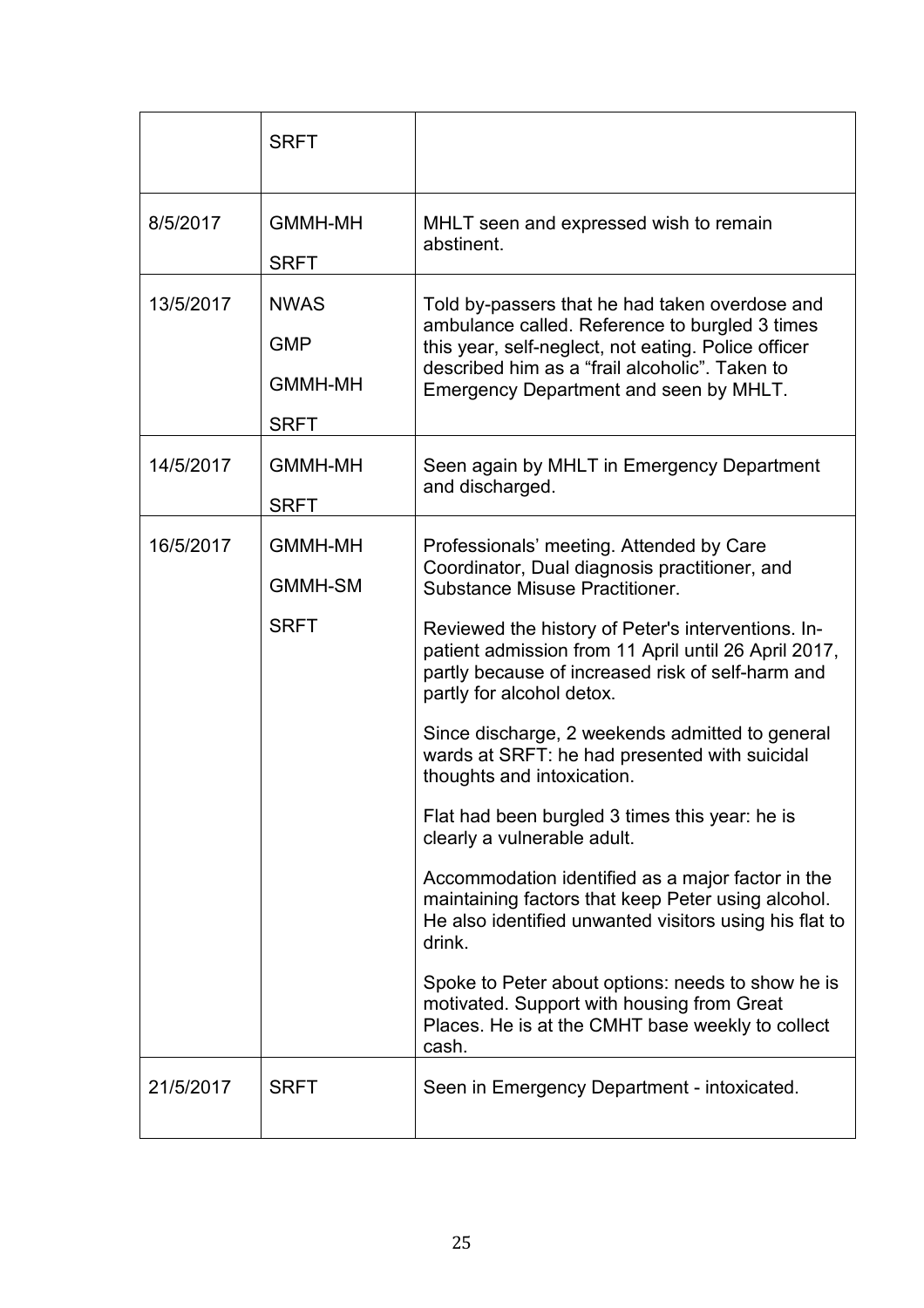| 22/5/2017               | <b>SRFT</b>                                     | Seen in Emergency Department - collapsed,<br>suicidal.                                                                                                                         |
|-------------------------|-------------------------------------------------|--------------------------------------------------------------------------------------------------------------------------------------------------------------------------------|
| 23/5/2017               | GP <sup>14</sup>                                | Emergency Department letter - "unwell adult".                                                                                                                                  |
| 26/5/2017               | <b>SRFT</b>                                     | Seen in Emergency Department – mental illness,<br>intoxicated and confused.                                                                                                    |
| 28/5/2017               | <b>SRFT</b>                                     | Seen in Emergency Department – collapsed adult.                                                                                                                                |
| 31/5/2017               | <b>GMMH-MH</b>                                  | Care coordinator noted Peter refused to attend<br>CPA, encouraged by an associate not to attend.                                                                               |
| 6/6/2017                | <b>SRFT</b><br><b>GMP</b><br><b>GMMH-MH</b>     | Police involved following threats of suicide. Seen<br>by MHLT in Emergency Department - mental<br>illness.                                                                     |
| 8/6/2017                | <b>GMMH-MH</b><br><b>GMMH-SM</b><br><b>SRFT</b> | Professionals' meeting. Historic diagnosis of<br>paranoid schizophrenia. "Vulnerable adult at risk of<br>exploitation in the community" - self-neglect,<br>cognitive deficits. |
| 9/7/2017                | <b>GMP</b>                                      | Detained at local supermarket taking 2 bottles of<br>$wine - banned$ .                                                                                                         |
| 29/7/2017               | <b>SRFT</b>                                     | Attended Emergency Department - drunk.                                                                                                                                         |
| 2/8/2017 to<br>4/8/2017 | <b>GMMH-MH</b><br><b>SRFT</b>                   | Care coordinator note. At CMHT base breathing<br>laboured, fell and had 2 seizures. Taken to<br>Hospital.<br>Admission. Letter to GP – unwell adult. Seen by<br>MHLT on 4/8.   |
| 8/8/2017                | <b>SRFT</b>                                     | Attended Emergency Department - drunk.                                                                                                                                         |

<span id="page-25-0"></span><sup>14</sup> Information included in chronology from GP records – attributed to SRFT.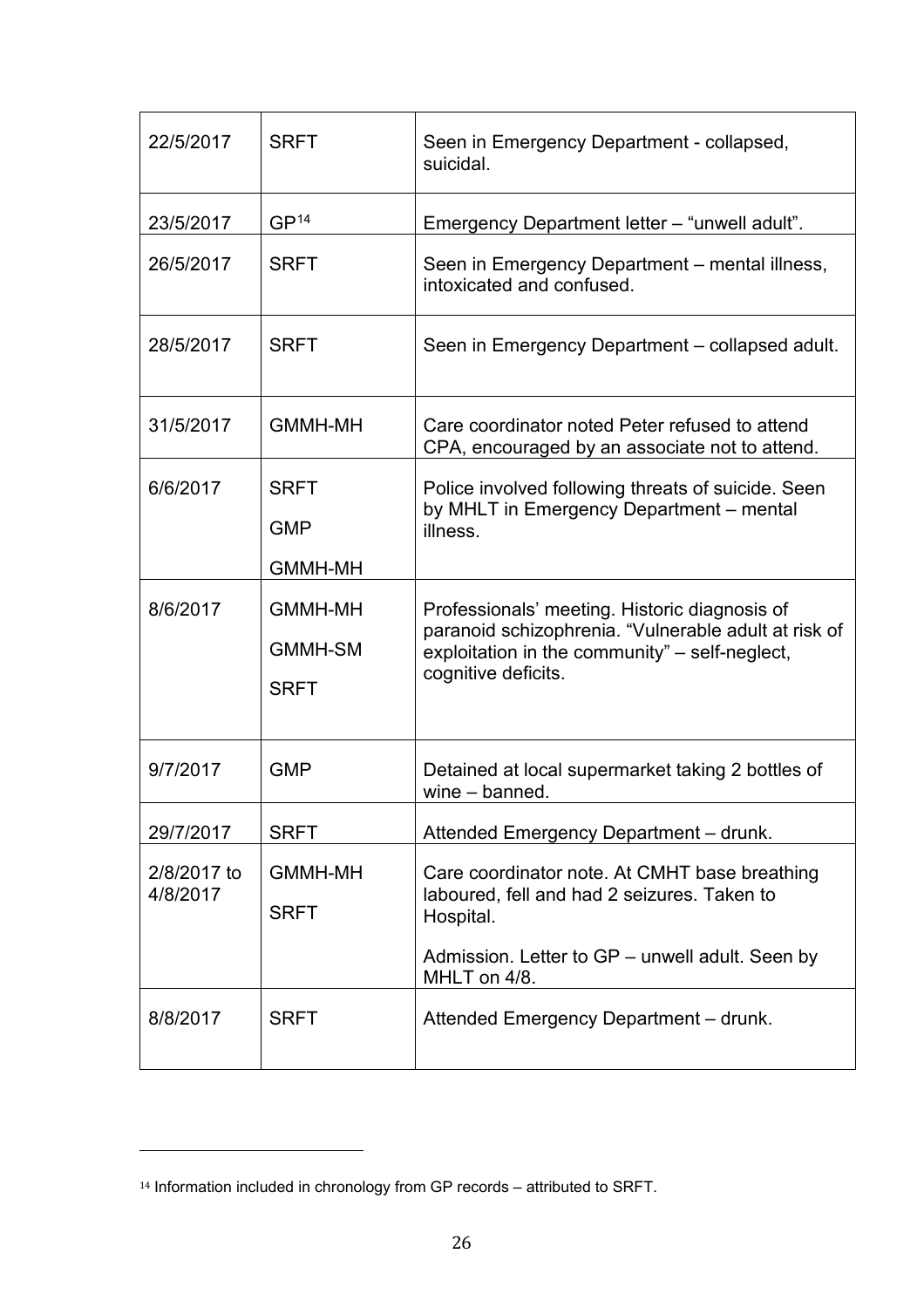| 1/9/2017   | <b>GMMH-MH</b><br><b>AAOT</b> | Professionals' meeting. Noted a number of people<br>around Peter especially on when he collects his<br>cash from the CMHT base. These people not<br>acting in a supporting role; they are drinking<br>Peter's alcohol and probably eating his food.<br>Move would help manage the group exploiting him.                                                                                                                                                                                                                                                                                                                                                                                                                                                                                                                       |
|------------|-------------------------------|-------------------------------------------------------------------------------------------------------------------------------------------------------------------------------------------------------------------------------------------------------------------------------------------------------------------------------------------------------------------------------------------------------------------------------------------------------------------------------------------------------------------------------------------------------------------------------------------------------------------------------------------------------------------------------------------------------------------------------------------------------------------------------------------------------------------------------|
| 9/10/2017  | <b>GMMH-MH</b>                | Care coordinator noted seen at CMHT base.<br>Money split for collection twice weekly.                                                                                                                                                                                                                                                                                                                                                                                                                                                                                                                                                                                                                                                                                                                                         |
| 10/11/2017 | <b>SRFT</b>                   | <b>Attended Emergency Department following</b><br>overdose.                                                                                                                                                                                                                                                                                                                                                                                                                                                                                                                                                                                                                                                                                                                                                                   |
| 1/12/2017  | <b>GMMH-SM</b>                | Perpetrator released from prison 4/12/2017 under<br>supervision and on licence until 5/5/2019.<br>Detoxified in prison.                                                                                                                                                                                                                                                                                                                                                                                                                                                                                                                                                                                                                                                                                                       |
| 4/12/2017  | <b>GMP</b>                    | Perpetrator released from Custody - no release<br>address recorded on the Police National<br>Computer.                                                                                                                                                                                                                                                                                                                                                                                                                                                                                                                                                                                                                                                                                                                        |
| 18/12/2017 | <b>GMMH-SM</b>                | Perpetrator failed to attend appointment.                                                                                                                                                                                                                                                                                                                                                                                                                                                                                                                                                                                                                                                                                                                                                                                     |
| 19/12/2017 | <b>GP</b>                     | History of heroin misuse last night. Well presented.                                                                                                                                                                                                                                                                                                                                                                                                                                                                                                                                                                                                                                                                                                                                                                          |
| 22/12/2017 | <b>GMMH-MH</b>                | Home visit by care coordinator. People asking him<br>for money, food and cigarettes.                                                                                                                                                                                                                                                                                                                                                                                                                                                                                                                                                                                                                                                                                                                                          |
| 5/1/2018   | <b>GMMH-MH</b>                | Home visit by care coordinator - front door on the<br>catch so anyone could gain entry. Peter's self-care<br>was poor. Care co-ordinator suggested he had a<br>shower, made himself a meal and drank plenty of<br>water. Peter agreed he would do so. Peter's flat<br>was untidy and the carpet was dirty. Someone had<br>put a swing sign in his flat that read 'free cash<br>withdrawals and note machine'. Peter denied any<br>substance use, denied any thoughts to harm<br>himself, not compliant with medications - could not<br>remember what he had taken and when. Of the<br>£150 collected from CMHT base two days ago,<br>Peter had no money left. Peter did have food in his<br>kitchen. Kitchen particularly badly kempt-flies, dirty<br>plates of food, unwashed plates, grubby cupboard<br>doors and flooring. |
| 8/1/2018   | GP                            | Telephone consultation with Pharmacy – ongoing<br>concerns that Peter is using all his medication in 3                                                                                                                                                                                                                                                                                                                                                                                                                                                                                                                                                                                                                                                                                                                        |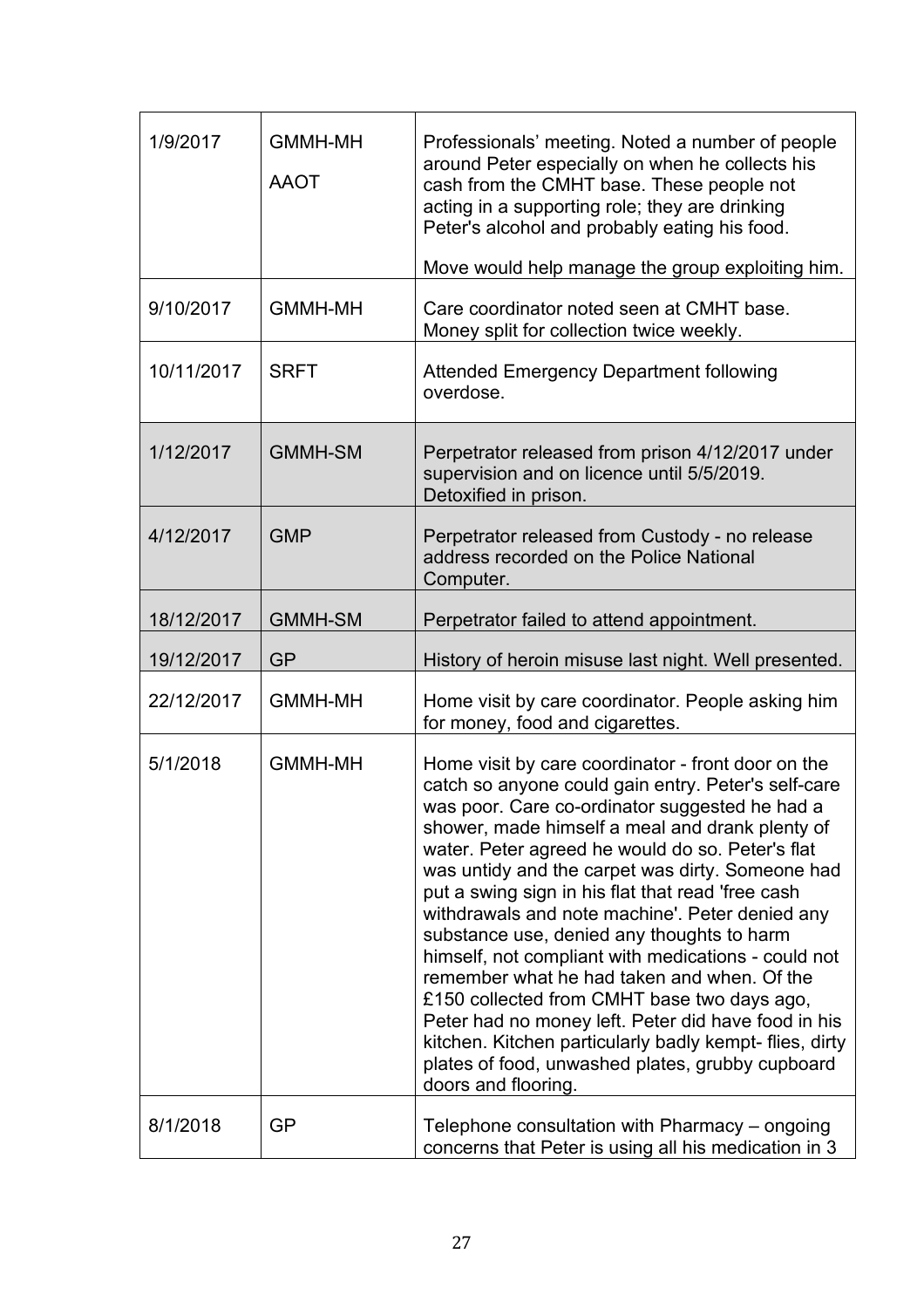|           |                              | days. Agreed to change him to daily prescriptions<br>during the week and 3 days at weekends.                                                                                                                                                                                                                                                                                                                                                                                                                                                                                                                                                                                                                                                                                                                                                                                                                                                                                                                                                                                                                                                                                                                                                                                                |
|-----------|------------------------------|---------------------------------------------------------------------------------------------------------------------------------------------------------------------------------------------------------------------------------------------------------------------------------------------------------------------------------------------------------------------------------------------------------------------------------------------------------------------------------------------------------------------------------------------------------------------------------------------------------------------------------------------------------------------------------------------------------------------------------------------------------------------------------------------------------------------------------------------------------------------------------------------------------------------------------------------------------------------------------------------------------------------------------------------------------------------------------------------------------------------------------------------------------------------------------------------------------------------------------------------------------------------------------------------|
| 10/1/2018 | <b>GMMH-SM</b><br><b>CRC</b> | Sofa surfing. Long history of opiate use, injecting<br>and smoking cocaine. No fixed abode.                                                                                                                                                                                                                                                                                                                                                                                                                                                                                                                                                                                                                                                                                                                                                                                                                                                                                                                                                                                                                                                                                                                                                                                                 |
| 11/1/2018 | <b>GMMH-MH</b>               | Care coordinator home visit. Peter presented with<br>poor self-care, very dry skin patches on his face<br>that were peeling in places. Bare feet (dirty) and<br>long toenails, suspected he had lost some weight<br>recently. Continues to drink to dependent levels.<br>Discussed Peter's exploitation at the hands of a<br>female associate, who is basically only interested<br>in him for money, cigarettes or alcohol. She had<br>been at his flat at 09.00 for the past few<br>Wednesdays and had accompanied him to the<br>CMHT base to collect his £150 cash. Peter then<br>gives her the cash to get his shopping but she just<br>pockets the money leaving Peter with nothing.<br>Peter understands that this is wrong but had no<br>idea how to prevent this exploitation. Peter's flat<br>was reasonably tidy and he had vacuumed the<br>carpet - kitchen remained very dirty, and in need of<br>a deep clean. Little food available.<br>Discussed that the main issue/hurdle is that he<br>needs a change of accommodation. Care<br>coordinator had agreed to refer him to supported<br>accommodation. Peter agreed that a move would<br>help him feel less vulnerable and may help reduce<br>his drinking because his motivation may improve<br>with a change of environment. |
| 13/1/2018 | <b>NWAS</b>                  | Ambulance called – refused to go to hospital.<br>Documented to have capacity.                                                                                                                                                                                                                                                                                                                                                                                                                                                                                                                                                                                                                                                                                                                                                                                                                                                                                                                                                                                                                                                                                                                                                                                                               |
| 17/1/2018 | <b>CRC</b>                   | Speed balling 3 times/ day. Some lager and<br>cannabis. Complaining of paranoia.                                                                                                                                                                                                                                                                                                                                                                                                                                                                                                                                                                                                                                                                                                                                                                                                                                                                                                                                                                                                                                                                                                                                                                                                            |
| 23/1/2018 | <b>GMMH-MH</b>               | Management plan put in place.                                                                                                                                                                                                                                                                                                                                                                                                                                                                                                                                                                                                                                                                                                                                                                                                                                                                                                                                                                                                                                                                                                                                                                                                                                                               |
| 31/1/2018 | <b>GMMH-MH</b>               | Home visit by care coordinator. Did not answer.<br>Man shouted that Peter had gone out. Had<br>collected money that day.                                                                                                                                                                                                                                                                                                                                                                                                                                                                                                                                                                                                                                                                                                                                                                                                                                                                                                                                                                                                                                                                                                                                                                    |
| 7/2/2018  | <b>GMMH-MH</b>               | Care coordinator met Senior Nurse Practitioner-<br>being financially exploited – plans to get him away<br>from those abusing him.                                                                                                                                                                                                                                                                                                                                                                                                                                                                                                                                                                                                                                                                                                                                                                                                                                                                                                                                                                                                                                                                                                                                                           |
| 12/2/2018 | <b>GMMH-MH</b>               | Home visit by care coordinator. No reply.                                                                                                                                                                                                                                                                                                                                                                                                                                                                                                                                                                                                                                                                                                                                                                                                                                                                                                                                                                                                                                                                                                                                                                                                                                                   |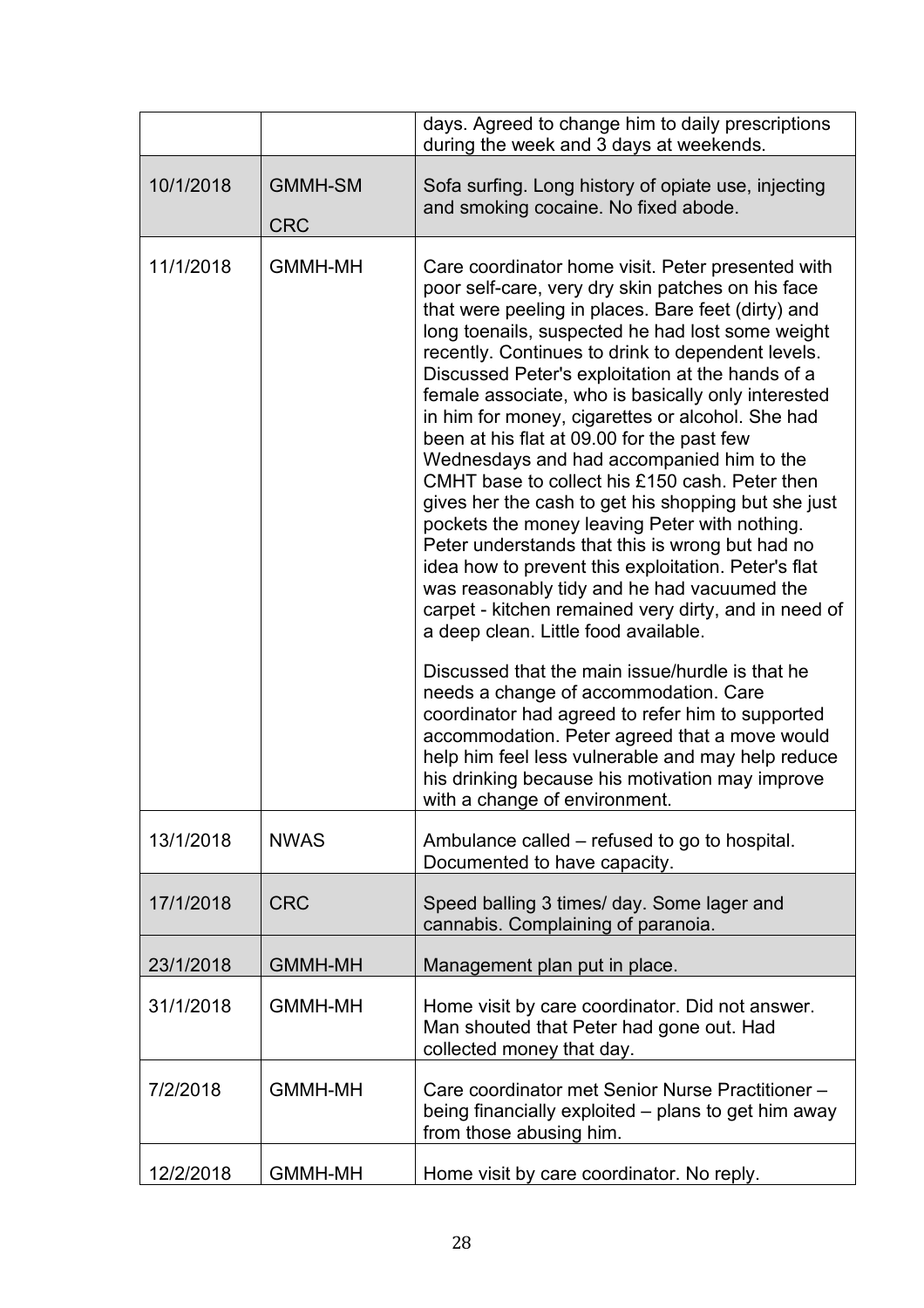| 26/2/2018              | <b>GMMH-MH</b>               | Home visit by care coordinator. No reply.                                                                                                                                                                                                                                                                                                                                                                                                          |
|------------------------|------------------------------|----------------------------------------------------------------------------------------------------------------------------------------------------------------------------------------------------------------------------------------------------------------------------------------------------------------------------------------------------------------------------------------------------------------------------------------------------|
| 28/2/2018              | <b>GMMH-MH</b><br><b>CRC</b> | 3 way meeting. Delay in referral to MO:DEL team,<br>first mentioned 17/1/2018. (Note the MO:DEL team<br>offers liaison and criminal justice diversion<br>services.)                                                                                                                                                                                                                                                                                |
| 12/3/2018              | <b>GMMH</b>                  | Home visit by care coordinator. Presented with<br>poor self-care. He said that he had stopped buying<br>alcohol for other people and so he was less<br>harassed. Peter said that he would accept<br>supported accommodation if offered.                                                                                                                                                                                                            |
| Later in<br>March 2018 | <b>GMMH</b>                  | Home visit by care coordinator. Told care<br>coordinator that a man staying at the flat for 2<br>months and had taken front door key. Said he did<br>not want this man in flat and he was "physically<br>intimidating'. Impression that this man taking<br>money. Peter did not want Police told but was okay<br>for the care coordinator to discuss with ForHousing<br>(regarding changing the locks). Plan to discuss<br>with safeguarding lead. |
| 3 days later           | <b>NWAS</b>                  | Found in cardiac arrest by "friend" (Perpetrator) in<br>early hours.                                                                                                                                                                                                                                                                                                                                                                               |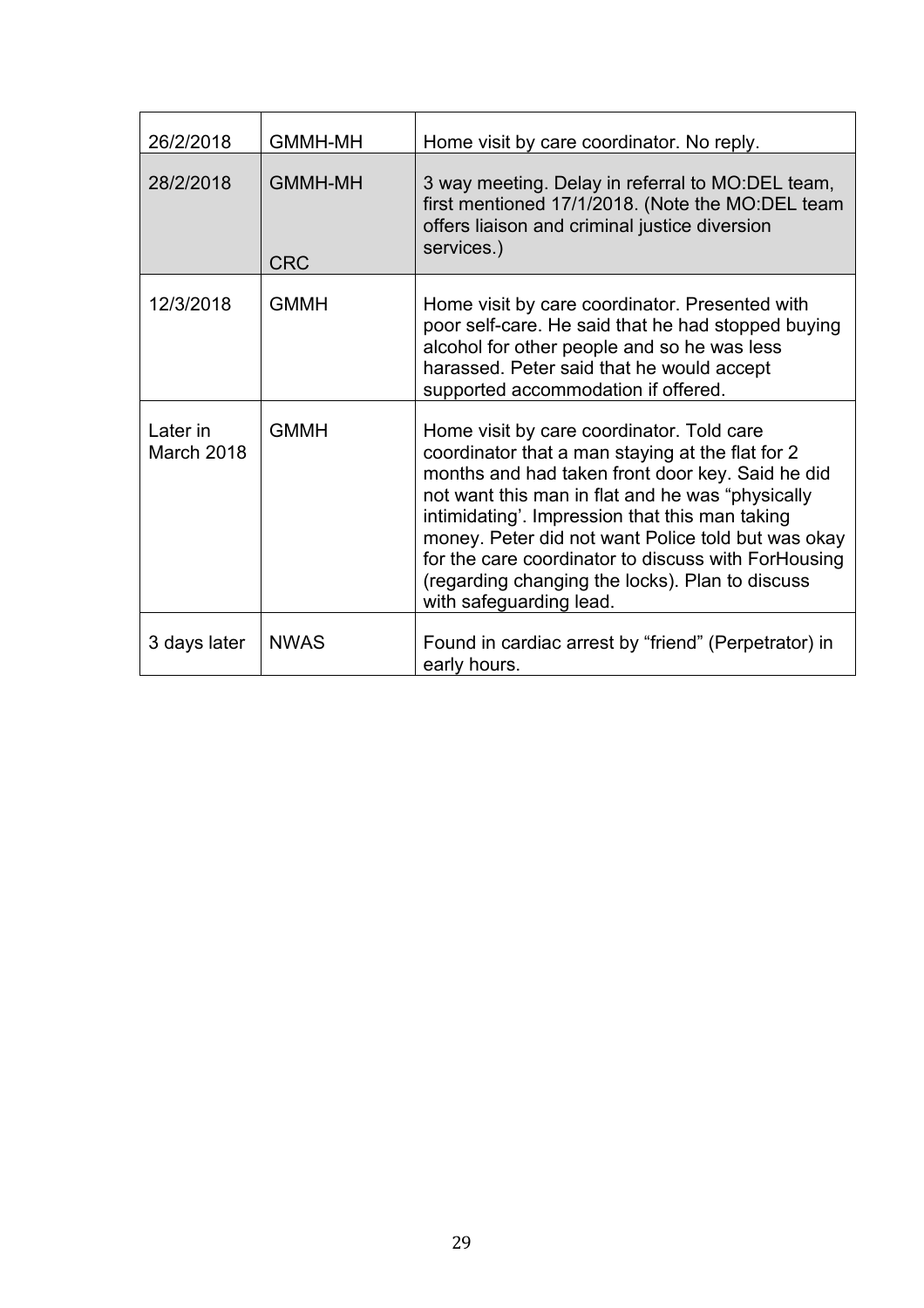# <span id="page-29-0"></span>3. ANALYSIS

Themes identified during the Practitioners event are set out in a separate document and related to the following areas:

- Safeguarding and multi-agency working
- Vulnerability and risk
- Offender checks and balance
- Housing
- Money management
- Resources for practitioners in challenging situations

The analysis addresses the key lines of enquiry from the terms of reference in section 3.1 and other relevant issues in section 3.2.

### <span id="page-29-1"></span>**3.1 Issues raised in the Terms of Reference**

The terms of reference for the DHR/ SAR included 15 key lines of enquiry. The numbers 3.1.1 to 3.1.15 refer to the points in the terms of reference (see 1.2.3) but the key lines of enquiry are grouped below under themes.

### **Theme 1: domestic abuse, coercion and control**

**3.1.1** *The victim had no known contact with any specialist domestic abuse agencies or services. Could more have been done to inform local residents about services available to victims of domestic abuse?*

**3.1.2** *Whether family or friends of either the victim or the perpetrator were aware of any abusive behaviour prior to the homicide from the alleged perpetrator to the victim.* 

**3.1.3** *Whether there were any barriers experienced by the victim or family/ friends/ in reporting any abuse including whether the victim knew how to report domestic abuse should he have wanted to.* 

**3.1.4** *Whether there were any warning signs and whether opportunities for triggered or routine enquiry and therefore early identification of domestic abuse were missed.* 

**3.1.5** *Whether there were opportunities for agency intervention in relation to domestic abuse regarding the victim or the alleged perpetrator that were missed.* 

**3.1.9** *Consider the possible role of coercion and control.*

These six key lines of enquiry (3.1.1, 3.1.2, 3.1.3, 3.1.4. 3.1.5 and 3.1.9) are addressed together below.

Understandings of domestic abuse: Peter was not regarded as at risk of "domestic abuse" in part because there are different understandings of what constitutes domestic abuse, in part because different terms are used to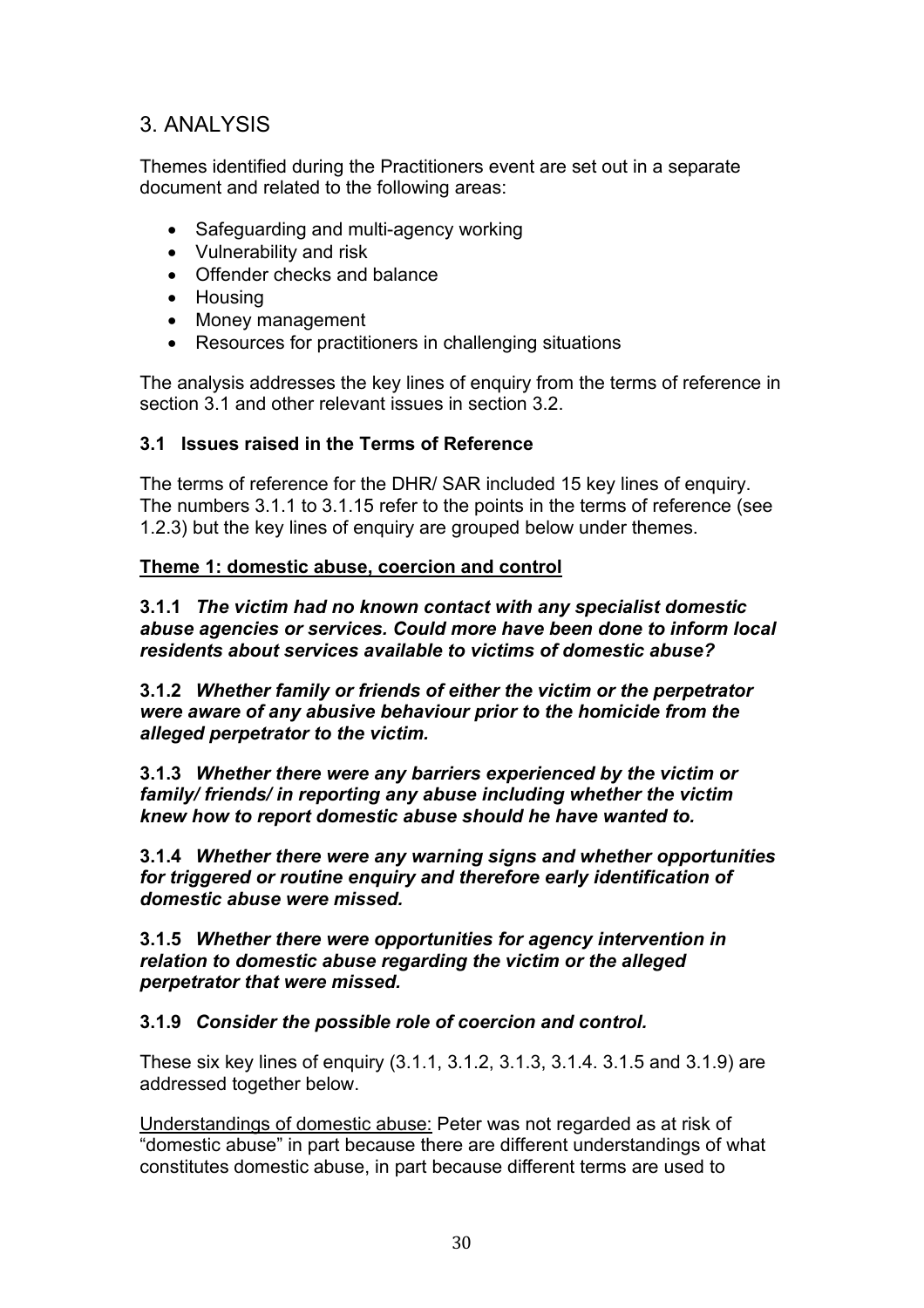describe it [15](#page-30-0). Thus, although the perpetrator was living in the same household as the victim, not all agencies would regard this as a situation of potential domestic abuse although they would be likely to understand it as fitting into coercion and control and/or exploitation. Practitioners' understandings of domestic abuse are relevant as they will influence responses to domestic abuse.

The Home Office guidance on domestic violence and abuse<sup>[16](#page-30-1)</sup> defines domestic abuse as follows:

*Any incident or pattern of incidents of controlling, coercive or threatening behaviour, violence or abuse between those aged 16 or over who are or have been intimate partners or family members regardless of gender or sexuality. This can encompass, but is not limited to, the following types of abuse: psychological, physical, sexual, financial, emotional.* (page 2)

The GMP IMR helpfully includes the definition of domestic abuse used by GMP:

*any incident or pattern of incidents of controlling, coercive or threatening behaviour, violence or abuse between those aged 16 or over who are or have been intimate partners or family members regardless of gender or sexuality.* 

The relevant definition for this DHR is the one in the Domestic Violence Crime and Victims Act  $\mathfrak{so}(3)$  2004<sup>17</sup>, which includes the following within the definition of domestic homicides:

*A review of the circumstances in which the death of a person aged 16 or over has, or appears to have, resulted from violence, abuse or neglect by-*

*(a) a person to whom he was related or with whom he was or had been in an intimate personal relationship, or*

*(b) a member of the same household as himself.* 

Thus, this case is regarded as a domestic homicide because the perpetrator was a member of the same household as the victim, Peter. Nevertheless, the

<span id="page-30-0"></span><sup>15</sup> See What's in a name? Family violence involving older adults. Benbow SM, Bhattacharyya S & Kingston P. The Journal of Adult Protection (2018) **20** (5/6): 187-192 <https://doi.org/10.1108/JAP-08-2018-0016>

<span id="page-30-1"></span><sup>16</sup> See Home Office. (2018). Guidance domestic violence and abuse. Retrieved from [https://www.gov.uk/guidance/domestic-violence-and-abuse - domestic-violence-and-abuse](https://www.gov.uk/guidance/domestic-violence-and-abuse#domestic-violence-and-abuse-new-definition)[new-definition](https://www.gov.uk/guidance/domestic-violence-and-abuse#domestic-violence-and-abuse-new-definition)

<span id="page-30-2"></span><sup>17</sup> <http://www.legislation.gov.uk/ukpga/2004/28/section/9>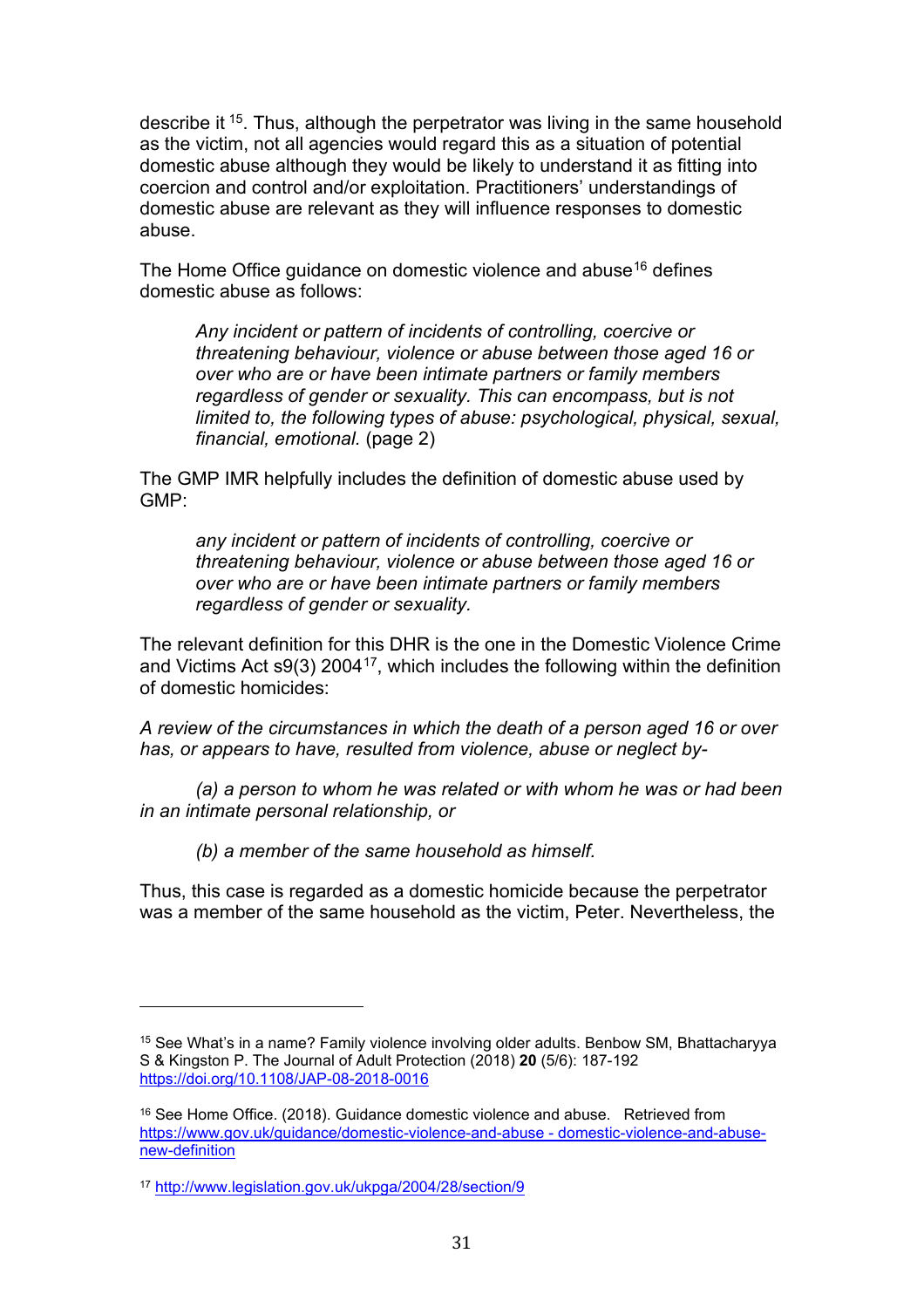issue of differing terminology/ understandings of domestic abuse<sup>[18](#page-31-0)</sup> means that, to many practitioners, abusive behaviour between the perpetrator and Peter would not have been regarded as falling within their understanding of domestic abuse, although it would potentially have been (and was) recognised as abusive, coercive and/ or exploitative.

From the written records and discussions during this review we know that Peter was regarded, by practitioners in contact with him, as vulnerable and at risk of exploitation by those he regarded as 'friends' and who latterly included the perpetrator. Does safeguarding training address how vulnerable people might be exploited by those they describe as, and regard as, 'friends'?

*Warning signs* included the following:

Prior to the detailed timeline:

- 10 Nov 2016 Daniel visited the CMHT and conveyed concerns to the care coordinator, including worries about Peter's continuing alcohol misuse, and about people using Peter's flat to take alcohol and drugs and sometimes taking Peter's cash and belongings.
- 23 Nov 2016 Similar concerns were raised at an assessment Peter had with GMMH-SM. At this appointment, Daniel reported that people always called when Peter had money and, because he left the door open, they would usually just walk in. He noted that, since the CMHT had managed Peter's finances, he would generally have no food in the house. Peter shared that he did not feel safe at his flat and wanted to move.

Despite these safeguarding issues in the latter part of 2016, there is no record of an adult safeguarding referral being made.

During the detailed timeline of this review there were other occasions when concerns were noted:

- 13 May 2017 Reference to being burgled three times this year.
- 8 June 2017 At professionals' meeting: "Vulnerable adult at risk of exploitation in the community". It is unclear to what extent ongoing safeguarding issues (e.g. unwanted visitors at his flat) were discussed at this point and whether

<span id="page-31-0"></span><sup>18</sup> See What's in a name? Family violence involving older adults. Benbow, Bhattacharyya & Kingston. The Journal of Adult Protection (2018) **20** (5/6): 187-192, <https://doi.org/10.1108/JAP-08-2018-0016>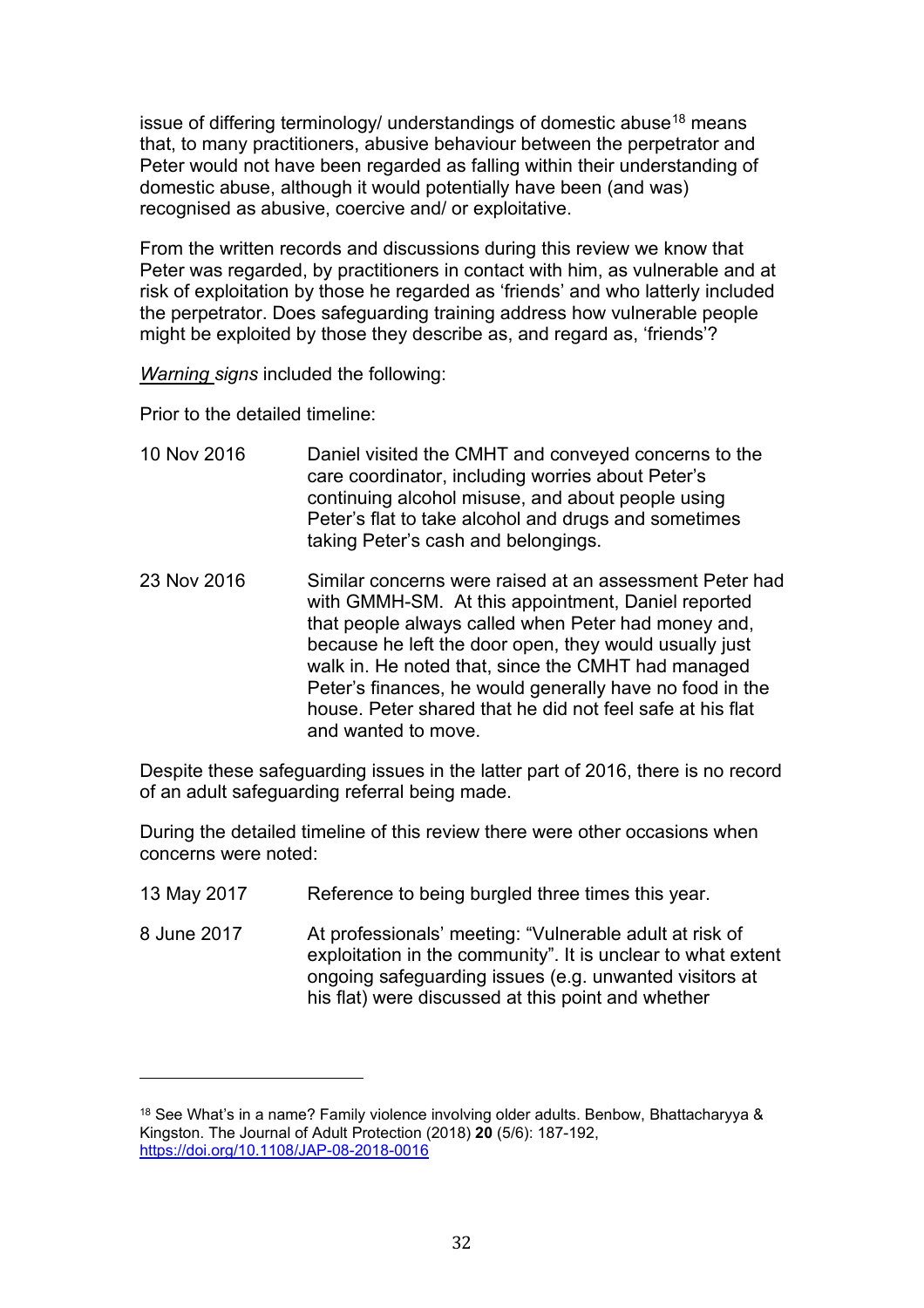consideration was given to making a safeguarding referral.

- 1 Sept 2017 Professionals' meeting noted a group of people around Peter when he collected his money. Despite increasing safeguarding concerns, there is no evidence that other housing options (e.g. supported accommodation, residential respite) that may have been more readily available got discussed at this meeting.
- 22 Dec 2017 Told care coordinator that people were asking him for money, food and cigarettes. There was still no adult safeguarding referral despite all the indicators. Alternative accommodation options could have been considered that may have been quickly available including urgent residential respite placement.
- 11 Jan 2018 Peter told the care coordinator about an associate who was only interested in him for money, cigarettes and alcohol, and who would take the money and not get his shopping.
- 2 Feb 2018 Care coordinator met the Senior Nurse Practitioner and noted concerns about financial exploitation.
- March 2018 Peter told care coordinator about a person staying at the flat for two months who had taken front door key and was "physically intimidating'.

Understanding of coercion and control: There is documented evidence that Peter was the victim of burglaries and exploitation, including financial exploitation, often involving people who he perceived to be "friends" but who others felt did not have his best interests at heart.

The Home Office definition of coercive behaviour, taken from Controlling or Coercive Behaviour in an Intimate or Family Relationship Statutory Guidance Framework<sup>19</sup> (2015), is as follows:

*Controlling or coercive behaviour does not relate to a single incident, it is a purposeful pattern of behaviour which takes place over time in order for one individual to exert power, control or coercion over another.*

The document this definition is taken from refers to intimate or family relationships, but evidence suggests that Peter's "friends" were exploiting him

<span id="page-32-0"></span><sup>&</sup>lt;sup>19</sup> See Controlling or Coercive Behaviour in an Intimate or Family Relationship Statutory Guidance Framework at:

[https://assets.publishing.service.gov.uk/government/uploads/system/uploads/attachment\\_dat](https://assets.publishing.service.gov.uk/government/uploads/system/uploads/attachment_data/file/482528/Controlling_or_coercive_behaviour_-_statutory_guidance.pdf) [a/file/482528/Controlling\\_or\\_coercive\\_behaviour\\_-\\_statutory\\_guidance.pdf](https://assets.publishing.service.gov.uk/government/uploads/system/uploads/attachment_data/file/482528/Controlling_or_coercive_behaviour_-_statutory_guidance.pdf)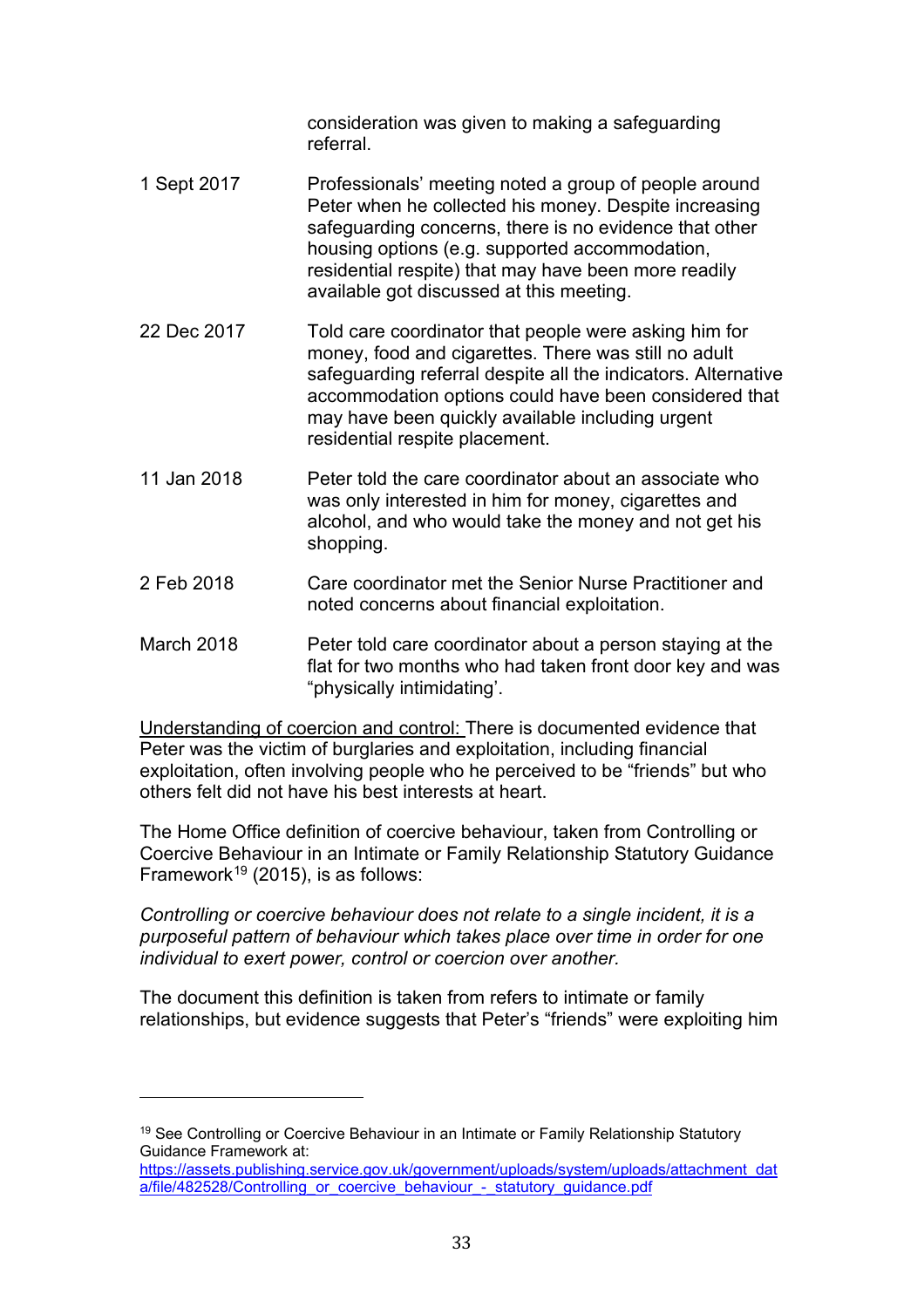and taking advantage of him in ways that fit with the concept of coercive behaviour.

Another way of understanding how Peter's "friends" may potentially have influenced him is by exerting undue influence, which is defined in a legal dictionary<sup>[20](#page-33-0)</sup> as follows:

*Virtually any act of persuasion that over-comes the free will and judgment of another, including exhortations, importunings, insinuations, flattery, trickery, and deception, may amount to undue influence.*

The Home Office document Criminal Exploitation of children and vulnerable adults: County Lines guidance (2018) defines child criminal exploitation as follows:

*an individual or group takes advantage of an imbalance of power to coerce, control, manipulate or deceive a child or young person under the age of 18. The victim may have been criminally exploited even if the activity appears consensual.* 

But the document goes on to say that it:

*can affect any vulnerable adult over the age of 18 years* 

and

*is typified by some form of power imbalance in favour of those perpetrating the exploitation. Whilst age may be the most obvious, this power imbalance can also be due to a range of other factors including gender, cognitive ability, physical strength, status, and access to economic or other resources.* 

Although age in the phrase quoted above (with bold added) refers to young people being exploited by adults older than them, in respect of frail older adults the power imbalance may be in favour of younger adults who exploit more vulnerable older people. Peter could have been regarded as exploited by his 'friends' financially and psychologically. Cognitive ability is also relevant since it had been established that Peter had cognitive impairments secondary to longstanding alcohol misuse. The document referred to above focuses on children in relation to county lines, but the concept of exploitation describes the situation Peter was in. The difficulty is that (as the Home Office documents state) the activity may appear to be consensual: with respect to Peter, how far was exploitation by others considered and explored and what responses to it could have been considered? (See section below on safeguarding.)

Barriers to Peter disclosing the extent of abuse/ exploitation he was experiencing: There were a number of potential barriers that may have influenced Peter in not disclosing the extent of the abuse/ exploitation that he

<span id="page-33-0"></span><sup>20</sup> See<https://legal-dictionary.thefreedictionary.com/undue+influence>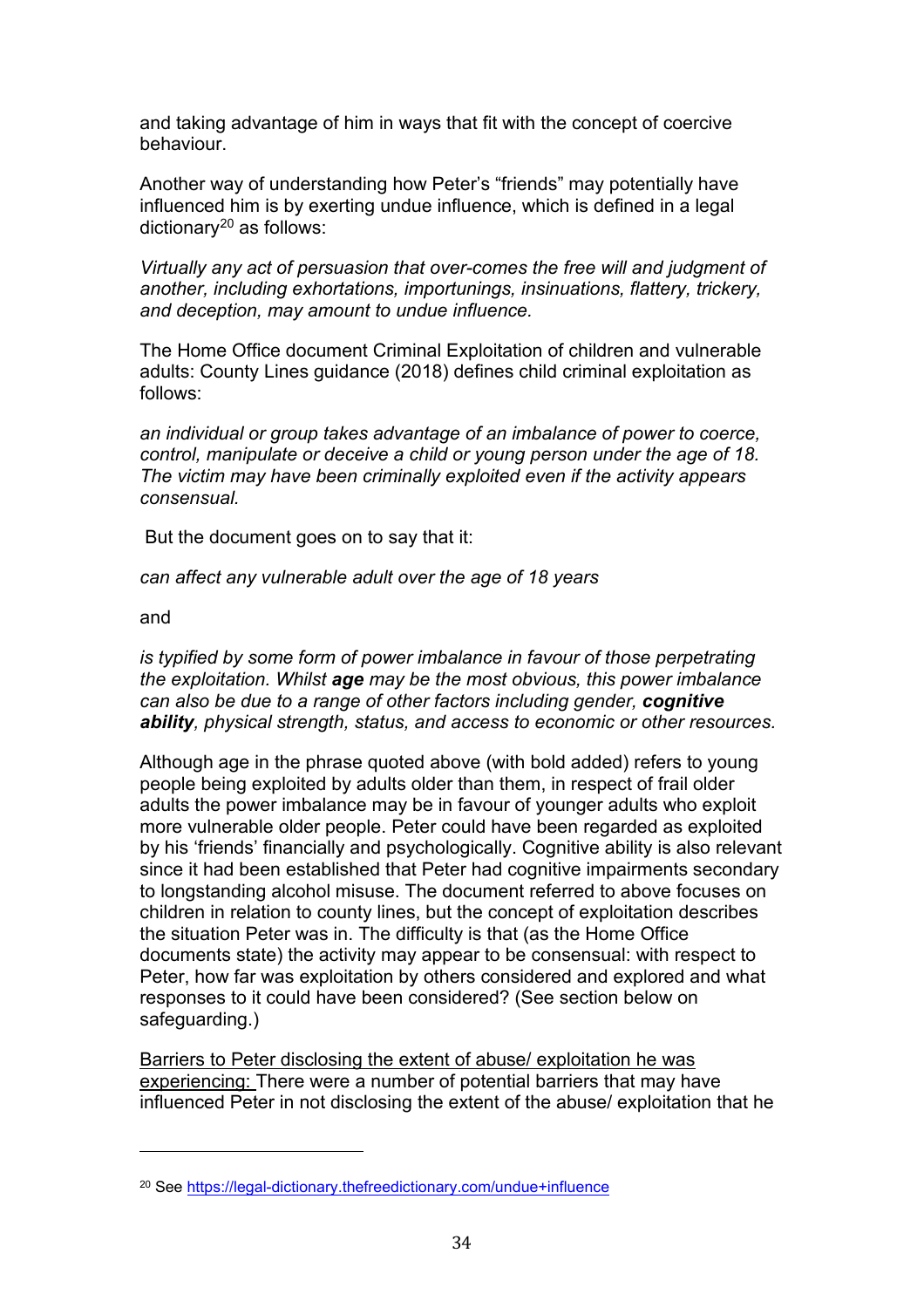was experiencing, including fear of his "friends", reluctance to lose the social contact of his "friends", perhaps feeling trapped in his context/ the local area, reluctance/ "shame" as a man to reveal the extent of the abuse/ exploitation. Nevertheless, practitioners documented signs of the abuse/ exploitation and there were missed opportunities to intervene. Perhaps barriers to practitioners responding to the abuse/ exploitation are also relevant here, the likely main one being that what was happening to Peter was regarded as consensual and Peter's presumed autonomy was privileged over his safety. An example of a missed opportunity was a potential move: there was discussion about the potential benefits of Peter moving to more appropriate accommodation acting on this stalled when Peter could not produce identification (ID). Another example is that when he had a mobile phone Peter would sell it for money: this meant that he could not contact services in an emergency. Had his situation been recognised as abusive/ exploitative other options could have been considered eg a panic alarm, assisting him with obtaining ID documents instead of leaving the onus on him. A safeguarding process would have provided the framework for a broader community safety approach to his care.

The **conclusions** arising from these six key lines of enquiry are:

- That Peter's situation does not fit with many practitioners understanding of domestic abuse and is more readily understood as involving coercion and control and exploitation of a vulnerable person.
- That practitioners working with Peter were aware of aspects of his exploitation by so-called friends but regarded it as consensual. (See also Theme 3 legal issues where use of the Mental Capacity Act 2005 is addressed).
- Peter was regarded as living a 'risky lifestyle'. This raises the question of how far his vulnerability was seen as resulting from 'lifestyle choices'. (See also the section on use of the Mental Capacity Act.)
- There were missed opportunities to initiate a safeguarding process (see below).
- A safeguarding process could have introduced a broader community safety perspective (see Theme 2)

# **Theme 2: Safeguarding issues**

Three key lines of enquiry (3.1.7, 3.1.11, and 3.1.15) are addressed below under the theme of safeguarding issues.

### **3.1.7** *Consider the potential role of safeguarding processes and section 42.*

There were a number of missed opportunities to invoke safeguarding processes, including the following:

10 April 2017 Home visit by care coordinator – self-neglect, inability to cope in the community, frequent attendances at Emergency Department. No evidence that a safeguarding referral was considered at this point despite continuing self-neglect and inability to cope. If the situation at this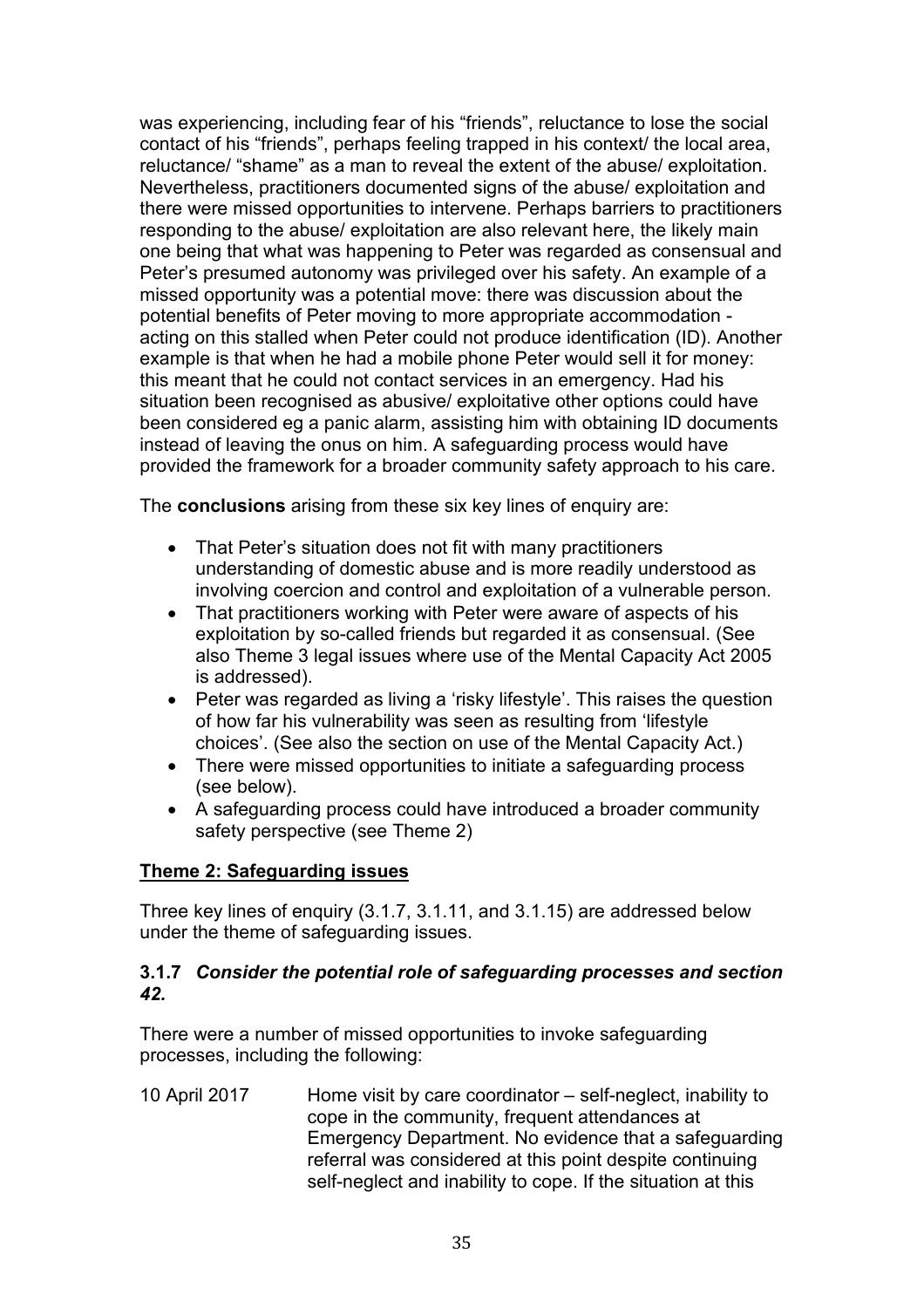point was thought to be below the threshold for a safeguarding referral, local self-neglect policy and procedures could have guided practice.

- 13 May 2017 Mental Health Liaison Team saw Peter after he attended the Emergency Department following an overdose. A safeguarding referral was considered but not thought to be required – perhaps because a professionals' meeting was due to take place shortly.
- 16 May 2017 Ongoing vulnerabilities and had been burgled 3 times. Safeguarding referral not initiated and the burglaries were not reported to the Police, so a Police welfare call was not logged.
- 31 May 2017 An associate was encouraging Peter not to attend his CPA review. This could have been taken as a safeguarding concern.
- 8 June 2017 Professionals' meeting. Not clear whether a safeguarding referral was considered despite unwanted visitors to flat, self-neglect and ongoing concerns about financial exploitation.
- 3 August 2017 Concerns with respect to female friend who had her own key to his flat and was believed to be financially exploiting Peter. No evidence that a safeguarding referral was considered.
- 1 Sept 2017 Professionals' meeting. Group of people known to be financially exploiting Peter - he was regarded as unable to resist. He could not control who had access to his flat. There were people around when he collected his money who were believed to be drinking his alcohol and possibly eating his food. Mounting safeguarding concerns at this point.
- 22 Dec 2017 Home visit by care coordinator. Peter said he had had enough of people continually knocking on his door persistently until he opened it; people asking him for money, food and cigarettes; finds it very difficult not to open the door. His front door was noted to be painted white and covered in foot prints from people kicking it. Noted that he was not eating and drinking properly and that his medications were at a 'friend's' house. No evidence that safeguarding referral considered.
- 11 Jan 2018 Home visit by care coordinator. Documented self-neglect and neglect of kitchen; exploitation at the hands of female associate documented. Further safeguarding concerns but s.42 procedures still not triggered and no urgent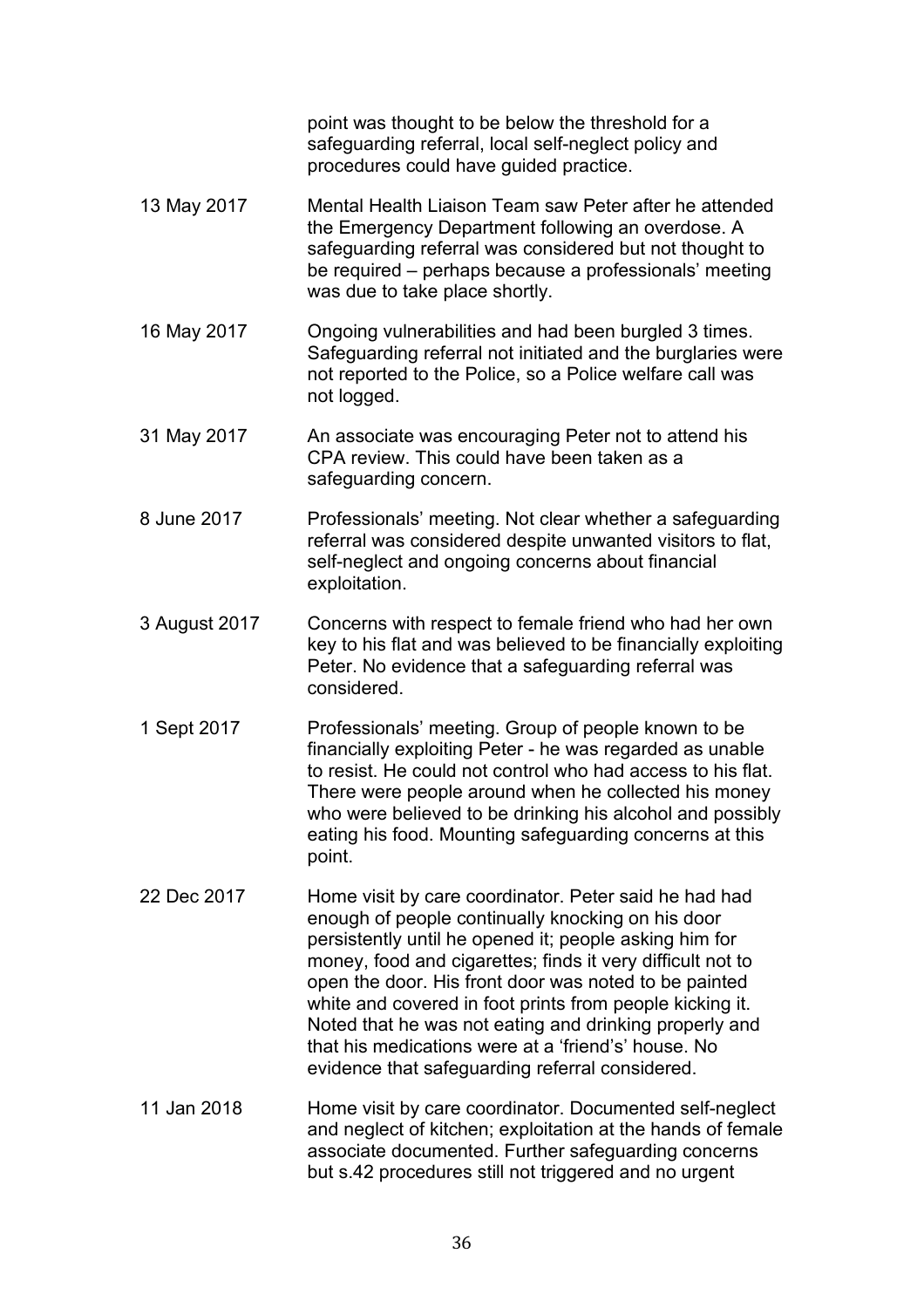measures discussed. There could have been consideration of how the appointeeship framework could have been used differently to ensure Peter ran out of money less and had food/ other essential items.

- 31 Jan 2018 Unannounced home visit by care coordinator. Peter did not answer the door. An unknown man came to the window and shouted down that Peter had "gone out". Peter would have collected his money from the CMHT base that day.
- 23 March 2018 Home visit by care coordinator. Told care coordinator that a man had been staying at his flat for the past two months. He had taken Peter's only front door key and was wearing it on string round his neck. He had been sleeping at Peter's flat in the bedroom, coming and going as he pleased. Peter said he didn't want this man in the flat, but that he did not know how to challenge the man, who was physically intimidating. Impression was that this man had taken all Peter' s money every week, bought alcohol for both of them and pocketed the rest. Peter had no money or food in the flat two days after the weekly money collection. Care coordinator asked Peter if he wanted the Police involved but he said no.

From the practitioners' event, information in the IMRs and a telephone interview with the care coordinator it appears that the perception of practitioners was that safeguarding would not add to the efforts that were already being made, and that the professionals' meetings already brought people together in a way that was similar to how a safeguarding process would operate. The recurring rationale (evident from the GMMH IMR) appeared to be that adult safeguarding procedures were not going to add to what was already being done. It may also have been thought that this was Peter's lifestyle. There were numerous points from 2016 onwards where safeguarding referrals could and should have been raised but were not.

However, as pointed out at the practitioners' event, involving other agencies (Housing and GMP being two important ones) a safeguarding referral might have brought in new ideas and offered alternative ways of intervening eg referring to the Tenancy Support and Sustainment service operated by ForHousing. It is, of course, impossible in retrospect to know what difference, if any, this might have made. Alcohol Change UK has highlighted a need for national guidance in relation to safeguarding thresholds in people who selfneglect due to alcohol misuse.

An additional point is that SRFT has a frequent attenders process and this could (and arguably should) have been invoked in response to Peter's frequent attendances at the Emergency Department.

### **3.1.11** *Consider financial abuse and how services addressed potential risks.*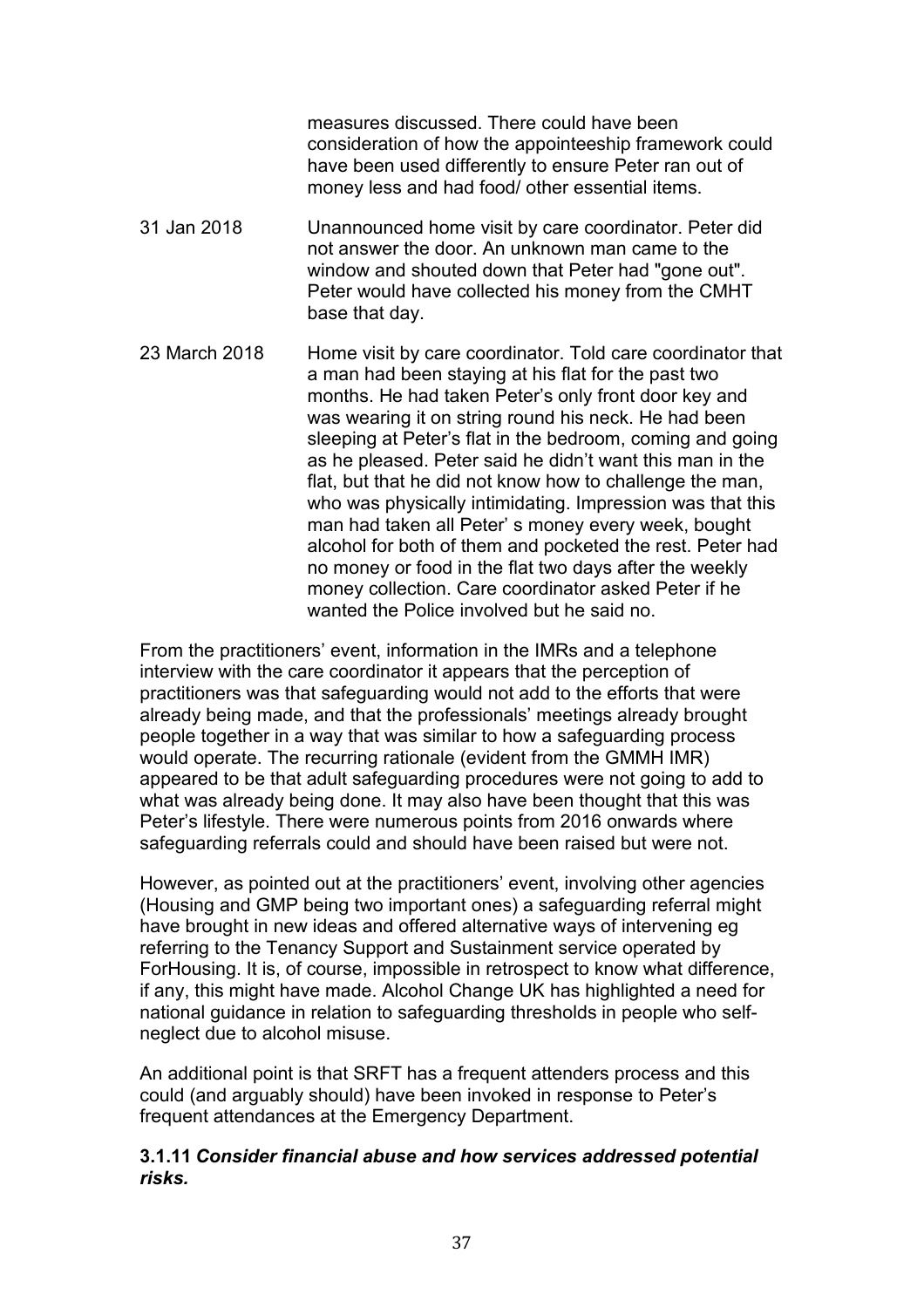Peter's mother is described by family as having kept him from drinking for around 10 years. She managed his money and ensured he took his medication. She died following a stroke in early 2014. After this, one of his brothers (Daniel) became Peter's carer, managed his money, supervised his medication, took him to appointments and shopping, tried to make sure that he had food and tobacco, and left him spending money.

In March 2016 an application was made for Salford City Council to take over appointeeship on Peter's behalf. This followed a mental health admission in early summer 2015 when an adult safeguarding referral was raised due to concerns that one of his brothers, who was the formal appointee for his finances, was not releasing appropriate amounts of money to Peter. Peter was assessed as lacking capacity to manage his finances. Formal appointeeship was transferred to Salford City Council in June 2016, and after that arrangements were made for Peter to collect money from the CMHT base. These events fall outside the detailed timeline of this Review but are important context. The Panel understands that no improper conduct was established on behalf of Peter's brother.

In November 2016 Daniel visited the CMHT and conveyed concerns to the care coordinator. He expressed worries about Peter's continuing alcohol misuse, and said that people were using Peter's flat to consume alcohol and drugs and were sometimes taking Peter's cash and belongings. Daniel raised similar concerns at an assessment Peter had with Achieve that same month. He reported that people always called when Peter had money and, because he left the door open, they would usually just walk in. He commented that since the CMHT had managed Peter's finances, he would generally have no food in the house and that Peter had said he would rather Daniel managed his finances. It seems likely that Peter's mother may have managed his drinking by limiting his access to money to buy alcohol and that his brother may have endeavoured to do so too, but that this attempt to manage Peter's access to funds may have appeared unduly restrictive to Peter and possibly to others.

The system of collecting money from the CMHT weekly did not solve the problem of financial exploitation by so-called friends. Practitioners involved in Peter's care were alerted to this prior to the timeline of this Review and there are regular references to it in the detailed chronology e.g. at the professionals' meetings. Indeed, the proposal to seek alternative accommodation was related to a perceived need to support Peter in getting away from the people who were exploiting him. The financial exploitation, ongoing coercion and control, unwanted visitors at the flat and self-neglect were all interrelated and could have led to a safeguarding referral.

From checking records, it has been confirmed that twice weekly money collections had appeared to commence in mid-July 2017 but were patchy until the end of August 2017, then reverted to weekly in September 2017. There was then a period of more consistent twice weekly pick-ups from the start of October 2017 (following a decision that month to change to regular twice weekly pick-ups) until mid-November 2017, when collections reverted back to weekly until mid-December 2017. Pick-ups were patchy until mid-January 2018 and then were consistent twice weekly pick-ups (apart from one week) until Peter's death. Amounts varied slightly but it was all recorded in a book and signed for. The inconsistency at times may have related to Peter struggling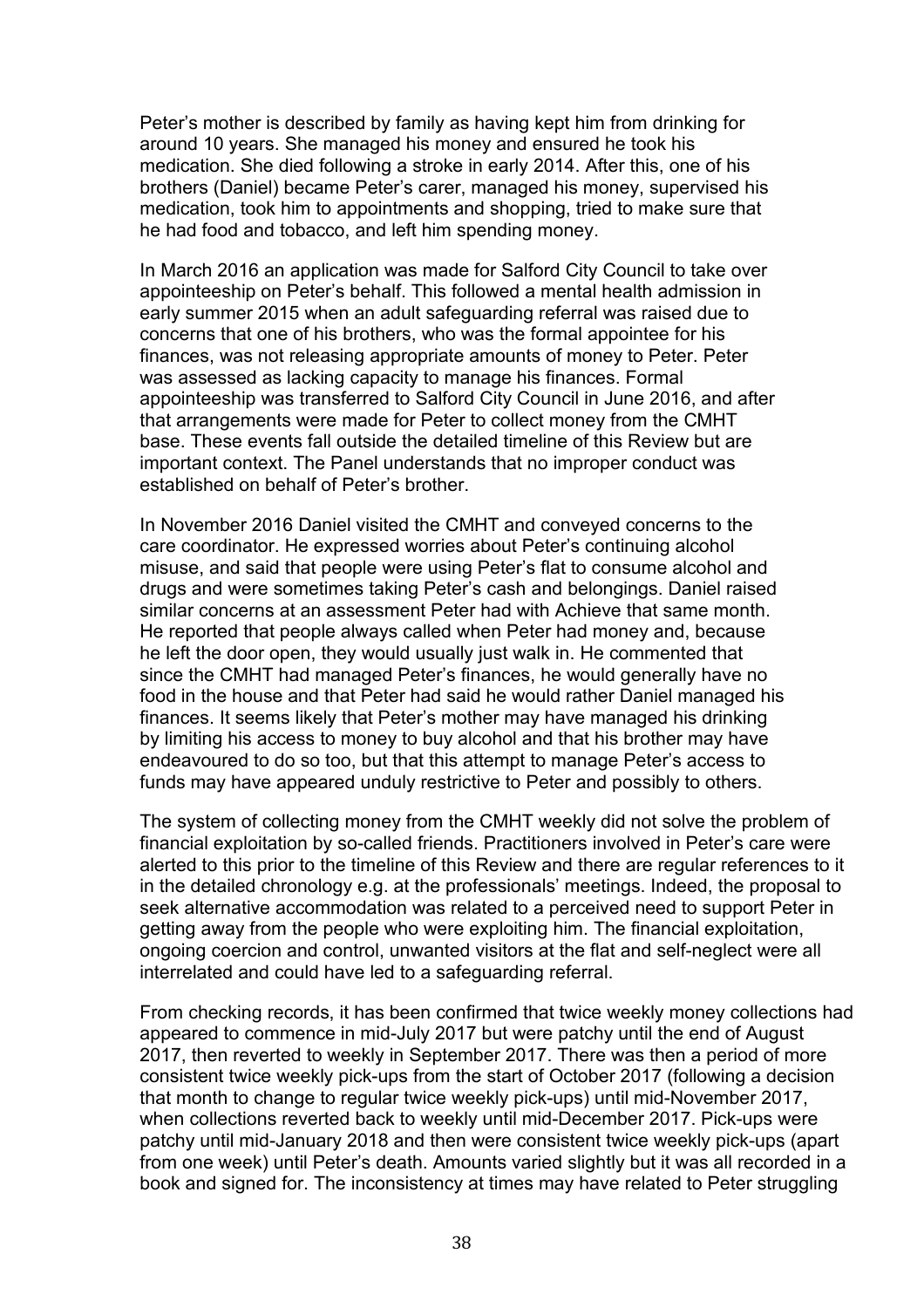to adhere to the twice weekly arrangement, perhaps due to owing money or being pressured to give others money / buy alcohol for them etc. Twice weekly money collection and other alternatives could have been considered earlier as there was evidence of financial exploitation over a lengthy period.

This financial abuse/ exploitation occurred within a broader context of economic abuse, in that Peter's economic resources were being exploited, including his property, housing and food. The practitioners involved with Peter only recognised the extent of this abuse shortly before his death, although indicators of the abuse had been noted over a longer period. The two likely possible reasons for this are that Peter's situation was regarded as a lifestyle choice and that his care was organised from a health perspective without a broader view of his vulnerabilities. The missed opportunities to initiate a safeguarding process were also missed opportunities to include broader perspectives on what was happening to Peter.

### **3.1.15** *Consider whether there was evidence that Peter was selfneglecting, the response by agencies and the impact of this.*

There are documented concerns about Peter neglecting himself dating back prior to the detailed timeline of this review:

| 21 Sept to 28 Oct | Hospital admission noted concerns in relation to self-                                                                                                                                                             |
|-------------------|--------------------------------------------------------------------------------------------------------------------------------------------------------------------------------------------------------------------|
| 2015              | neglect.                                                                                                                                                                                                           |
| <b>June 2016</b>  | Increased concerns in relation to self-neglect.                                                                                                                                                                    |
| 2 Aug 2016        | GP phoned the CMHT with concerns following a home<br>visit. She said the door had been open, that there was no<br>food in the house and Peter was using a milk bottle to<br>urinate in.                            |
| the following:    | And concerns were documented regularly throughout the timeline, including                                                                                                                                          |
| 10 April 2017     | Care coordinator home visit: Peter's flat noticeably more<br>untidy and dirty, with half eaten meals on plates not<br>washed up in the kitchen making the flat odorous. He<br>appeared to be sleeping on the sofa. |
| 13 May 2017       | Mental health liaison team risk assessment: Self-neglect-<br>moderate.                                                                                                                                             |
| 8 June 2017       | Professionals' meeting: at risk of self-neglect. There is no<br>evidence from the notes or via interviews undertaken for<br>the IMR that the self-neglect policy was considered.                                   |
| 22 Dec 2017       | Care coordinator home visit: Peter's self-care was not<br>good. He had flaky skin patches on his face.                                                                                                             |
| 5 Jan 2018        | Care coordinator home visit: Peter's self-care was poor<br>flat was untidy and the carpet was dirty.                                                                                                               |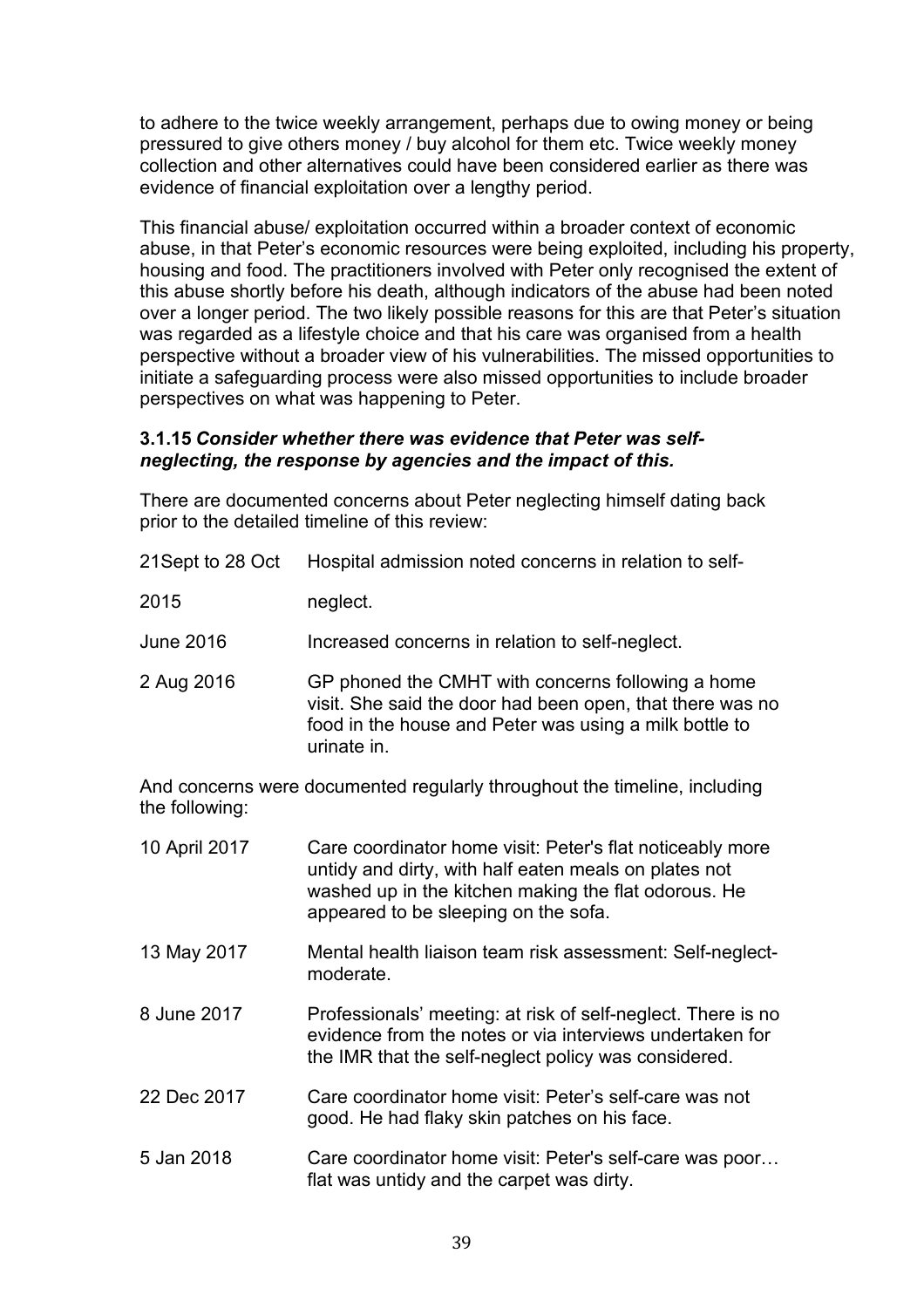| 11 Jan 2018 | Care coordinator home visit: Peter presented with poor<br>self-care. He had very dry skin patches on his face that<br>were peeling in places. Bare feet (dirty) and long toenails.                                                                                         |
|-------------|----------------------------------------------------------------------------------------------------------------------------------------------------------------------------------------------------------------------------------------------------------------------------|
| 26 Feb 2018 | Seen by Gastro at SRFT – concerns re alcoholism/self-<br>neglect and vulnerabilities.                                                                                                                                                                                      |
| 7 Feb 2018  | Care coordinator discussion with Senior Nurse<br>Practitioner: Peter continued to be at risk of self-neglect<br>and both had observed this getting more evident<br>recently his kitchen remained very dirty, and in need of<br>a deep clean. He had little food available. |

Visits to Peter's address documented evidence of neglect of self-care/ hygiene, dietary intake, and his home environment. The Care Act (2014) recognises self- neglect as a form of neglect. A person is defined as self-neglecting (Page 2 of Braye, Orr and Preston-Shoot, 2015)<sup>[21](#page-39-0)</sup> when they present with one or more of the following:

- *Lack of self-care, including hygiene, nutrition, hydration and health*
- *Lack of care of one's environment, including squalor and hoarding*
- *A refusal of services which would mitigate the risk of harm*

Peter arguably met all three of these criteria and alcohol is recognised as linked with self-neglect.

Alcohol Change UK's Report notes that:

*People with complex needs who are self-neglecting may require flexible, outreach-driven services in order to address their alcohol problems.* Alcohol Change UK, page 15

The **conclusions** from these three key lines of enquiry related to safeguarding are:

- That there were missed opportunities to initiate safeguarding processes
- The acute Trust frequent attenders' process could have led to a safeguarding response
- The financial/ economic exploitation could have led to a safeguarding response
- The documented self-neglect could have led to a safeguarding response

<span id="page-39-0"></span><sup>21</sup> See [https://www.scie.org.uk/files/self-neglect/policy-practice/self](https://www.scie.org.uk/files/self-neglect/policy-practice/self-neglect_general_briefing.pdf)neglect general briefing.pdf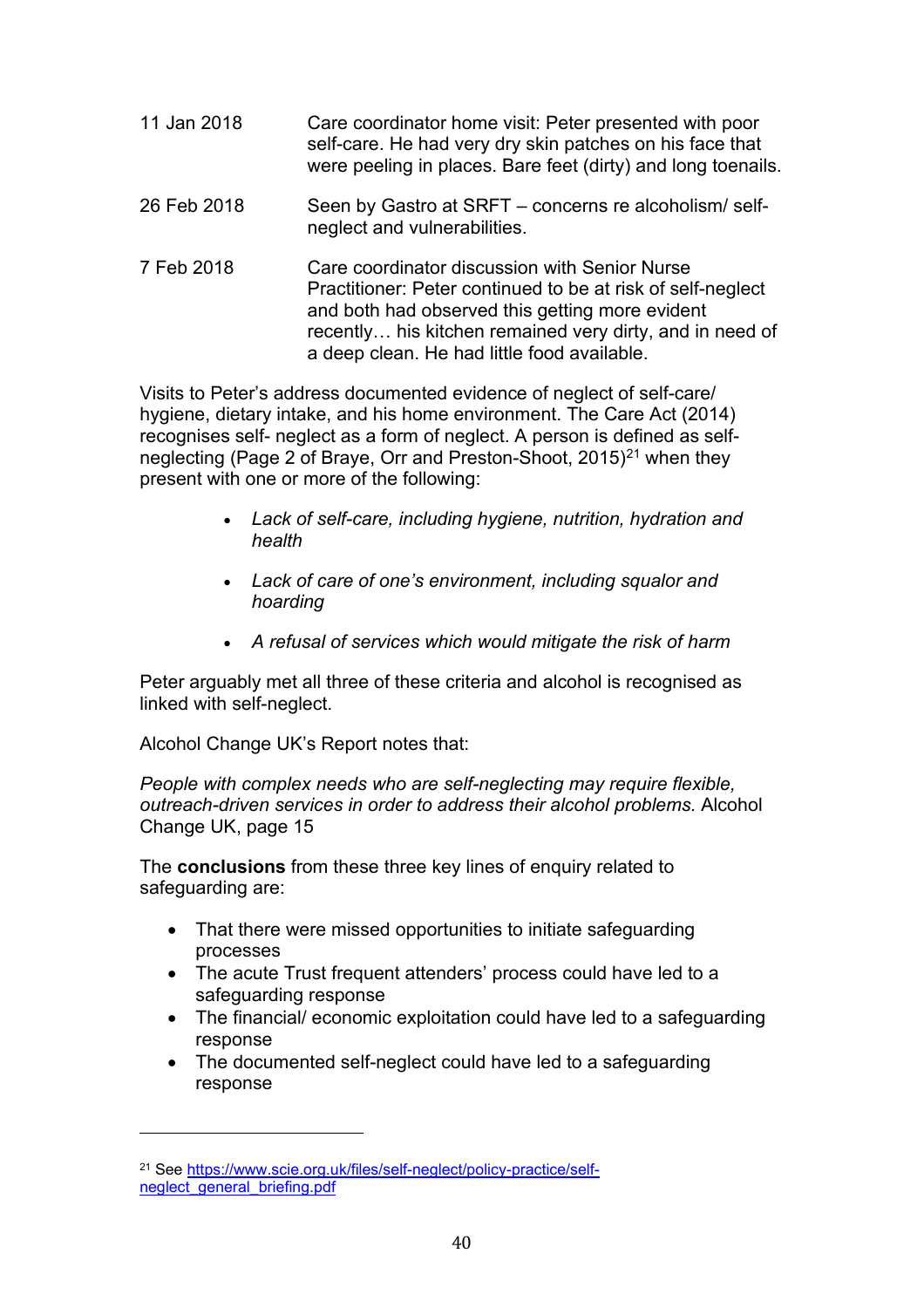- The rationale throughout amongst those working with Peter appeared to be that practitioners' meetings were being held and that safeguarding "would not add anything"
- The absence of information sharing meant that primary care involvement was lacking
- That safeguarding offers a multi-agency structure that may open up possibilities that otherwise might not be considered

# **Theme 3: Legal issues**

Two key lines of enquiry (3.1.6 and 3.1.12) relating to legal issues are addressed below.

### **3.1.6** *Give appropriate consideration to any equality and diversity issues that appear pertinent to the victim or perpetrator.*

Age is a protected characteristic under the Equality Act<sup>22</sup>. Peter was 55 when he died. Older prisoners are often defined as those aged over the age of  $50^{23}$ , due to the accelerated ageing associated with being in prison, but there are other circumstances where people might be regarded as subject to accelerated ageing, and one of these is long term alcohol misuse/ addiction. Alcohol may accelerate conditions that are usually regarded as related to ageing<sup>[24](#page-40-2)</sup> including cognitive impairment and some physical health conditions. This was likely to be the case with Peter who was sometimes described as frail with impaired mobility and had been diagnosed with cognitive impairment/ dementia.

Disability is also a protected characteristic under the Equality Act and is relevant to Peter. The Equality Act 2010 (Disability) Regulations 2010<sup>[25](#page-40-3)</sup> state that:

### *addiction to alcohol, nicotine or any other substance is to be treated as not amounting to an impairment for the purposes of the Act.*

However, alcohol addiction may result in physical or mental impairments that amount to a disability, since disability covers physical or mental impairments which adversely affect a person's ability to carry out their normal activities of daily living: Peter's cognitive and physical impairments constituted disabilities.

In this case both of these protected characteristics are particularly relevant in relation to housing/ accommodation options. Some housing/ accommodation

<span id="page-40-0"></span><sup>22</sup> See<https://www.equalityhumanrights.com/en/equality-act/protected-characteristics>

<span id="page-40-1"></span><sup>&</sup>lt;sup>23</sup> See [https://www.ageuk.org.uk/globalassets/age-uk/documents/policy-positions/care-and](https://www.ageuk.org.uk/globalassets/age-uk/documents/policy-positions/care-and-support/ppp_older_prisoners_en_wa.pdf)[support/ppp\\_older\\_prisoners\\_en\\_wa.pdf](https://www.ageuk.org.uk/globalassets/age-uk/documents/policy-positions/care-and-support/ppp_older_prisoners_en_wa.pdf)

<span id="page-40-2"></span><sup>24</sup> See<https://drinkwiseagewell.org.uk/professionals/ageing-alcohol/>

<span id="page-40-3"></span><sup>25</sup> See<http://www.legislation.gov.uk/uksi/2010/2128/made>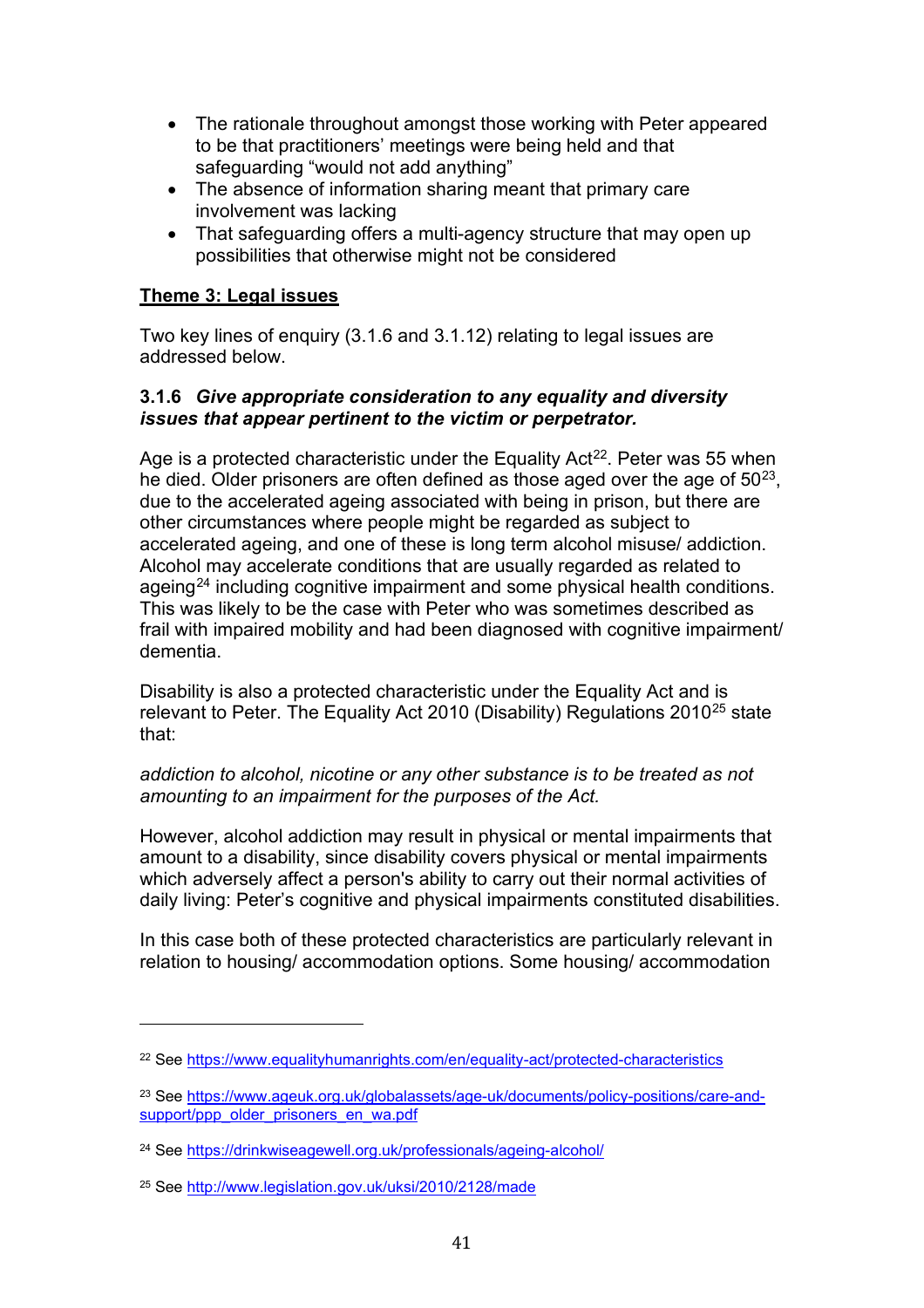options are designed for 'older' adults, yet in some circumstances it might be appropriate to consider them for 'younger' people who have conditions which accelerate ageing. Was the range of options considered for Peter in terms of a move limited by his age and what difference would it have made if options usually focused on older adults had been considered?

With respect to the perpetrator, substance misuse and substance misuse related mental health issues should be mentioned here as relevant issues. Both were acknowledged and addressed by the services involved with the perpetrator after he left prison.

One further aspect is the stigma associated with substance misuse and alcohol misuse and the possible perception amongst some practitioners, families and members of the public that alcohol misuse and substance misuse are 'lifestyle choices'. Alcohol Change  $UK^{26}$  $UK^{26}$  $UK^{26}$  summarises this succinctly as follows:

*All professionals working with alcohol-dependent adults should be trained to recognise the complicated role that alcohol plays in adult safeguarding, that 'free choice' is often an unhelpful paradigm, and to avoid stigmatising drinkers.* 

This Review found no evidence of stigmatising practices on behalf of practitioners involved, rather that they showed commitment to working with people in complex and difficult circumstances, although it appears that choices Peter made may have been understood by those working with him as lifestyle choices and as a result his mental capacity to make some decisions was not called into question (see 3.1.12) and risky circumstances were tolerated by the practitioners working with him instead of triggering safeguarding referrals.

### **3.1.12** *How was the Mental Capacity Act relevant and applied in practice.*

The Mental Capacity Act (2005) Code of Practice<sup>[27](#page-41-1)</sup> refers to the two-stage assessment of capacity, namely:

*Does the person have an impairment of the mind or brain, or is there some sort of disturbance affecting the way their mind or brain works? (It doesn't matter whether the impairment or disturbance is temporary or permanent.)*

*If so, does that impairment or disturbance mean that the person is unable to make the decision in question at the time it needs to be made?* (page 41, Code of Practice)

<span id="page-41-0"></span><sup>26</sup> See [https://alcoholchange.org.uk/publication/learning-from-tragedies-an-analysis-of](https://alcoholchange.org.uk/publication/learning-from-tragedies-an-analysis-of-alcohol-related-safeguarding-adult-reviews-published-in-2017)[alcohol-related-safeguarding-adult-reviews-published-in-2017](https://alcoholchange.org.uk/publication/learning-from-tragedies-an-analysis-of-alcohol-related-safeguarding-adult-reviews-published-in-2017)

<span id="page-41-1"></span><sup>27</sup> See Mental Capacity Act 2005 Code of Practice at:

https://assets.publishing.service.gov.uk/government/uploads/system/uploads/attachment\_dat a/file/497253/Mental-capacity-act-code-of-practice.pdf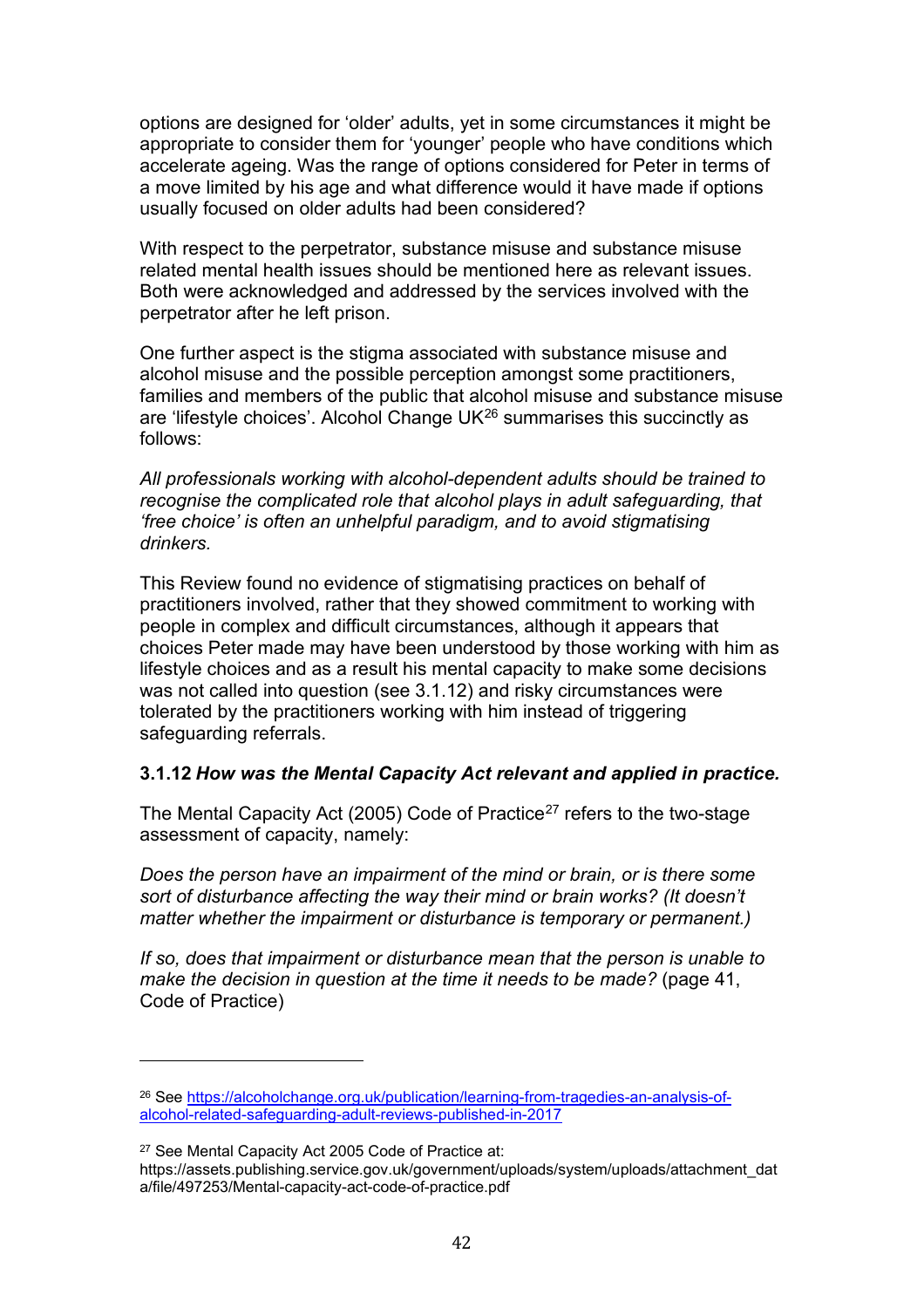It sets out four questions to consider when assessing mental capacity:

*Does the person have a general understanding of what decision they need to make and why they need to make it?*

*Does the person have a general understanding of the likely consequences of making, or not making, this decision?*

*Is the person able to understand, retain, use and weigh up the information relevant to this decision?*

*Can the person communicate their decision (by talking, using sign language or any other means)? Would the services of a professional (such as a speech and language therapist) be helpful?* (page 41, Code of Practice)

The starting assumption is that an adult has mental capacity, unless there are reasons to suspect otherwise.

The GMMH IMR notes that there was little reference made to mental capacity in Peter's case records and it appears that services assumed that Peter had capacity to make the relevant decisions, e.g. to reside at his home address following discharge from the Emergency Department. It appears that services such as the Mental Health Liaison Team did not doubt Peter's mental capacity to make relevant decisions and therefore did not refer to mental capacity issues in the records. It is likely that he presented as more capacitous when more sober. If they assumed mental capacity, this would explain why there was no formal mental capacity assessment in relation to discharge decisions or admissions to wards. However, there are reasons to suspect that Peter's mental capacity may have fluctuated when more intoxicated or when suffering severe withdrawal symptoms, and it is likely his decision-making capacity in relation to key areas was compromised when intoxicated or when experiencing significant withdrawal symptoms (and a deterioration in mental state). It would have been helpful and appropriate to assess his mental capacity with respect to key areas and key decisions, e.g. care, treatment and residence, when intoxicated or experiencing withdrawal symptoms.

In addition, in May 2010 neuropsychological assessment had demonstrated cognitive difficulties, thought to be related to alcohol misuse, which affected Peter's ability to retain verbal information and to make some decisions. He had continued to drink following that assessment so his cognitive difficulties in 2017-2018 are likely to have been more, rather than less, pronounced, and his ability to execute decisions may have been more, rather than less, compromised. It is not clear from the records whether this area was considered by involved professionals at the CMHT as no records refer to this.

The SRFT IMR similarly notes no evidence that a mental capacity assessment was undertaken in the records, despite admissions with altered consciousness, alcohol withdrawal and fitting. Peter's mental capacity must have fluctuated and Mental Capacity Act assessments would have been expected to be undertaken in relation to some of the decisions he was required to make.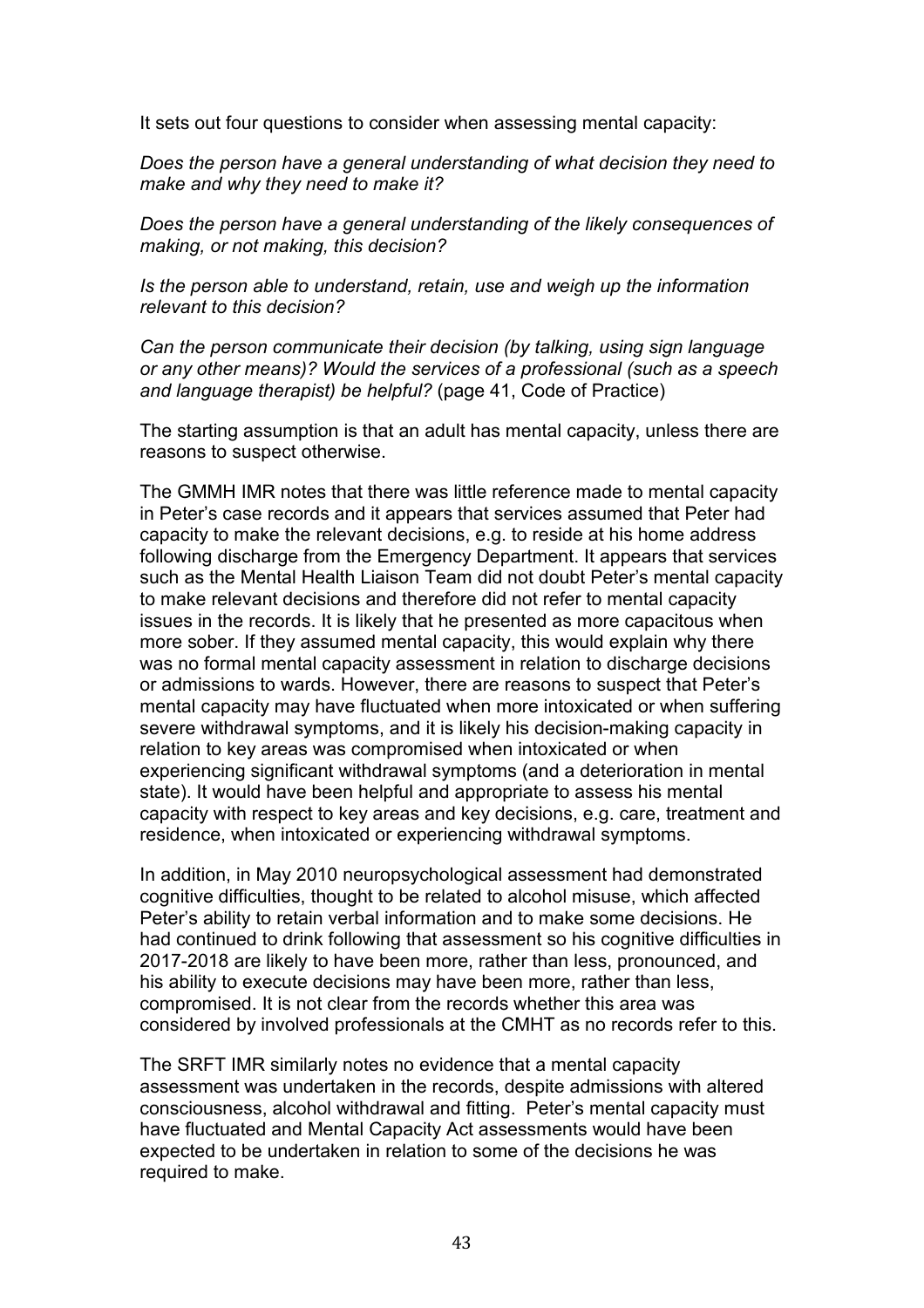It is, however, difficult to say whether more attention to, and formal assessment of, capacity would have made any difference to the approach taken, particularly if Peter's mental capacity was thought to fluctuate and he was deemed able to make decisions on a relatively frequent basis. Alternatively, if Peter had been assessed as lacking the mental capacity to make particular decisions in relation to important areas, such as care, on a frequent basis when he may have been regarded as more vulnerable, this may well have had an impact on the approach taken by services.

The Mental Capacity Act 2005 Code of Practice provides statutory guidance for practitioners in applying the Mental Capacity Act in practice. It does not specifically address mental capacity in the context of alcohol misuse, although it acknowledges that mental capacity may fluctuate. Thus, an individual might have the mental capacity to make certain decisions at one point in time and lack that mental capacity at another. This is highly relevant to people with alcohol problems, who may experience ongoing fluctuations in their mental capacity to make decisions, and it complicates the use of the Mental Capacity Act in some situations involving alcohol misuse. Guidance is that a decision might be deferred if the person might have capacity to make that decision at a later time:

*Could the decision be put off to see whether the person can make the decision at a later time when circumstances are right?[28](#page-43-0)* (p.29)

However, in some circumstances a person's mental capacity to make a decision might fluctuate over a lengthy period of time, as the Alcohol Change UK report $29$  points out:

(waiting to assess capacity) *is challenging if an individual continually moves in and out of capacity due to intoxication, or spends the majority of their waking hours intoxicated with some moments of lucidity. It is this dynamic that limits the application of the Act to people with alcohol problems (p.23)* 

and the same report recommends for the future that:

*The Mental Capacity Act 2005 Code of Practice should be amended to include specific guidance for working with individuals with alcohol misuse or dependence, especially when they are likely to have complex needs. (*p. 25)

Peter had complex needs that would be likely to have constituted an indication for a formal assessment of mental capacity at a number of points when he was in contact with services.

<span id="page-43-0"></span><sup>28</sup> See Mental Capacity Act 2005 Code of Practice at:

https://assets.publishing.service.gov.uk/government/uploads/system/uploads/attachment\_dat a/file/497253/Mental-capacity-act-code-of-practice.pdf

<span id="page-43-1"></span><sup>29</sup> See [https://alcoholchange.org.uk/publication/learning-from-tragedies-an-analysis-of](https://alcoholchange.org.uk/publication/learning-from-tragedies-an-analysis-of-alcohol-related-safeguarding-adult-reviews-published-in-2017)[alcohol-related-safeguarding-adult-reviews-published-in-2017](https://alcoholchange.org.uk/publication/learning-from-tragedies-an-analysis-of-alcohol-related-safeguarding-adult-reviews-published-in-2017)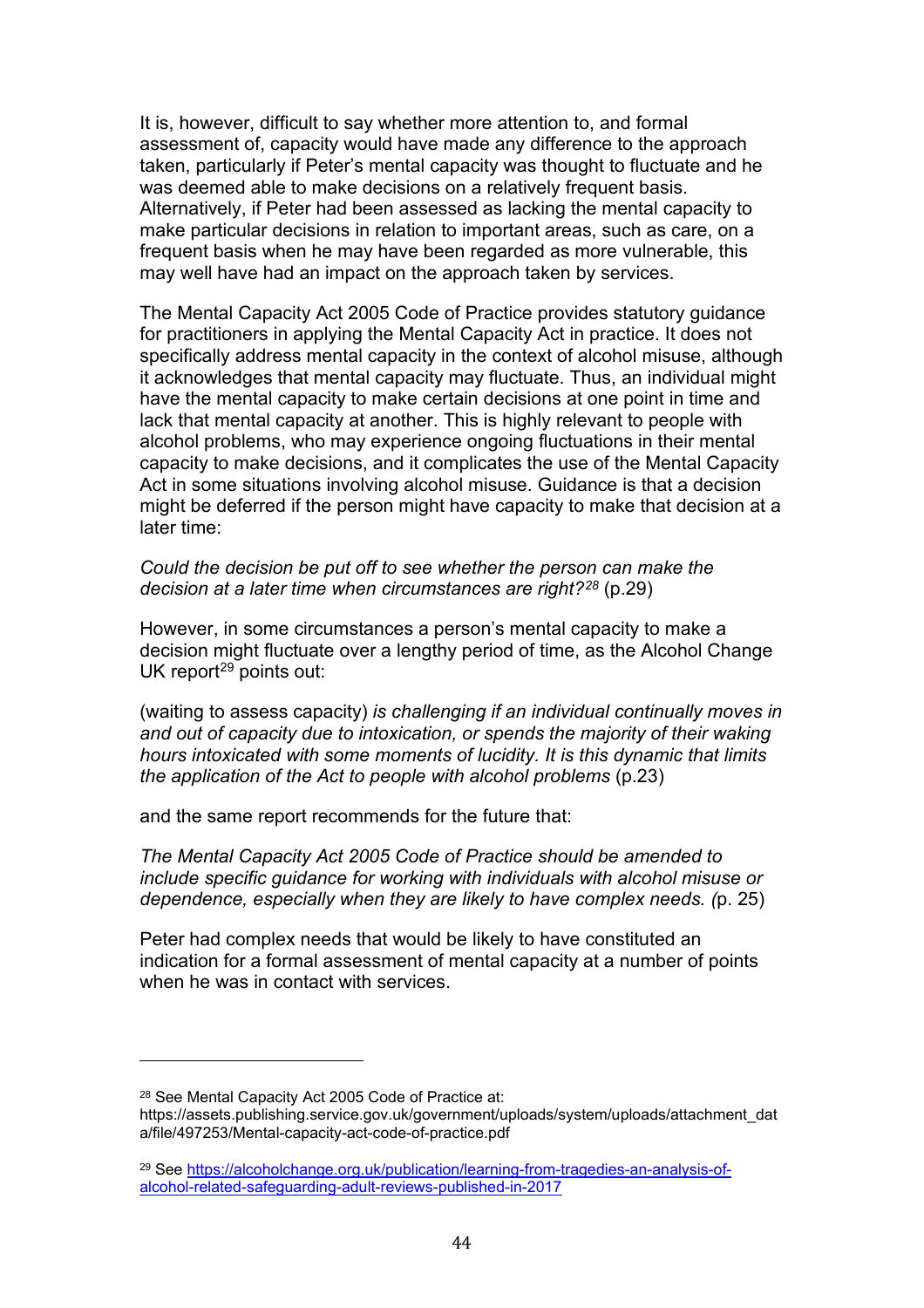The **conclusions** arising from these two key lines of enquiry relating to legal issues are:

- That Peter's circumstances might have excluded him from some housing options as he would have been deemed to be adequately housed
- That a safeguarding protection plan (had one been in place) might have opened up other housing options
- No evidence of stigmatising practices on behalf of practitioners was found - they showed commitment to working with people in complex and difficult circumstances.
- However, it is possible that risk was tolerated by practitioners as it may have been seen as a "lifestyle choice" and that this was a factor in the failure to consider safeguarding.
- That Peter had complex needs that would be likely to have indicated a need for formal mental capacity assessment on a number of occasions.

# **Theme 4: Risk and multi-agency working**

Two key lines of enquiry (3.1.8 and 3.1.10) are addressed below under the theme risk and multi-agency working.

### **3.1.8** *Consider assessment and risk management/ responsiveness after Peter had raised concerns.*

Peter told the care coordinator about the Perpetrator for the first time in March 2018, three days before he died.

*Routine home visit to monitor mental state. Peter allowed (the care coordinator) access to his flat. … he told (the care coordinator) that a man called (name) had been staying at his flat for the past two months. (This man) … had apparently taken Peter' s only front door key wearing this on string round his neck.. (and) had been sleeping at Peter's flat in the bedroom, coming, and going as he pleased. (The care coordinator) asked Peter if he wanted (this man) at the flat and Peter said "no". Peter said he did not know how to challenge (this man), as he was physically intimidating… (The care coordinator's) impression from what Peter was saying was that (this man) had taken all Peter' s money every week when collected at (the CMHT base), bought alcohol for the both of them and then pocketed the rest. Peter had no money or food in the flat and this was only Friday (two days after the weekly … collection of (money)). (The care coordinator) asked Peter if he wanted (him) to go to the Police- Peter did not want (him) to do that … (and) asked Peter if (he) should speak with City West and he was okay with that plan… (Will) discuss changing the locks.* 

*Plan- … to see Peter next week and discuss with Safeguarding lead.*

There was an established history of Peter being subject to coercion and control (see 3.1.9 above): he was known to be a vulnerable adult and to be subject to financial exploitation. At this last visit there were indications for an adult safeguarding referral, plus evidence suggesting that Peter was under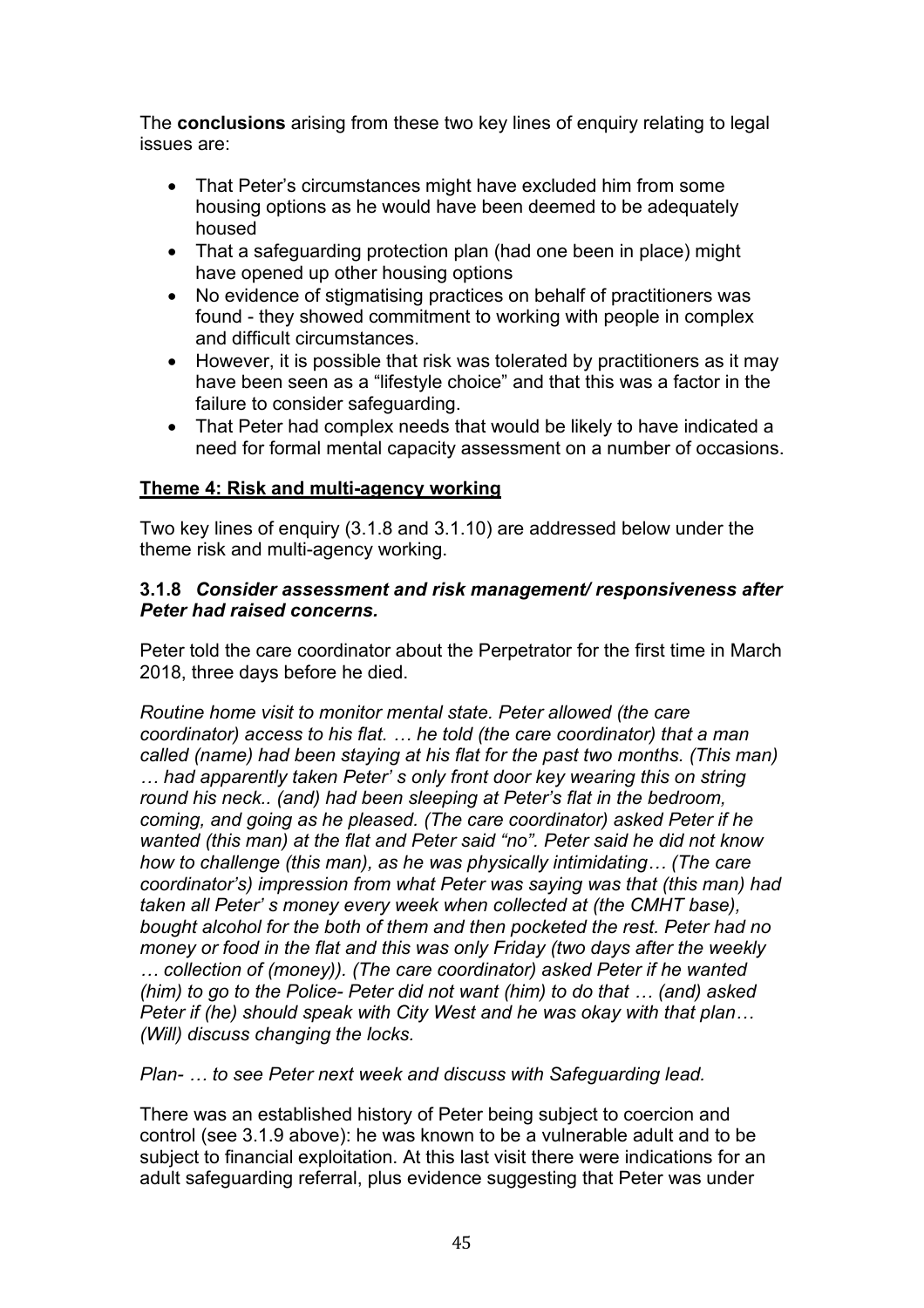duress and that a crime may have been committed. Yet he was regarded by practitioners in contact with him as able to make choices and decisions for himself and it appears that this may have been the reason that the care coordinator privileged Peter's request not to contact the Police over his own concerns (which led him to plan discussion with the Safeguarding Lead.) The indicators of risk were picked up, but the situation was not judged to be urgent and did not lead to urgent action to attempt to mitigate that risk. Possible reasons why the situation was not thought to be urgent may include:

- Peter was regarded as having capacity to make decisions for himself
- The context was that of a long-standing 'risky lifestyle' in an area where his lifestyle did not stand out
- In working over a long period with ongoing risks, practitioners themselves may develop a 'tolerance' for risks
- There was no sudden change in Peter's circumstances to alert practitioners to a change in level of risk – although this new individual intimidating Peter and taking his front door key was new, it may have seemed less concerning given the long-term context
- The full extent of the coercion and control may not have been understood
- The care coordinator had no knowledge of the perpetrator's history and circumstances
- Assessment of risk in relation to a vulnerable person with complex needs is not straight forward – Alcohol Change UK's 2019 report includes a recommendation that *national guidance should be developed on how to assess alcohol-related risk* (recommendation 7, page 17).

We know that risk is dynamic: it fluctuates over time. It is regarded as best practice $30$  that:

*Risk management must always be based on awareness of the capacity for the service user's risk level to change over time and a recognition that each service user requires a consistent and individualised approach.* p 28.

In drawing together this report we have the benefit of hindsight, and, with hindsight, comes the knowledge of the perpetrator's circumstances – knowledge that was not available to Peter's care coordinator at the time of the visit. Also, at an earlier home visit, on 12 March 2018, Peter told the care coordinator that he had stopped buying alcohol for other people and so he was less harassed. This may have appeared to decrease the risk to Peter, but, with hindsight, we might question whether this, paradoxically, increased the level of risk.

<span id="page-45-0"></span><sup>30</sup> From Best Practice in Managing Risk Principles and Evidence for Best Practice in the Assessment and Management of Risk to Self and Others in Mental Health Services: see

https://assets.publishing.service.gov.uk/government/uploads/system/uploads/attachment\_dat a/file/478595/best-practice-managing-risk-cover-webtagged.pdf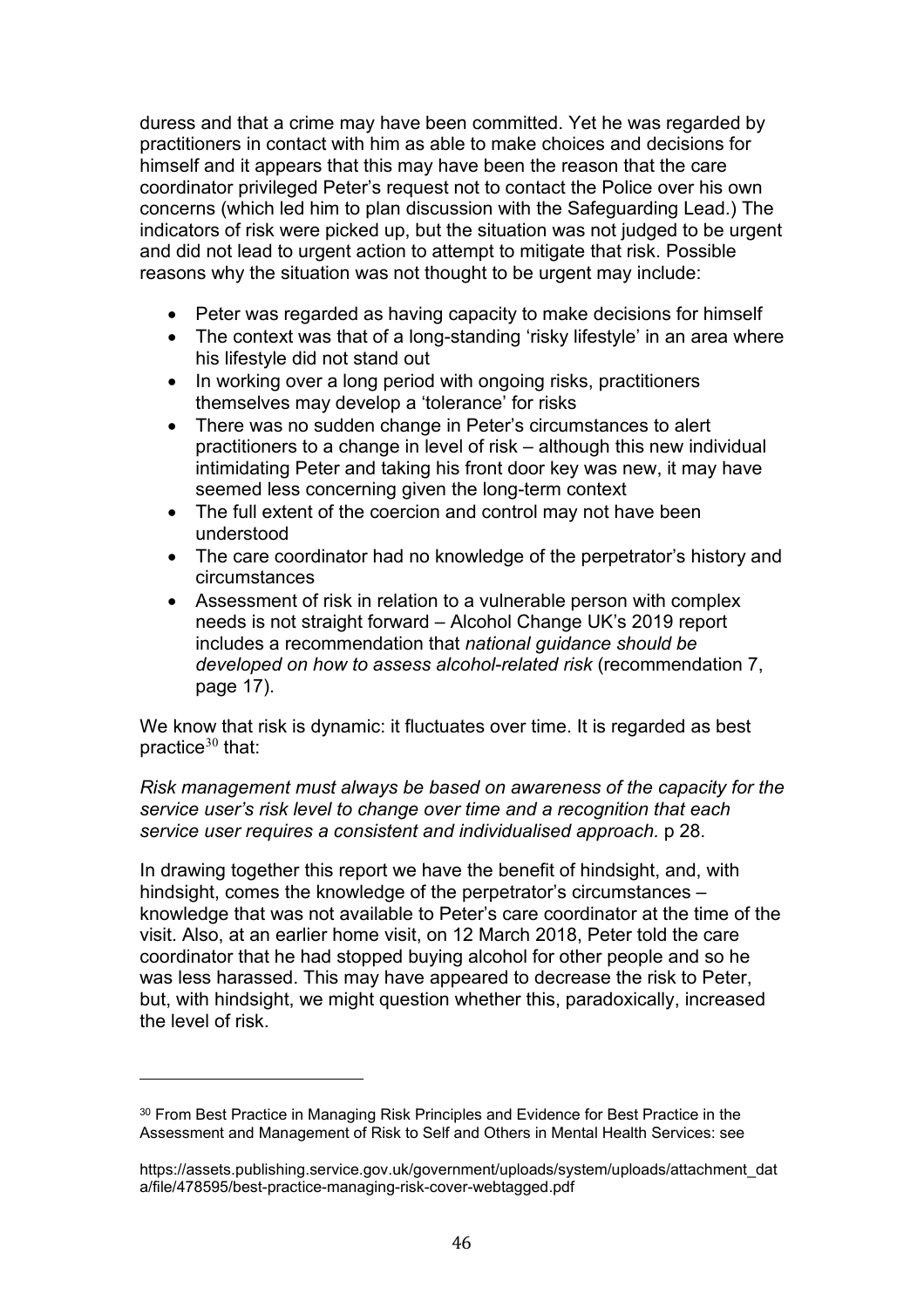It is possible that urgent action to put a protection plan in place could have been taken following the last visit and Peter's disclosures about the man who became the perpetrator, but, within the context of longstanding exploitation, it appears that the disclosures did not stand out as in need of urgent action, raising the question of how to recognise an increase in risk should similar circumstances occur in the future and what is an appropriate threshold for initiating urgent action? No safeguarding referral was raised on the day and there was no plan to look at urgent respite – two courses of action that would have been possible had the situation been recognised as urgent.

Initiating safeguarding processes at various points prior to the last visit might have mitigated some of the risk to Peter. Extrapolating from domestic abuse, is it possible that making a decision that an intimidating and exploitative person in one's household is not wanted also paradoxically increases risk?

If the disclosures by Peter at the last visit had been recognised as requiring an urgent response, what action would have been likely to follow? Would it have been possible to put a protection place in place immediately? It is possible for a housing provider to get an ex parte injunction to exclude the someone from a property. This can be done the same day but would be dependent on Peter being willing to make a statement to the housing provider and would have to demonstrate that the individual concerned presented a significant risk of harm - had he threatened Peter for example? Why did Peter feel intimidated by him?

#### **3.1.10** *Consider how well coordinated were the services that were working with Peter and how might services have been better coordinated.*

The practitioners who worked with Peter believed that by holding professionals' meetings they were coordinating services. Whilst key people were involved in these meetings, a formal safeguarding process would have involved other professionals (eg Police, Housing) who would have brought in different ideas and possibilities, and it is likely that this would have improved service coordination.

As events unfolded, there were several specific difficulties in coordinating the services. Firstly, notes made by the HISMT are not on the same system as the GMMH Mental Health notes so GMMH staff do not have access to HISMT information.

Secondly there was a missed opportunity to get information when Peter collected his money. He picked up money from the CMHT base after appointeeship was transferred to Salford City Council. Once granted appointeeship to manage a service user's funds, a weekly allowance for the individual is established in collaboration with the person's social worker. The Panel was informed that the system then is that clients sign for their money when they collect it and this is recorded in a book held in reception. They may not see their care coordinator when they collect their money. Nothing is recorded on Paris, the electronic patient record and case management system. We understand that any concerns noted at money collections would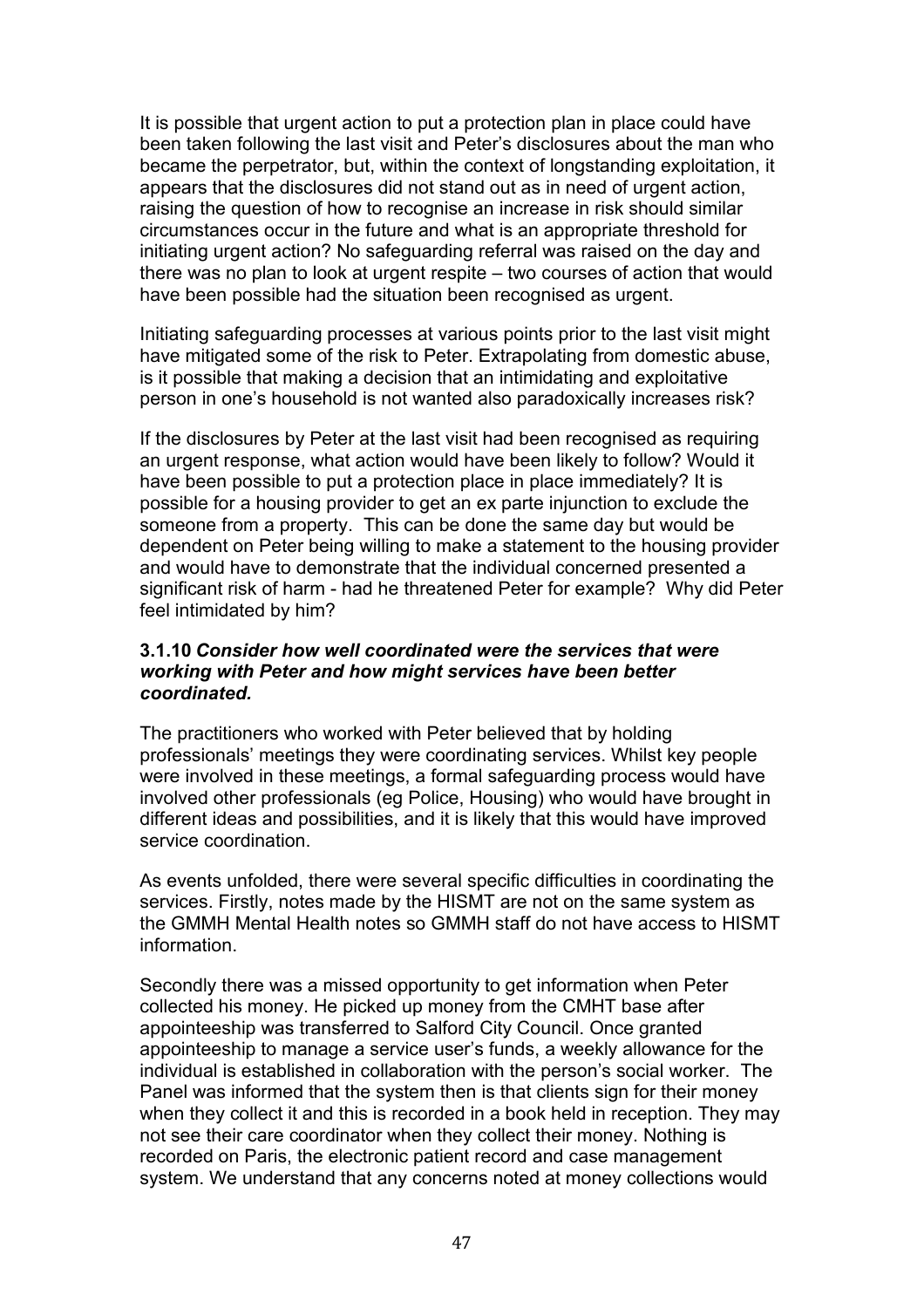have been passed on to the care coordinator, but it is unclear what the threshold would be for this to happen, and it is possible that Peter attending with others did not trigger concerns. There was informal knowledge that Peter went to collect his money with others who were thought not to have his best interests at heart but a system of recording more information when a service user collects their money, eg noting who is with them, might have flagged up what was happening.

A third difficulty relates to housing. There were periods when housing was seen as an issue and it has been difficult to understand what did or did not happen in relation to exploring and pursuing alternative housing options. In addition, there appears to have been a lack of clarity among practitioners about the difference between sheltered and supported housing.

At the professionals' meeting on 8 June 2017 there is reference to a move to warden-controlled housing. On 1 September 2017 it is said that Peter had been referred to Great Places for support to bid for a ground floor flat but that he needed ID in order to progress this and subsequent attempts to take Peter to obtain ID failed. (Peter was referred to Great Places Housing Group, working in partnership with GMMH Achieve Salford, as he was struggling to attend any of his appointments with his then housing provider. HISMT report Great Places had very little contact with him. Great Places met with the team at Peter's home address to look at the possibility of sheltered accommodation.) The Panel has been unable to trace any formal application for supported accommodation or for sheltered accommodation, and ForHousing (formerly CityWest) has confirmed that they were unaware of Peter's situation. Checking out tenure and involving social landlords is useful in these situations and may open up alternative options. Involving Housing would have been an option that might potentially have improved coordination of services, as there is support and help available that was not considered in this case.

A fourth difficulty is Peter's fluctuating agreement to become involved with services. At times Peter agreed to engage with alcohol treatment services but then subsequently he might not engage, and there are references in the chronology to him 'lacking motivation to engage' with alcohol treatment services. However, this is within a context that was probably characterised by fluctuating capacity to make decisions. Lack of engagement is highlighted in the Alcohol Change UK report and one of their recommendations is:

*Local authorities should ensure that vulnerable adults with alcohol problems are actively supported to engage with services and should support services to adapt so that they can better serve these adults. In particular, there should be support for multi- agency systems that can coordinate assertive outreach and view the task of generating positive engagement as an important action in its own right.* Page 11.

The bold has been added to emphasise that the task of generating positive engagement might be seen as an important action in its own right. How might this be taken on by services? There is a link here with capacity (see 3.1.12).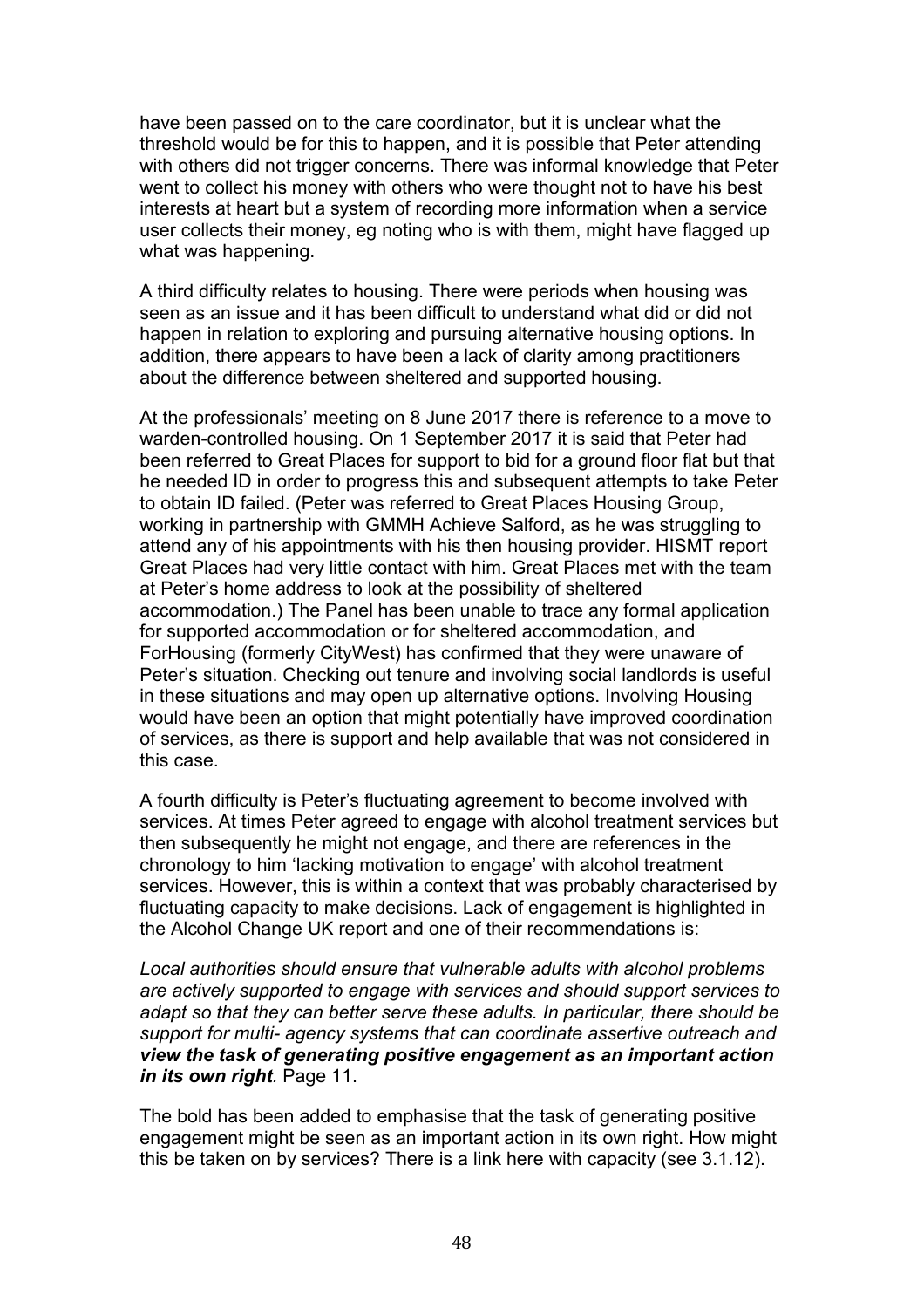The **conclusions** arising from these two key lines of enquiry are:

- It is possible that when someone stops buying alcohol for people exploiting them (that they have formerly bought alcohol for) this increases their risk
- It is possible that in working long-term with chronic ongoing risks practitioners develop a 'tolerance' of those risks – the advantage of multiagency working is that it gives practitioners access to other perspectives on what is happening
- There are ways in which multi-agency working could be better coordinated and communication improved
- Initiating safeguarding processes offered one possible way of attempting to mitigate some of the risks to Peter but it is impossible to know what difference it might have made.
- Practitioners are not always aware of what tools and powers other agencies such as Housing can utilise to protect their tenants.
- Practitioners appeared to lack clarity regarding housing options

# **Theme 5: Good practice**

# **3.1.13** *Identify any good practice*

# **Comprehensive record keeping**

There was evidence of comprehensive entries made by various staff from the Mental Health Liaison Team and of that team applying their knowledge of Peter's case to decision making. The attention to detail in the recorded assessments is acknowledged here as good practice.

# **Flexible person-centred approach to care**

There was evidence of flexibility in approach in relation to the plan to negotiate an admission to the in-patient alcohol detoxification centre once new accommodation was secured for Peter. Services had previously focused on the requirement for Peter to demonstrate motivation for change by attending appointments with Achieve before initiating a referral for in-patient detoxification, but this approach had never worked due to Peter's lifestyle and home context.

This fits with the Alcohol Change UK recommendation that services *view the task of generating positive engagements as an important action in its own right,* and is included here as an example of good practice.

### **Early introduction of mandatory training including child and adult safeguarding**

Between May and August 2019, Cheshire and Greater Manchester Community Rehabilitation Company has completed a range of mandatory training events, which have been attended by over 90% of eligible staff. During these events the importance of home visits has been addressed and guidance has been issued to staff as to when and how to complete these.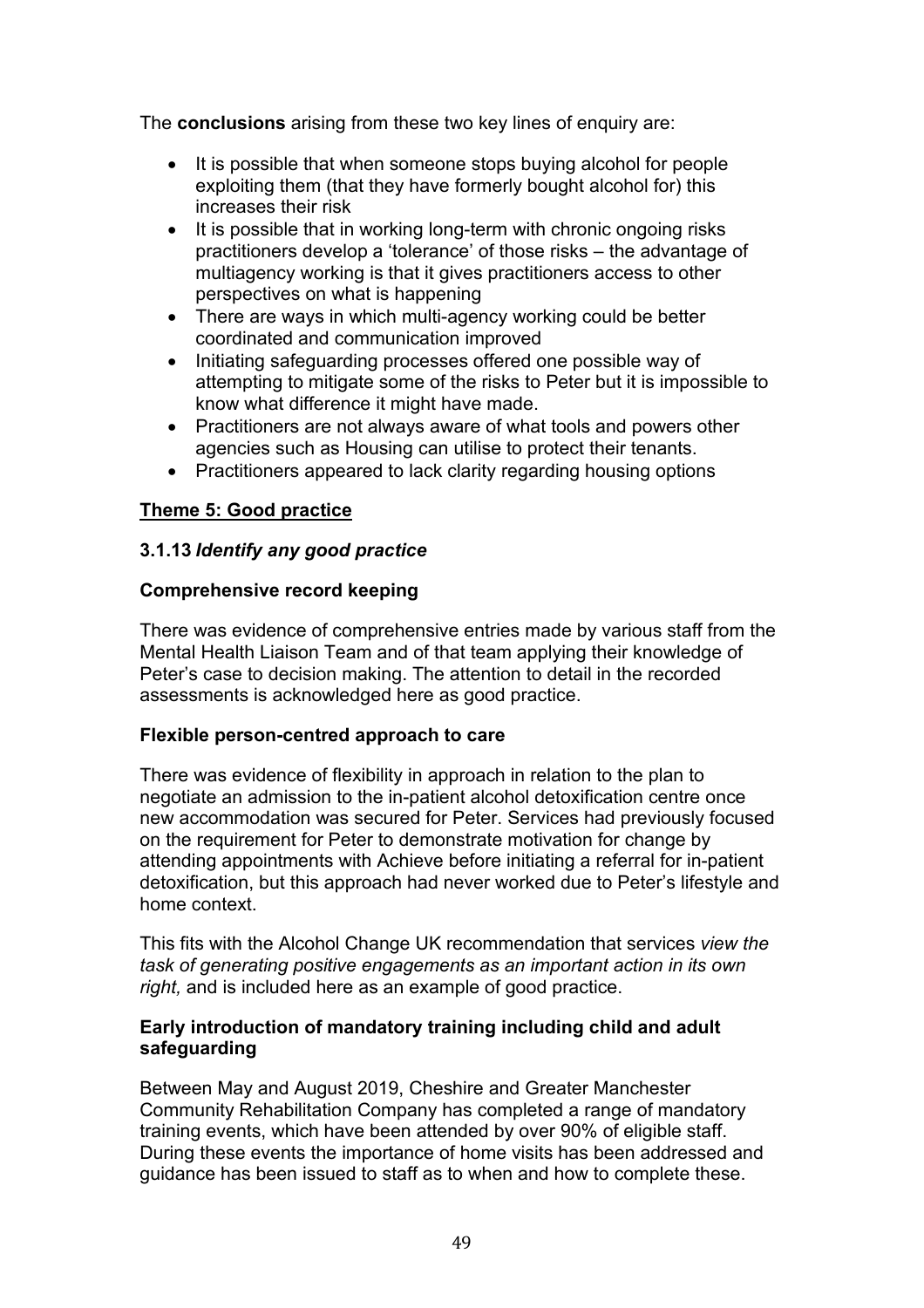The training also addresses professional curiosity and an investigative approach to case management. The introduction of this training prior to the commencement of this Review constitutes an example of good practice.

### **Approaching family members about the Review**

Letters were hand-delivered to two of Peter's brothers by a representative of the Safeguarding Adults Board accompanied by Housing, who introduced themselves and explained what the letters were about. This was going above and beyond what might be expected and is an example of good practice.

The **conclusions** from these good practice points are:

• That there are examples of good practice within various organisations involved in this Review.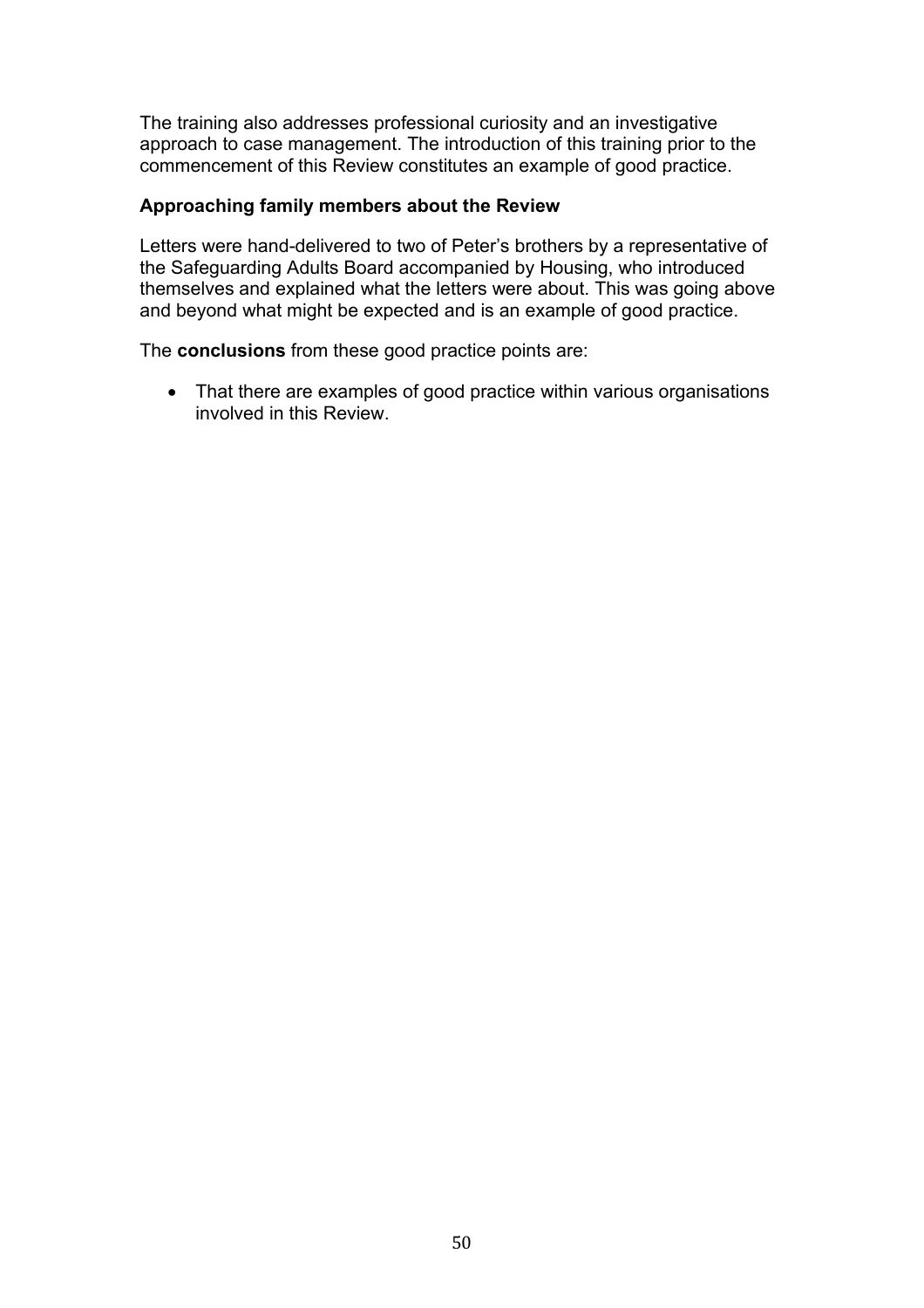### <span id="page-50-0"></span>**3.2 Other relevant issues**

### <span id="page-50-1"></span>**3.2.1 Checks and balances in relation to the Perpetrator**

There were missed opportunities in relation to the Perpetrator. During the time he was managed by CGM CRC, he was assessed as presenting a medium risk of serious harm. His needs were identified as accommodation, substance misuse, finances, lifestyle and associates, and cognitive functioning. At the time of sentence, he had a lengthy offending history consisting of 22 convictions for 80 offences dating back to 1987. He mainly committed driving and theft related offences, including a number of burglaries, and, on several occasions, offences linked to the use and possession of drugs. In 2004 he was convicted of serious violent offences including Grievous Bodily Harm (GBH) and Possession of a Firearm and served a five-year custodial sentence for these offences. There are no recorded convictions for abusive behaviour within a domestic context on the Perpetrator's record.

The Perpetrator was released from custody on licence on 4 December 2017 but had no fixed address. Under the terms of his licence the Perpetrator was required to remain offence free, reside at an address approved by his case manager and attend appointments with her, including an appointment on the day of his release at which time he was offered support with his housing needs. He was advised to present as homeless to the Local Authority and an appointment was made with a local housing agency with a view to securing accommodation in the longer term. Making a homeless application and registering with Salford Home Search are two separate processes. The Perpetrator did not make a homelessness application nor did he register with Salford Home Search.

On 15 December 2017 the Perpetrator advised his case manager that he was residing with a 'friend' in the Eccles area, but he refused to disclose the identity of the 'friend' with whom he was staying, although details of an address were obtained. Under the terms of the Perpetrator's licence, it was necessary for the case manager to approve this address, which was not Peter's address. The case manager did not complete a visit to the property: instead she sought intelligence from the Intelligence Officer employed by CGM CRC and, in the absence of any information that would suggest otherwise, the case manager approved the Perpetrator's residence at the given address in the short term. The CGM CRC IMR notes that the case manager did not carry out a home visit at this point despite identifying a need for one.

# <span id="page-50-2"></span>**3.2.2 Relevant information from other sources**

In 2019 Alcohol Change UK published a document called Learning from tragedies an analysis of alcohol-related Safeguarding Adult Reviews published in 2017[31](#page-50-3). (This document has been referred to earlier in this

<span id="page-50-3"></span><sup>31</sup> See [https://alcoholchange.org.uk/publication/learning-from-tragedies-an-analysis-of](https://alcoholchange.org.uk/publication/learning-from-tragedies-an-analysis-of-alcohol-related-safeguarding-adult-reviews-published-in-2017)[alcohol-related-safeguarding-adult-reviews-published-in-2017](https://alcoholchange.org.uk/publication/learning-from-tragedies-an-analysis-of-alcohol-related-safeguarding-adult-reviews-published-in-2017)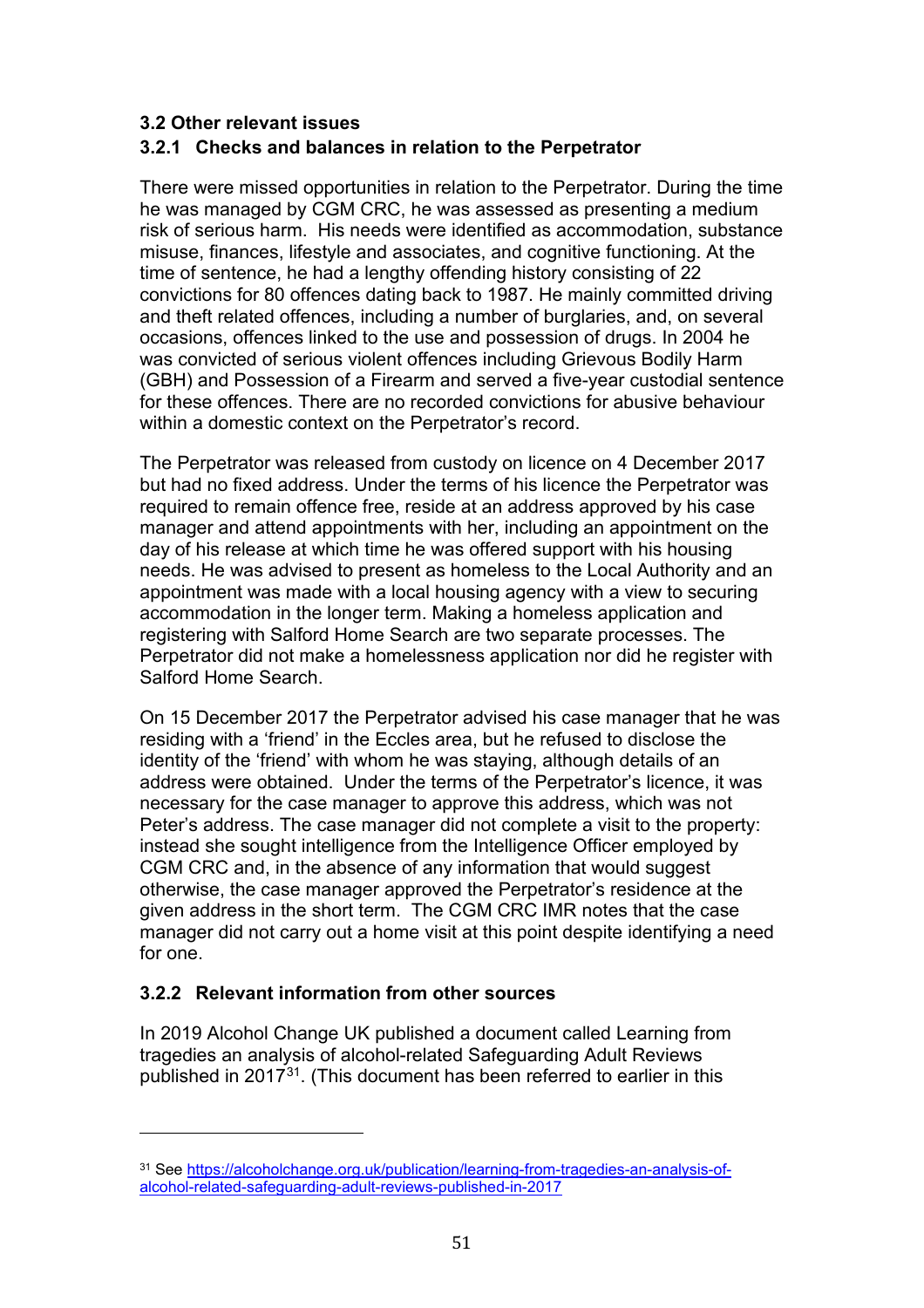Report.) The document sets out an analysis of 11 SARs in England and Wales published in 2017 where alcohol was identified as a significant factor. It found that most of the adults involved had multiple complex needs including those related to mental health, physical health, self-neglect, exploitation by others, and living conditions. In six of the 11 SARs the vulnerable adult was being exploited and abused by others. Four involved men who were unemployed, living alone and disconnected from their families. The cause of death in three cases was murder or injury from physical abuse. The report also highlights the close relationship between alcohol misuse and self-neglect.

The recommendations state that:

*'free choice' is an unhelpful paradigm* (page 2)

and one of the practitioner perceptions identified is that behaviours may be regarded by practitioners as a lifestyle choice. This is noted to prevent deeper analysis of the situation and to preclude attempts to intervene. Was Peter's self-neglect a 'choice' or an indication of his vulnerability and exploitation by others? The document argues this perception (ie that people are choosing this lifestyle) that can lead to under-reporting of safeguarding concerns. The recommendation in full (number 3, page 2) states the following:

*All professionals working with alcohol-dependent adults should be trained to recognise the complicated role that alcohol plays in adult safeguarding, that 'free choice' is often an unhelpful paradigm, and to avoid stigmatising drinker.*

Other recommendations include:

Number 5: *The commissioning of alcohol services should be carried out in a way that minimises levels of staff turnover and recognises the importance of continuity in supporting people with complex needs.*

Number 9: *National guidance should be produced on applying the Mental Capacity Act (2005) to people with fluctuating capacity due to alcohol misuse.*

The question of how to assess (and work with) someone with fluctuating capacity was raised at the practitioners' event.

Recommendation 7 of the Alcohol Change UK document deals with risk and states:

*National guidance should be developed on how to assess alcohol-related risk, including how to address potential under-reporting of alcohol use.*

**Conclusions** from these other relevant issues are:

- That there were missed opportunities in relation to the Perpetrators' support and supervision after his release from custody.
- That Peter's case involves parallels with other SARs where alcohol was identified as a significant factor and that there may be additional learning from bringing cases together to draw out common themes.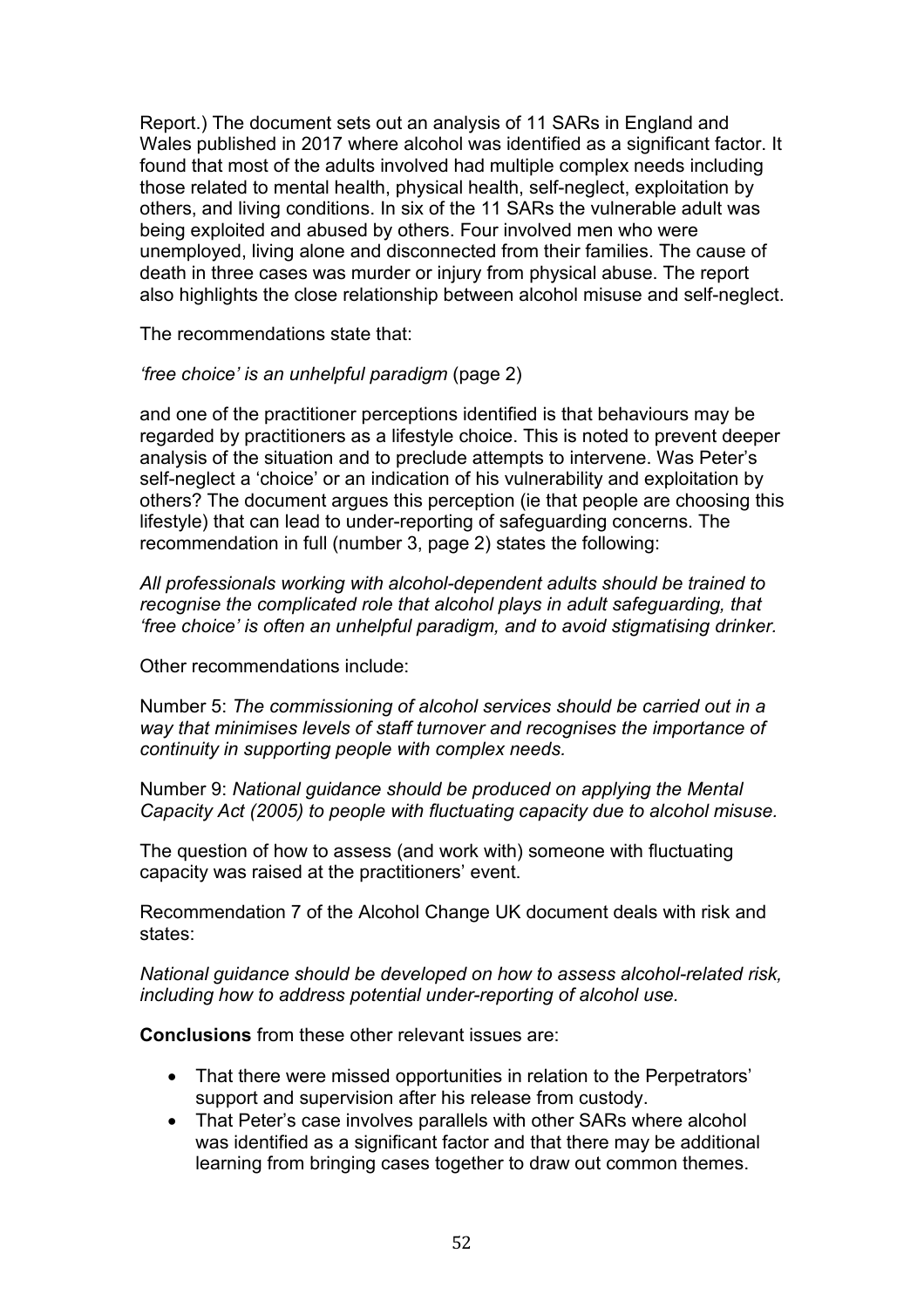# <span id="page-52-0"></span>4. CONCLUSIONS

4.1 The Review has not identified any opportunities to predict Peter's death and the only opportunity to prevent it would have been if Peter had moved from his address following the disclosure to the care coordinator in March 2018 or if an injunction had been obtained to exclude the Perpetrator (but this could have increased the risk). If a Power of Arrest had been attached to the Injunction, Police should attend and arrest immediately for breach of injunction.

However, given the fact that the care coordinator had no knowledge of the Perpetrator and no reason to assign urgency to the situation, it is unlikely that Peter's death could have been prevented.

- 4.2 Earlier interventions via safeguarding or possible change in accommodation could have mitigated some of the ongoing risk but it is impossible to know what difference this might have made.
- 4.3 Peter's situation did not fit with many practitioners' understanding of domestic abuse.
- 4.4There was evidence that Peter was being exploited financially by so-called friends. Practitioners working with Peter were aware of aspects of his exploitation by so-called friends but regarded it as consensual. The financial exploitation could have led to a safeguarding response.
- 4.5 There was evidence that Peter was subject to coercion and control by socalled friends and, towards the end of his life, by the Perpetrator. The coercion and control could have led to a safeguarding response.
- 4.6 There was evidence of self-neglect over a long period prior to the homicide. The documented self-neglect could have led to a safeguarding response.
- 4.7 Peter's frequent attendances at the Emergency Department could have led to a safeguarding response in line with the acute Trust frequent attenders' process.
- 4.8 There were missed opportunities to trigger safeguarding processes.
- 4.9 Safeguarding offers a multi-agency structure that may open up possibilities that otherwise might not be considered. It is possible that, in working long-term with chronic ongoing risks, practitioners develop a 'tolerance' of those risks. The advantage of multiagency working is that it gives practitioners access to other perspectives on what is happening.
- 4.10 Practitioners are not always aware of what tools and powers other agencies such as Housing can utilise. This is another advantage of the multi-agency structure of a safeguarding response.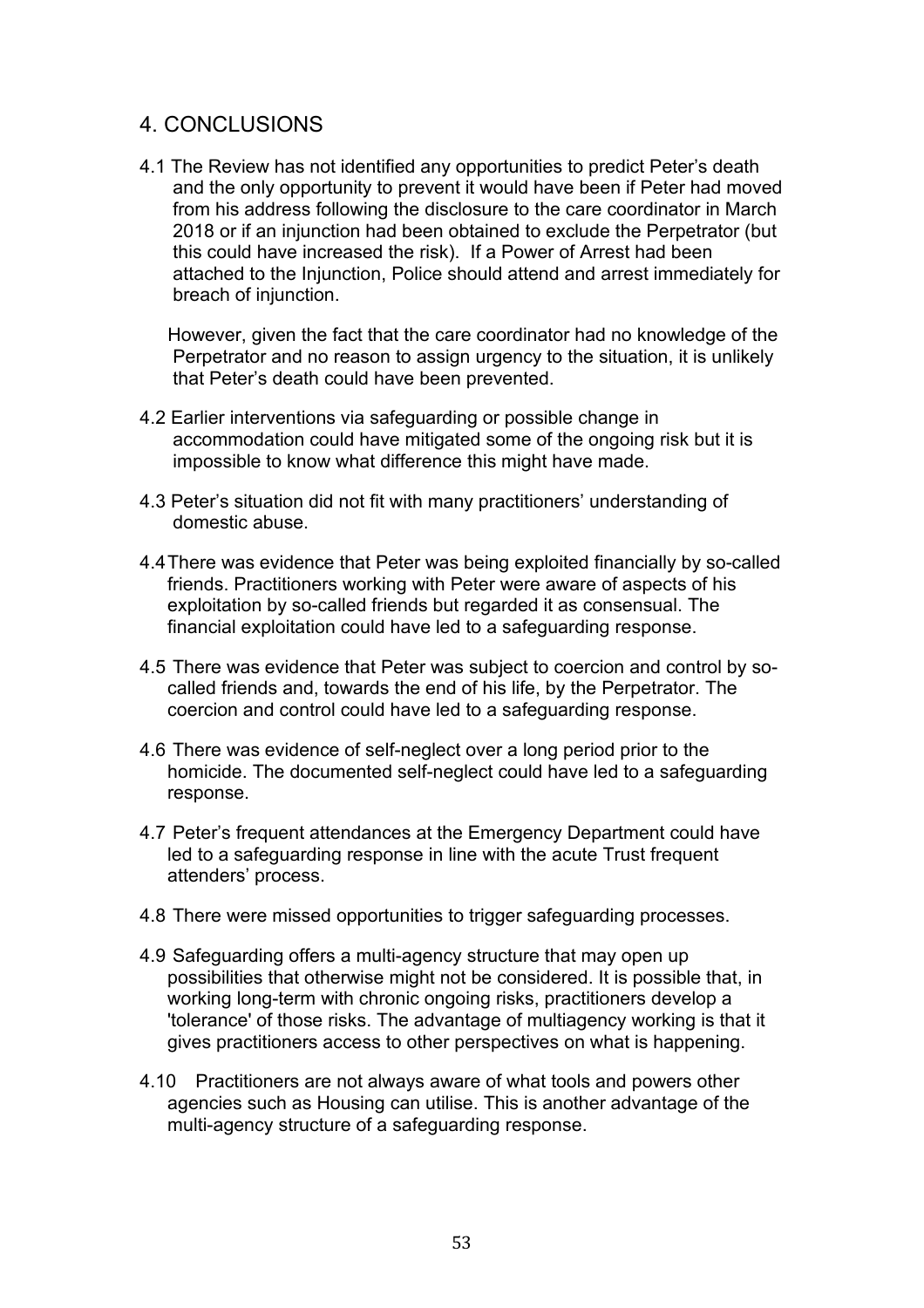- 4.11 Peter's circumstances may have excluded him from some housing options.
- 4.12 Practitioners appeared to lack clarity regarding housing options.
- 4.13 No evidence was found to suggest stigmatising practices on behalf of practitioners - they showed commitment to working with people in complex and difficult circumstances. However, it is possible that risk was tolerated by practitioners and may have been seen as a "lifestyle choice": this may have been a factor in the failure to initiate safeguarding processes.
- 4.14 Peter's complex needs would suggest that a formal mental capacity assessment would have been appropriate on a number of occasions.
- 4.15 That there were missed opportunities to intervene in relation to the Perpetrators' support and supervision after his release from custody.
- 4.16 Peter's case involves parallels with other SARs where alcohol was identified as a significant factor and there may be additional learning from bringing cases together to draw out common themes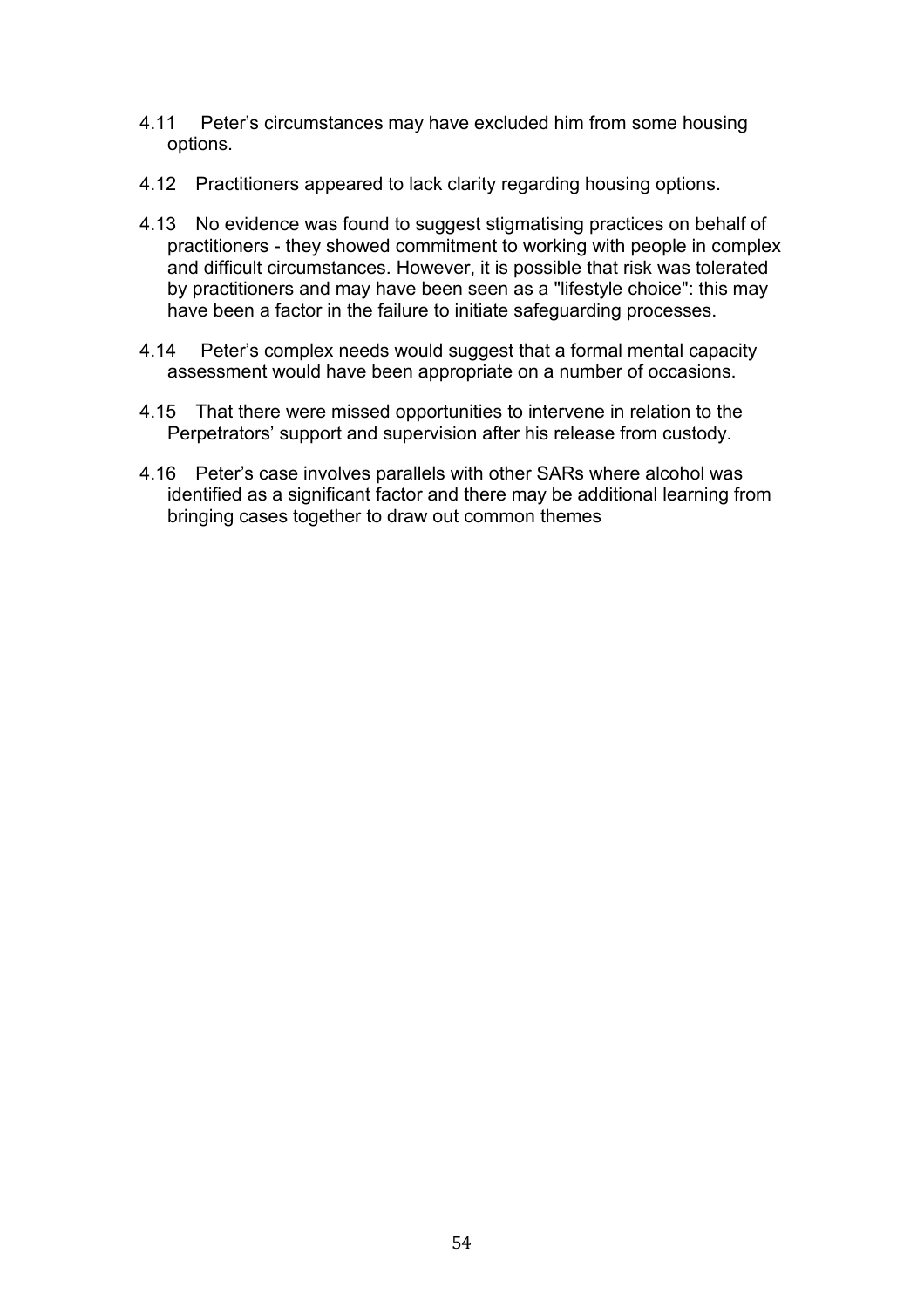# <span id="page-54-0"></span>5. LESSONS TO BE LEARNT

### 5.1 Concerning domestic abuse

Practitioners' understanding of domestic abuse may not include situations where people are members of the same household but neither intimate partners nor family members.

People living a 'risky lifestyle' and being exploited by so-called friends might be regarded by practitioners as making choices.

### 5.2 Concerning safeguarding

Safeguarding processes might not be initiated in some complex circumstances, particularly those involving alcohol or substance misuse and including, perhaps, situations that are regarded as 'consensual' or resulting from 'lifestyle choices'.

In complex and often longstanding circumstances, safeguarding should be initiated when appropriate since it brings in a multi-agency structure that supports practitioners and opens up other perspectives and possibilities for intervention.

The involvement of Housing may allow access to their powers to make timely interventions.

### 5.3 Concerning legal issues

Formal mental capacity assessments may be indicated and appropriate in people with fluctuating capacity related to alcohol/ substance misuse.

Relatively young age might limit consideration of housing options normally focused on older adults, despite the fact that they may be appropriate in situations of accelerated ageing.

### 5.4 Concerning risk and multi-agency working

Ways of better coordinating multi-agency working and communication exchange were identified during the Review.

When working long-term with people in risky settings and with ongoing established risk practitioners are at risk of developing 'tolerance' of those risks and need access to a forum where they can draw on other perspectives and expertise – this might be available using safeguarding processes when that is appropriate.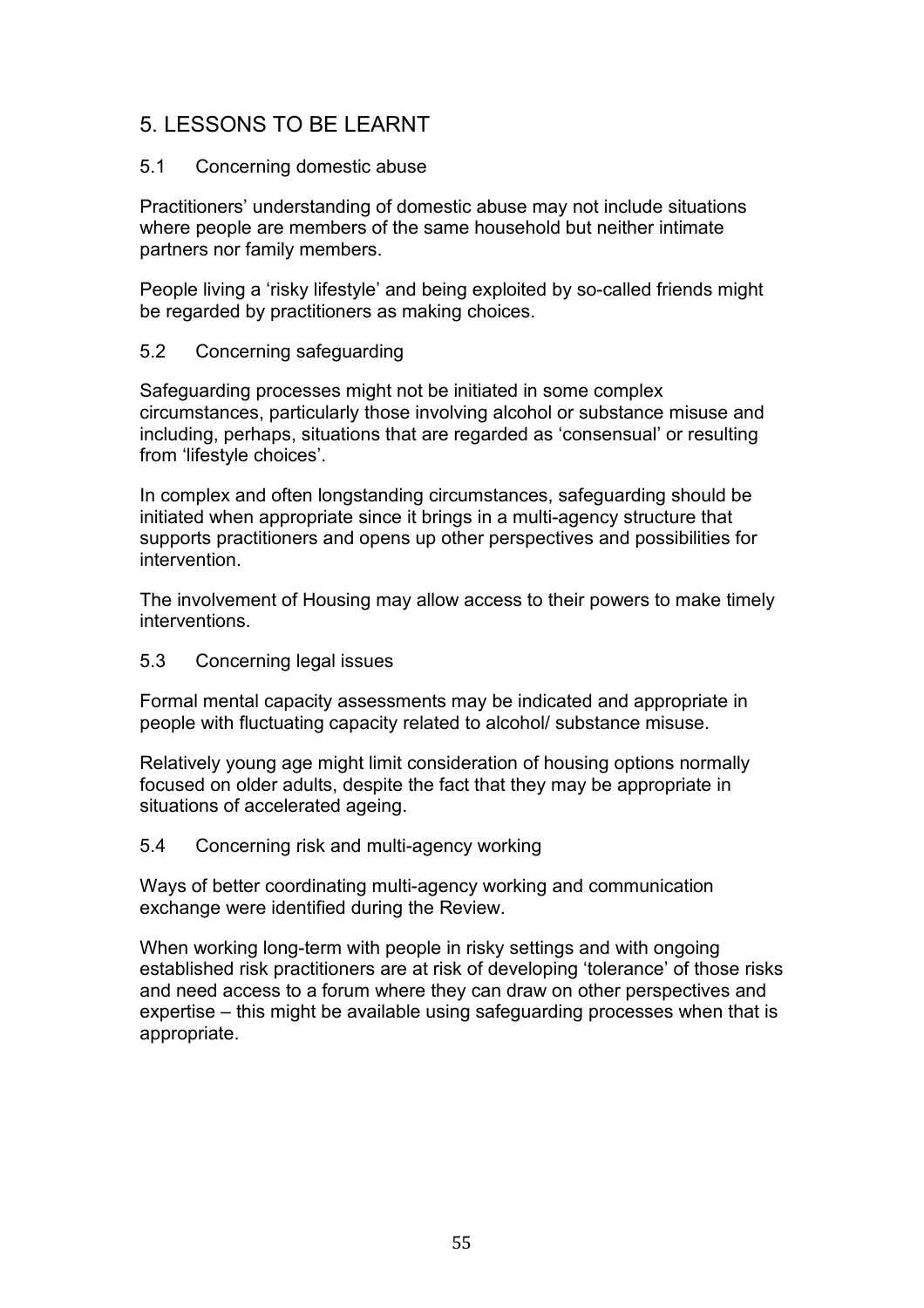# <span id="page-55-0"></span>6. RECOMMENDATIONS

The multi-agency recommendations from this review are set out below:

#### <span id="page-55-1"></span>**6.1 Multi-agency recommendations**

This section includes recommendations identified during the review process

The Community Safety Partnership and the Safeguarding Adults Board to seek assurance from all relevant agencies that they have regard to the multi-agency recommendations listed below:

#### *Practice recommendations*

- (1) Adult safeguarding referrals should always be made when there is a concern a person may be at risk of harm from abuse or neglect. This promotes wider multi-agency involvement and information exchange between partner agencies, and may open up options that further inform decision-making and practice.
- (2) Agencies to review no reply policies and ensure that they are fit for purpose and include escalation routes. This aims to address the importance of regular and timely care coordination visits in accordance with the presenting needs of service users.
- (3) To investigate with housing providers what housing options are available in these circumstances and what the process is to apply.
- (4) To investigate how practitioners working long-term with people with ongoing established risk might have access to a forum where they might draw on other perspectives and expertise if clients do not meet the threshold for a Section 42 enquiry.
- (5) Practitioners to be reminded to ask about the tenure of service users and to involve social landlords where possible: if it is a social landlord there are a range of people, services and expertise that can add value in terms of solving issues and taking remedial action.
- (6) Salford Safeguarding Adult Board to formulate a Seven Minute Briefing (or similar) to concentrate the key learning points into an accessible format. This should be disseminated to all qualified staff at each partner agency.

### *Safeguarding recommendations*

- (7) Staff involved with adult safeguarding enquiries should:
	- a. Understand when abuse and / or neglect may result in the need to consider urgent interventions such as a change of accommodation,
	- b. Be able to identify potential options in the context of relevant legal frameworks,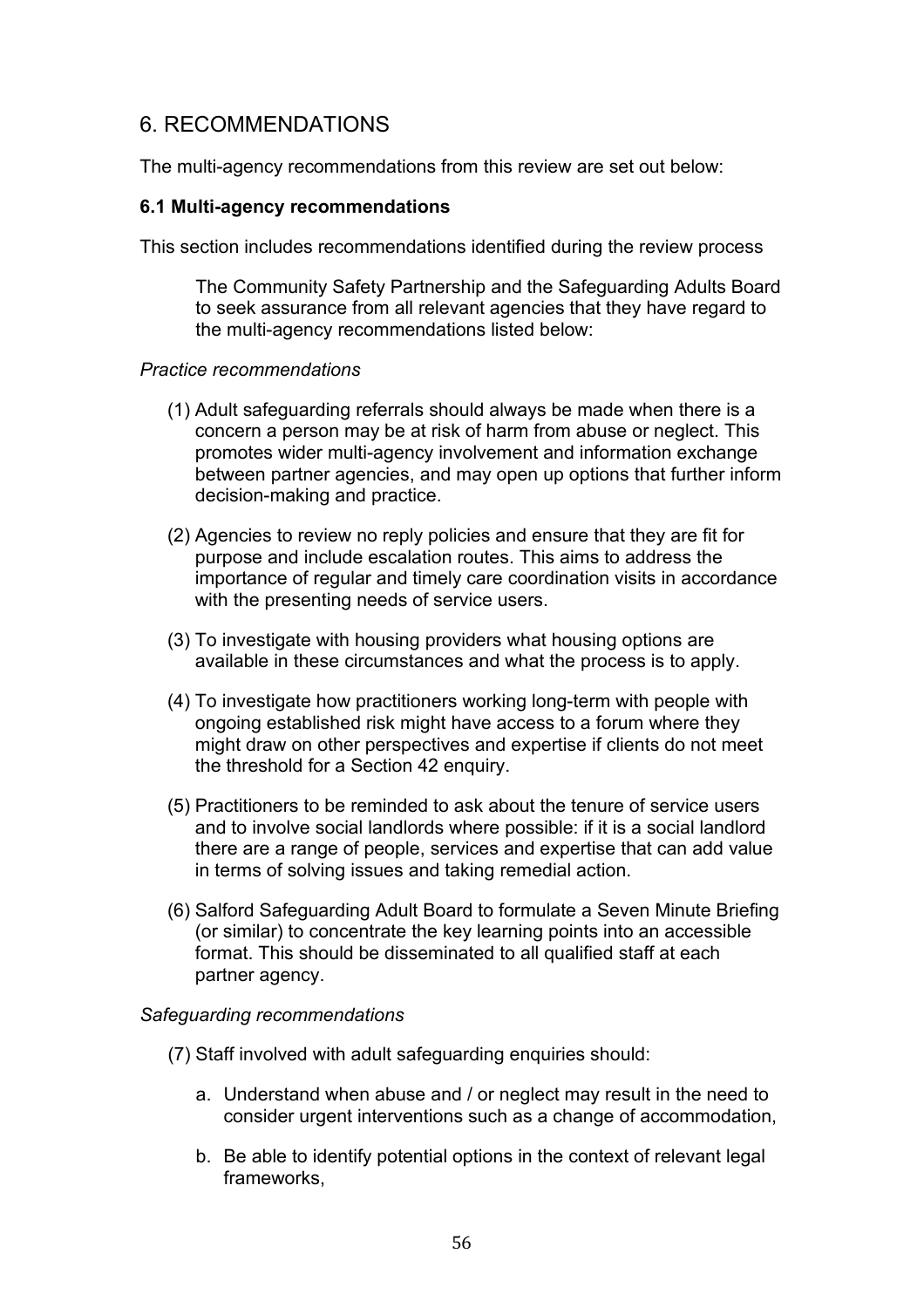- c. Understand the importance of promptly formulating and implementing an appropriate interim protection plan once an adult safeguarding referral has been raised.
- (8) SSAB website to be updated to include more information about different services, tools, and raising awareness of legal powers partners may have when dealing with different situations.

### *Training recommendations*

- (9) The delivery of a be-spoke training package to key staff across partner agencies aiming to address the agreed learning points from this case in relation to: the operation of adult safeguarding procedures, risk assessment / management and mental capacity issues with specific reference to those people presenting with alcohol addiction and/or subiect to exploitation and/or coercion and control, and including when Police should be consulted in relation to a crime.
- (10) Training/awareness raising on how to access/navigate the system for applying for housing and on what housing options are available.
- (11) The key learning points from this case to be incorporated into existing training packages at each partner agency.
- (12) Mental Capacity Act training to include how excessive alcohol use and withdrawal from alcohol may impact upon mental capacity; the likelihood of fluctuating capacity in relation to key decisions such as care, treatment, residence etc in these situations; and how coercion and control might influence decision-making.

### *Policy recommendations*

- (13) Salford Safeguarding Adult Board to ensure local adult safeguarding policy, procedures and guidance incorporate the key learning points so staff can be fully supported in their practice.
- (14) Ensure that staff are fully aware of the different ways that formal appointeeship can be implemented in order to protect a person's finances. This may include consideration of a commissioned package of care to ensure essential items are bought.